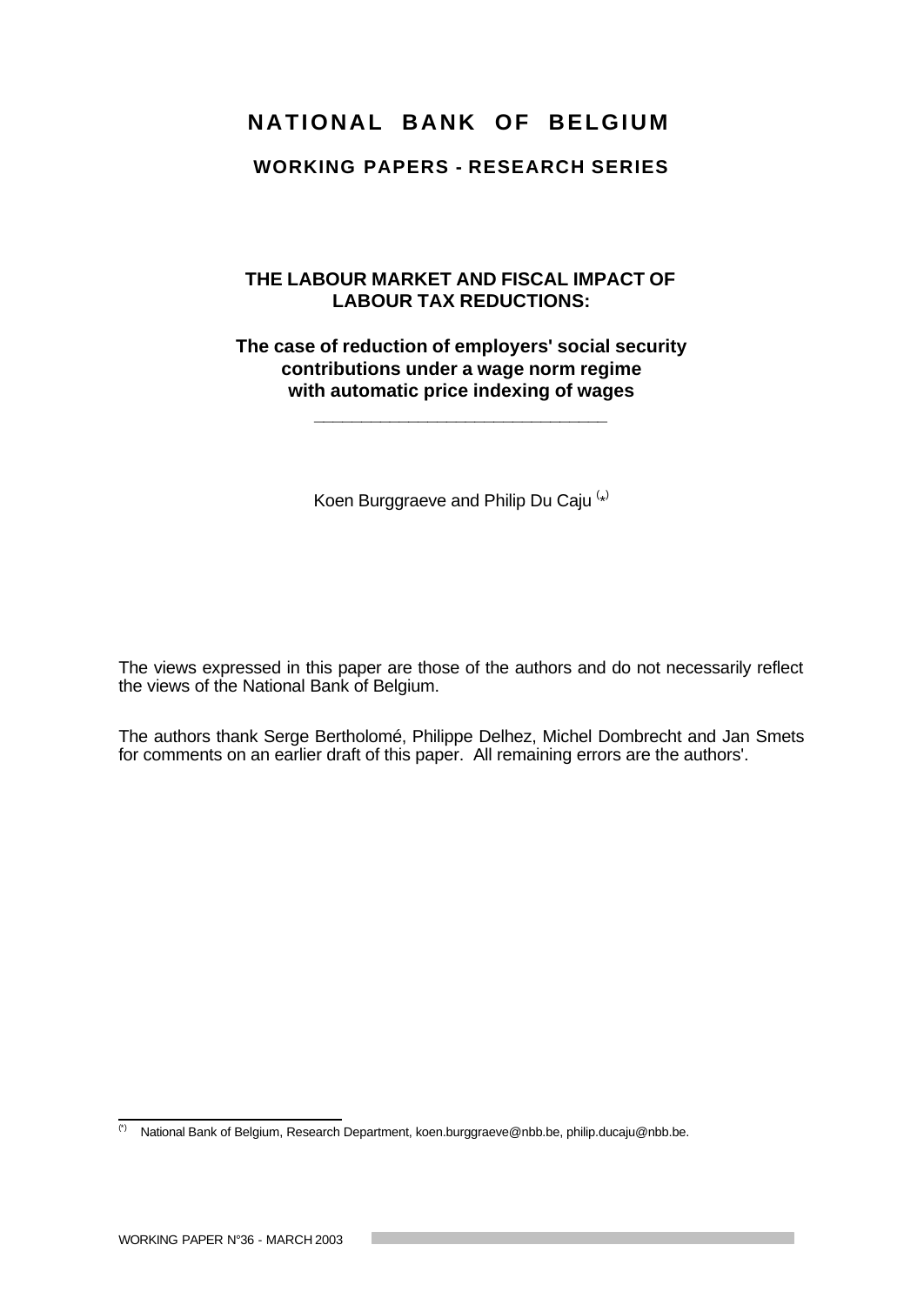#### **Editorial Director**

Jan Smets, Member of the Board of Directors of the National Bank of Belgium

#### **Statement of purpose:**

The purpose of these working papers is to promote the circulation of research results (Research Series) and analytical studies (Documents Series) made within the National Bank of Belgium or presented by outside economists in seminars, conferences and colloquia organised by the Bank. The aim is thereby to provide a platform for discussion. The opinions are strictly those of the authors and do not necessarily reflect the views of the National Bank of Belgium.

**The Working Papers are available on the website of the Bank:** http://www.nbb.be

Individual copies are also available on request to: **NATIONAL BANK OF BELGIUM** Documentation Service boulevard de Berlaimont 14 B - 1000 Brussels

Imprint: Responsibility according to the Belgian law: Jean Hilgers, Member of the Board of Directors, National Bank of Belgium. Copyright © National Bank of Belgium Reproduction for educational and non-commercial purposes is permitted provided that the source is acknowledged. ISSN: **1375-680X**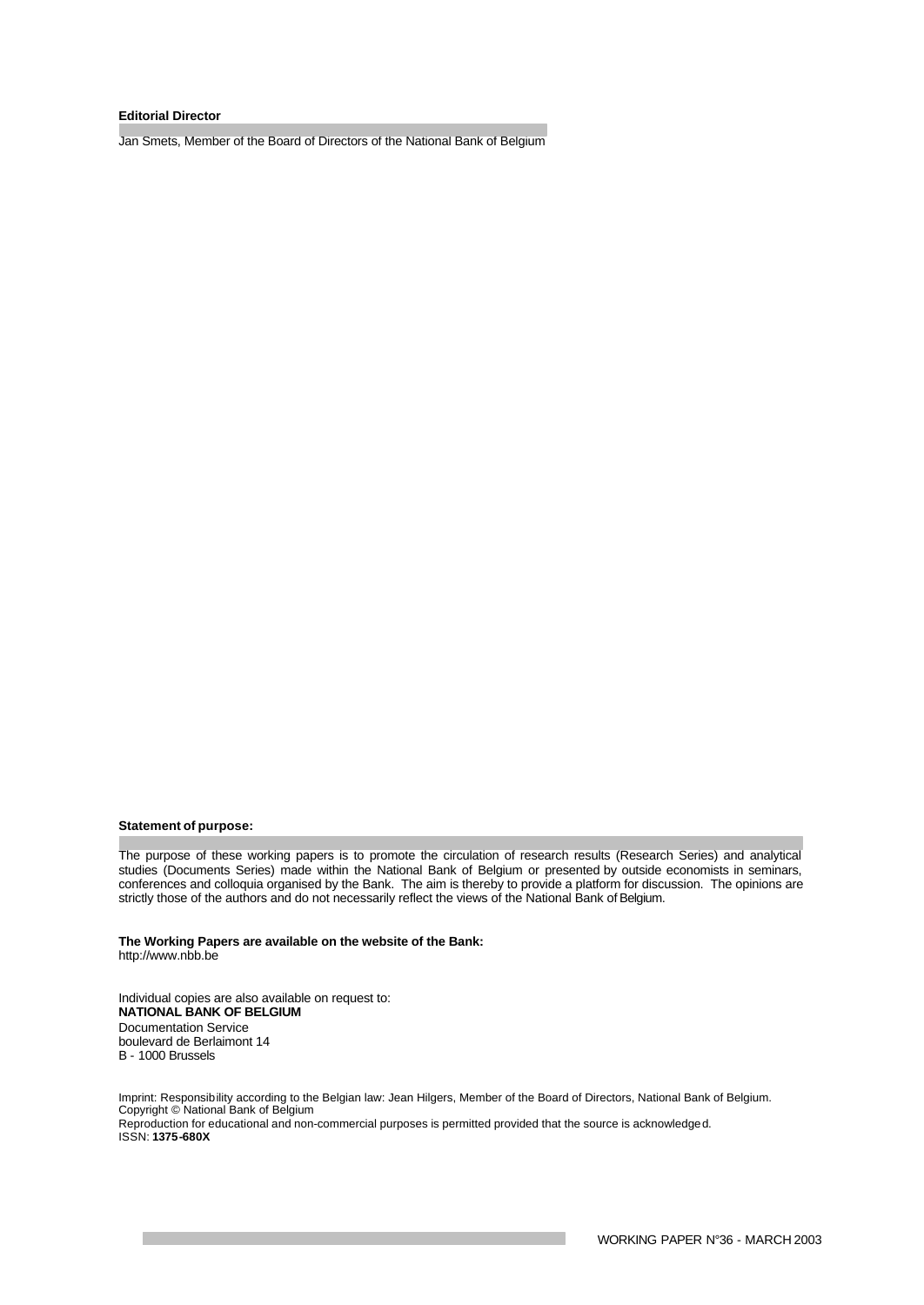# **Abstract**

This paper investigates the possible labour market and fiscal impacts of labour tax reductions in a typically Belgian setting, i.e. a wage norm regime with automatic price indexing of wages. We consider reductions in employers' social security contributions and fiscal compensation through value added or production taxes.

Reductions in employers' social security contributions can only have significant employment effects if they effectively reduce labour costs. These reductions are only partly self-financing, and the cost per job created is high. The remaining negative impact on the government budget should be compensated through an alternative means of financing this expenditure, since not–compensating for the budgetary loss is not a realistic option in the long run. For this purpose, various financing schemes can be envisaged, but an increase in value added tax and the introduction of a tax on production (mimicking environmental taxes affecting firms' production costs) are the two possibilities considered in this paper. The alternative financing mechanisms destroy some of the positive employment effects of the initial reductions. However, on balance the combined measures can create some employment without worsening the government budget balance. The reaction of wages to the reduction in employers' social security contributions and to the fiscal compensation measures proves crucial. The more the initial reductions in employers' contributions are used to finance higher gross wages, and the more the inflationary effects of fiscal compensation measures are passed on in wages, the less positive the impact on employment will be. This means that little job creation is to be expected without a special co-ordination effort between all labour market players. Labour tax reductions are by no means a substitute for other labour market reforms.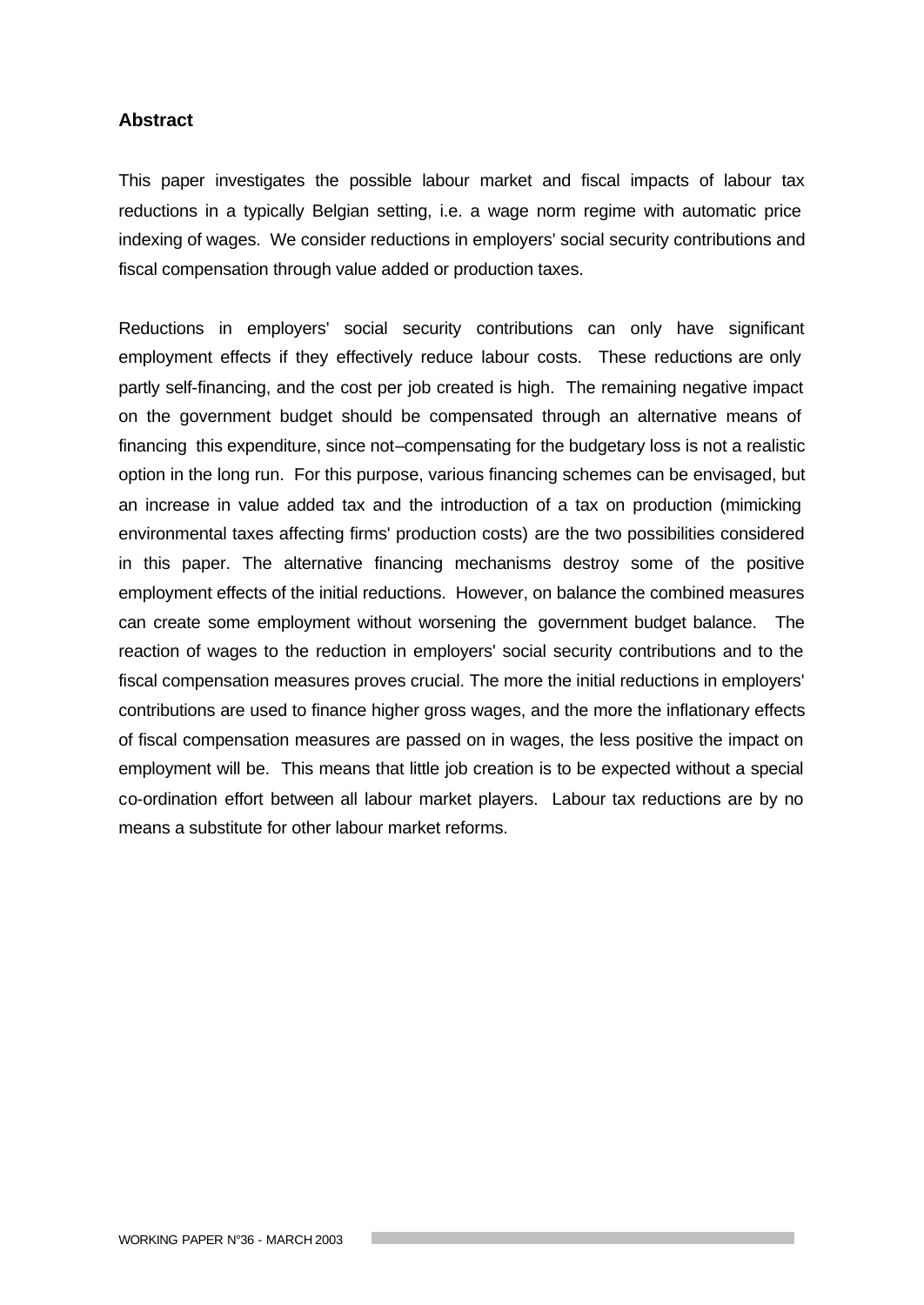WORKING PAPER N°36 - MARCH 2003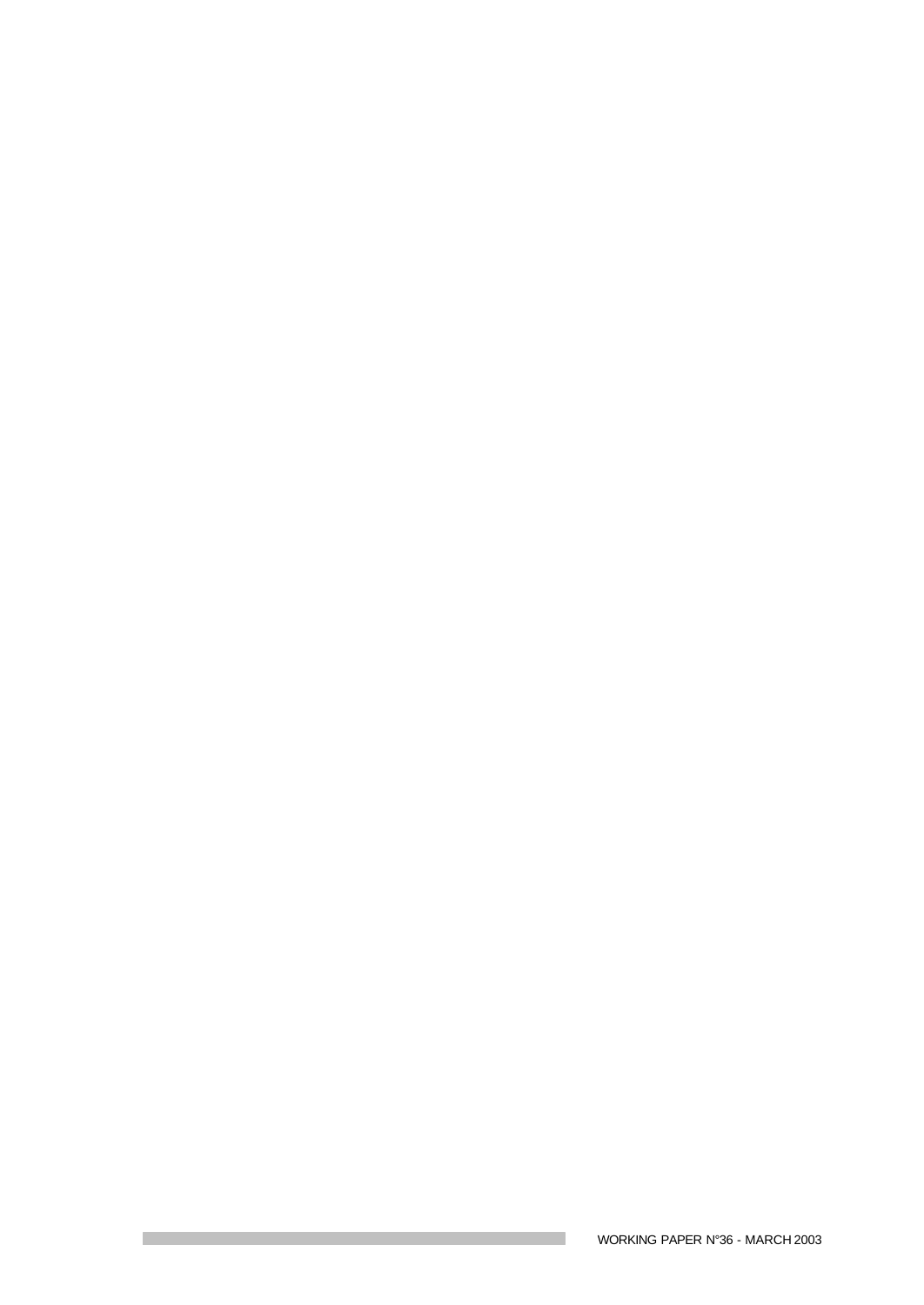### **TABLE OF CONTENTS:**

| 1. |                   | <b>INTRODUCTION</b>                                                       | 1              |
|----|-------------------|---------------------------------------------------------------------------|----------------|
| 2. |                   | <b>REVIEW OF THE LITERATURE</b>                                           | $\mathbf{2}$   |
|    | 2.1               | <b>Employment effects of labour tax reductions</b>                        | $\mathbf{2}$   |
|    | 2.2               | The importance of wage formation                                          | 3              |
|    | 2.3               | Specific labour tax reductions aimed at low-wage earners                  | 4              |
|    | 2.4               | Compensating fiscal measures and alternative financing of social security | 5              |
|    | 2.5               | The impact on income inequality                                           | $6\phantom{1}$ |
| 3. |                   | <b>INSTITUTIONAL CHARAC TERISTICS OF WAGE FORMATION IN BELGIUM</b>        | 8              |
|    | 3.1               | The wage negotiations in the joint committees                             | 8              |
|    | 3.2               | The indexing mechanism                                                    | 9              |
|    | 3.3               | The wage norm                                                             | 9              |
| 4. |                   | THE BELGIAN BLOCK OF THE EUROSYSTEM'S MULTICOUNTRY MODEL                  | 11             |
| 5. |                   | <b>SCENARIOS AND ALTERNATIVES</b>                                         | 17             |
| 6. |                   | <b>SIMULATIONS AND RESULTS</b>                                            | 20             |
|    | 6.1               | Scenarios with labour cost reduction                                      | 20             |
|    | 6.2               | Scenarios with gross wage increase                                        | 26             |
| 7. |                   | <b>CONCLUSION</b>                                                         | 31             |
|    | <b>References</b> |                                                                           | 33             |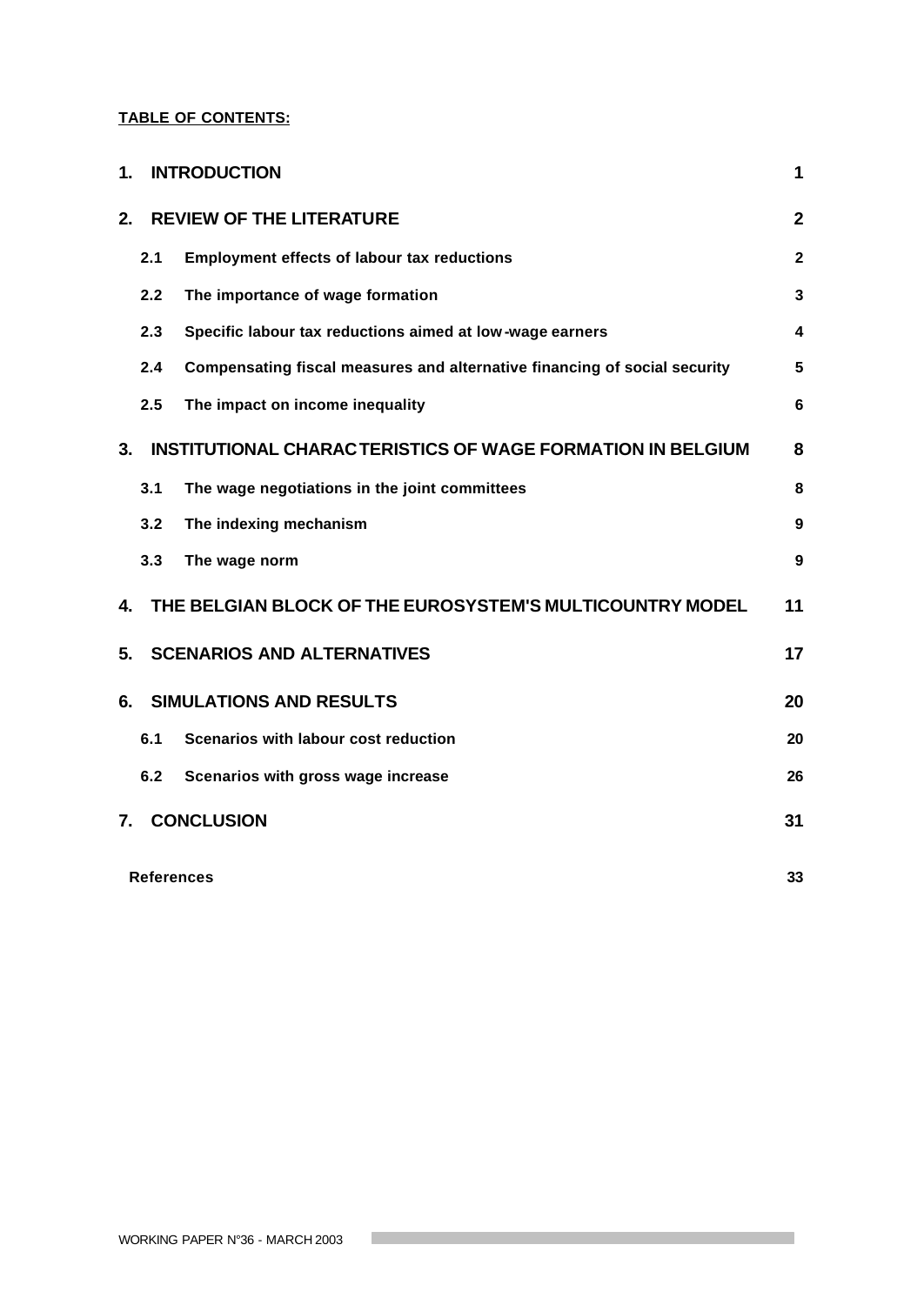WORKING PAPER N°36 - MARCH 2003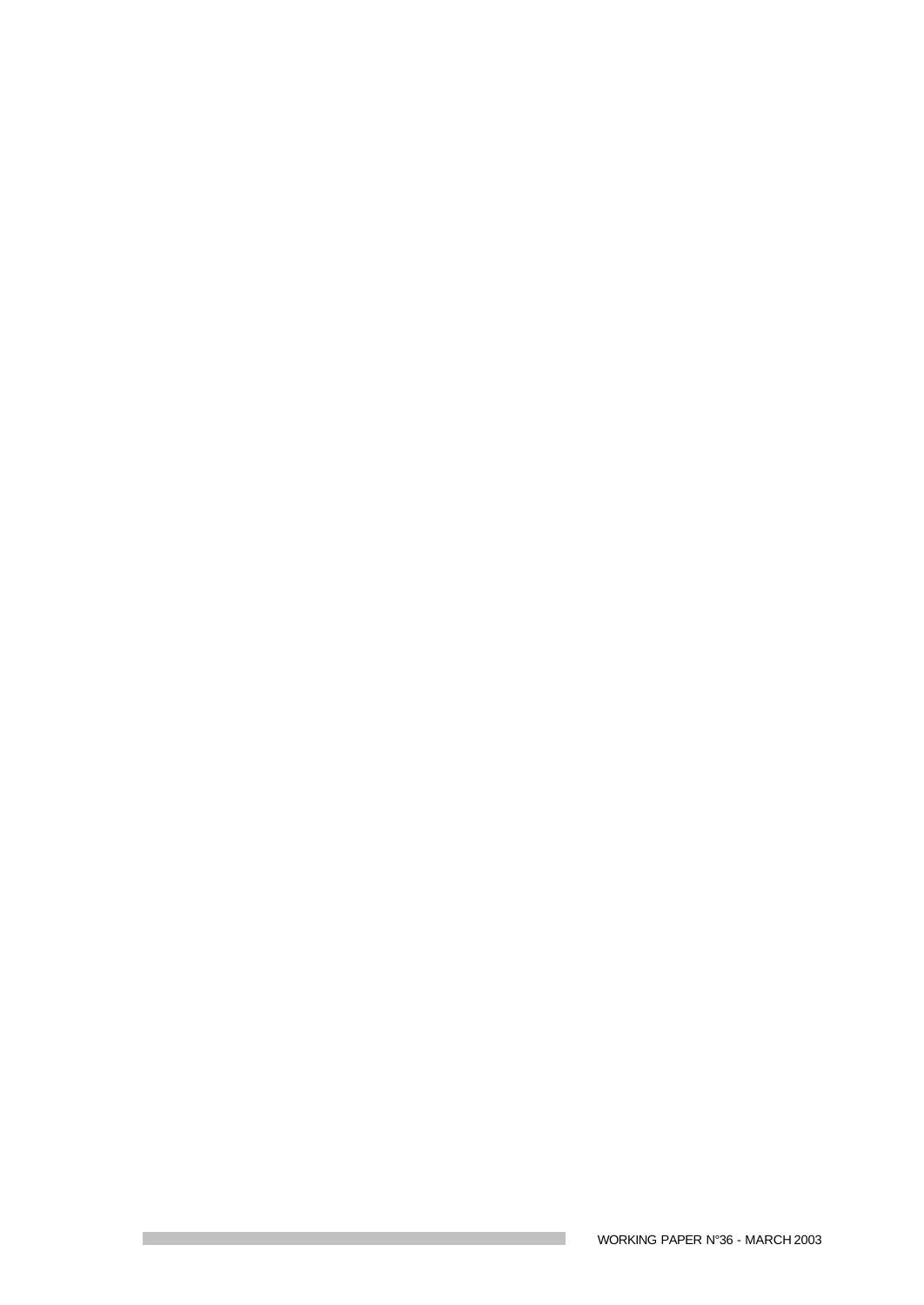# **1. INTRODUCTION**

This paper analyses labour market and fiscal impacts of labour tax reductions in the Belgian setting of a wage norm regime with automatic price indexing of wages. We try to provide an answer to the question: how do budget-neutral reductions in employers' social security contributions (ESSC) affect job creation in Belgium? The tool we use for analysis is a macroeconomic model of the Belgian economy, featuring the main institutional characteristics of the labour market.

The choice of such a macroeconomic model as our tool implies that we only analyse aggregate effects on 'average' employees. This macroeconomic approach does not allow us to distinguish between the microeconomic effects of specific reductions for certain target groups of workers, e.g. focused reductions for low-wage earners, the young unemployed or the long-term unemployed. The choice of a macroeconomic model also limits the choice of alternative financing mechanisms. As an example, it is not possible to investigate the economic and environmental effects of very specific 'green' taxes (CO2-tax, energy tax, …), nor the different effects of a wealth tax. Another drawback of the macroeconomic modelling approach is that nothing can be said about welfare or income distribution effects. We can only analyse general effects on total employment creation, average wages and labour costs, and the government's total budget account. We cannot say what kinds of jobs will be created (or destroyed), and who's income will relatively increase or decline.

Regarding the simulations of ESSC reductions, budget neutrality is obtained through a shift from direct taxation, i.e. the ESSC, to indirect taxation, i.e. value added tax (VAT) and a tax on production (PT) that acts as a rough proxy for environmental taxes affecting firms' production costs. We distinguish the channels through which employers' social security contributions and indirect taxes have an impact on the economy, and try to simulate the effect of the alternative tax shifts on employment and on the government budget.

The remainder of this paper is organised as follows. In section 2, we give a short overview of the relevant international and Belgian literature, and indicate similarities and differences in relation to our own work. Section 3 describes the main institutional features of wage formation in Belgium. Section 4 presents the main building blocks of the model we use. Section 5 explains how simulations are run and section 6 shows the results. Section 7 ends with the main conclusions and policy implications that can be drawn from the analysis.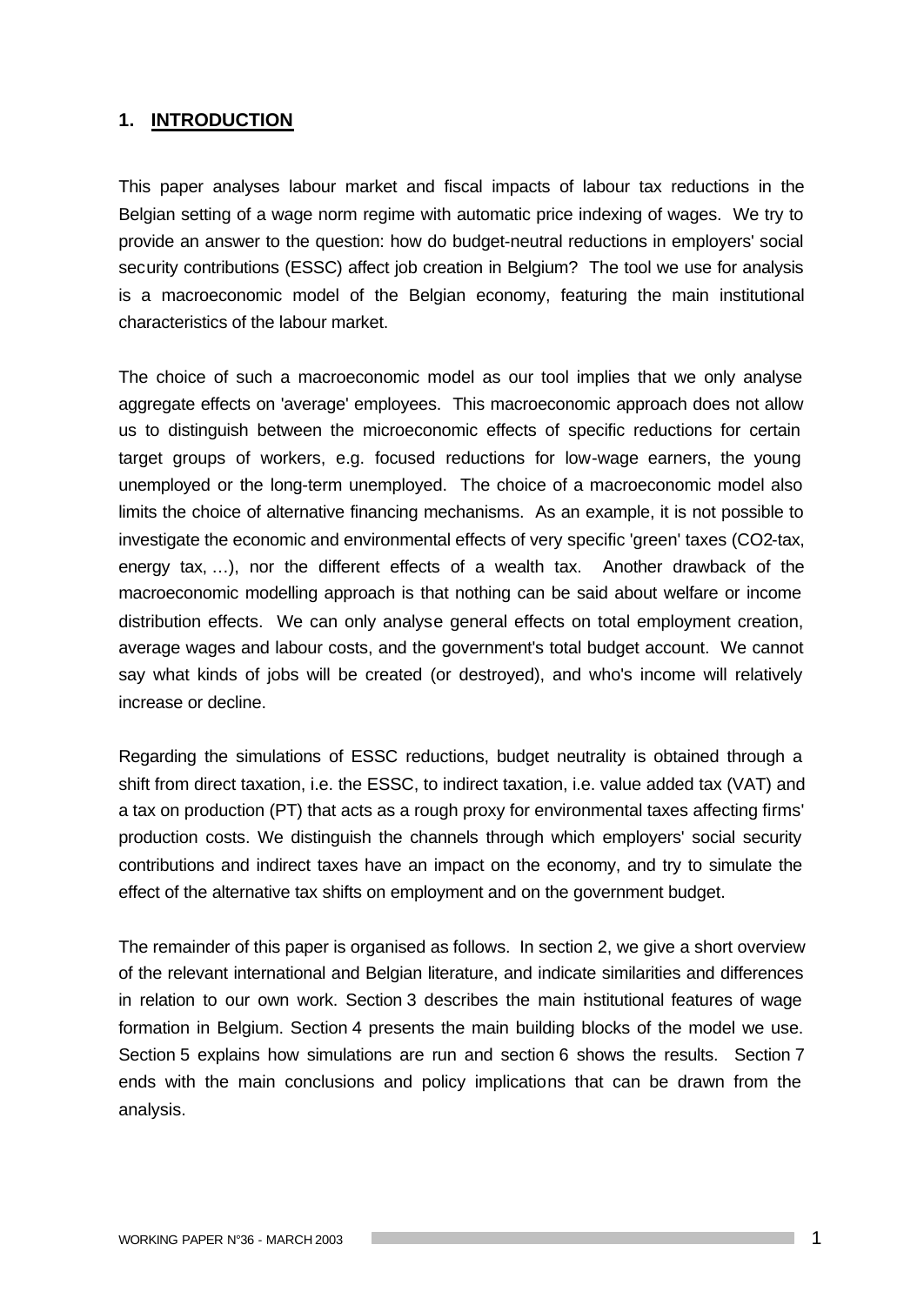# **2. REVIEW OF THE LITERATURE**

The literature, empirical as well as theoretical, on the impact of labour taxes on both employment and on the government budget is very extensive. In this section we only give a brief overview of the main findings, with a special interest for studies pertaining to the situation in Belgium. We also place this paper in the context of the existing literature and indicate similarities and differences between our work and the work of others.

# *2.1 Employment effects of labour tax reductions*

Net tax pressure on labour as a production factor (employers' contributions to social security and other possible employment taxes or subsidies), as well as taxes on labour as a source of income (employees' contributions to social security, income taxation and possible exemptions and subsidies), has in nearly all theoretical analyses a negative impact on employment (growth) and on labour market participation. This holds for both mainstreams in theoretical labour economics: the (new) classical school assuming perfectly competitive and clearing labour and product markets, and the (new) Keynesian approach that leaves the hypothesis of clearing markets behind and takes into account institutional corrections of market mechanisms<sup>1</sup>.

In (new) classical models of the labour market, wage rate and employment level are determined through the interaction of labour demand (by the employers) and labour supply (by the employees) on a perfectly competitive labour market. In such models, employers' labour taxes and contributions cause labour demand to fall for a given gross wage rate, resulting in a new equilibrium with less employment. Employees' taxes and contributions cause labour supply to fall for a given gross wage<sup>2</sup>, also resulting in an equilibrium with less employment.

In (new) Keynesian models of the labour market, the sharing of firms' value added between employers and employees, and the competing claims made by both parties on this value added through their price-setting behaviour and labour demand and through their wage demands, determine the wage rate and the employment level. Employers'

l <sup>1</sup> A treatment of both schools of theoretical models is, of course, to be found in any labour economics manual. For a comparison of the impact of labour taxation in both models, see e.g. Van Poeck e.o. (1998).

<sup>2</sup> This is the case if contributions are not regarded as postponed income or as an expected return from some kind of insurance.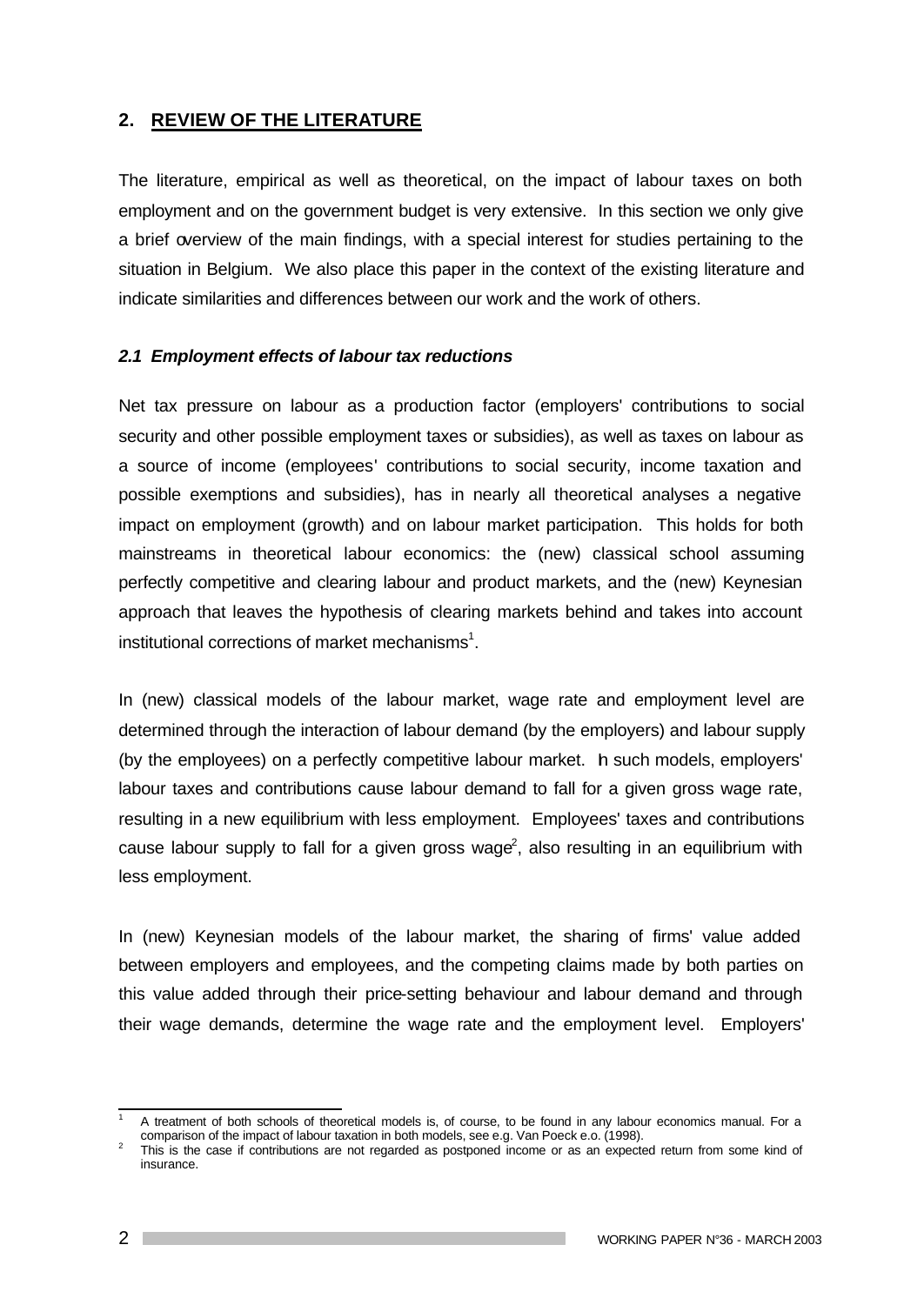taxes and contributions make firms less willing to hire personnel for a given gross wage, leading to an equilibrium with less employment. Employees' taxes and contributions increase workers' gross wage demands in order to preserve their purchasing power. These higher wage claims result in an equilibrium with less employment.

Given the negative impact of labour tax pressure on the labour market, a reduction in labour taxes or social security contributions would, according to these models, contribute to employment growth. Empirical research, at both international and Belgian level, confirms these theoretical propositions<sup>3</sup>. The Belgian Federal Planning Bureau<sup>4</sup>, in particular, has done work in this area using its HERMES model, including several studies that try to estimate the employment impact of actual labour tax reductions in Belgium over the past years. *This paper largely confirms the qualitative results of these studies*.

### *2.2 The importance of wage formation*

The impact of labour tax pressure on employment is determined by the extent to which this pressure weighs on the labour cost for the employer. In a (new) classical model, this extent depends largely on the respective wage elasticities of labour demand and labour supply; in a (new) Keynesian model, it largely depends on partly institutionally determined factors, such as the relative bargaining power of employers and employees, the influence of outsiders on wage negotiations and the degree of co-ordination of the wage formation process. In the end, both models boil down to the same thing. As an example, a reduction in employers' taxes or social security contributions is more likely to give way to higher gross wages and thus to less employment creation in a rigid economy or in a period of rapid economic growth and a tight labour market, characterised by a hard to expand and thus inelastic labour supply (in the classical reasoning) and a relatively strong bargaining position for employees (in the Keynesian way of thinking), unless sufficient co-ordination between government and social partners can lead to another outcome.

When taxes are not passed on in higher labour costs and thus are borne entirely by employees, in the form of a lower net wage, they have little or no direct negative impact on employment. If labour costs remain constant, the relative cost of labour compared to

l

<sup>3</sup> See e.g.: Assouline e.o. (1997), Audric e.o. (2000), Bossier e.o. (1987, 1996), Daveri e.o. (2000), De Bruyne e.o. (1998), Dewatripont (1991), Elmeskov e.o. (1998), Ginsburgh e.o. (1990), Layard e.o. (1991), Omey e.o. (1998), Pearson e.o. (2000), Tullio (1987), Tyrväinen (1995), Vanderlinden (1991), Van Poeck e.o. (1998).

See e.g.: Bossier e.o. (1987, 1995, 1996) and Stockman (2001).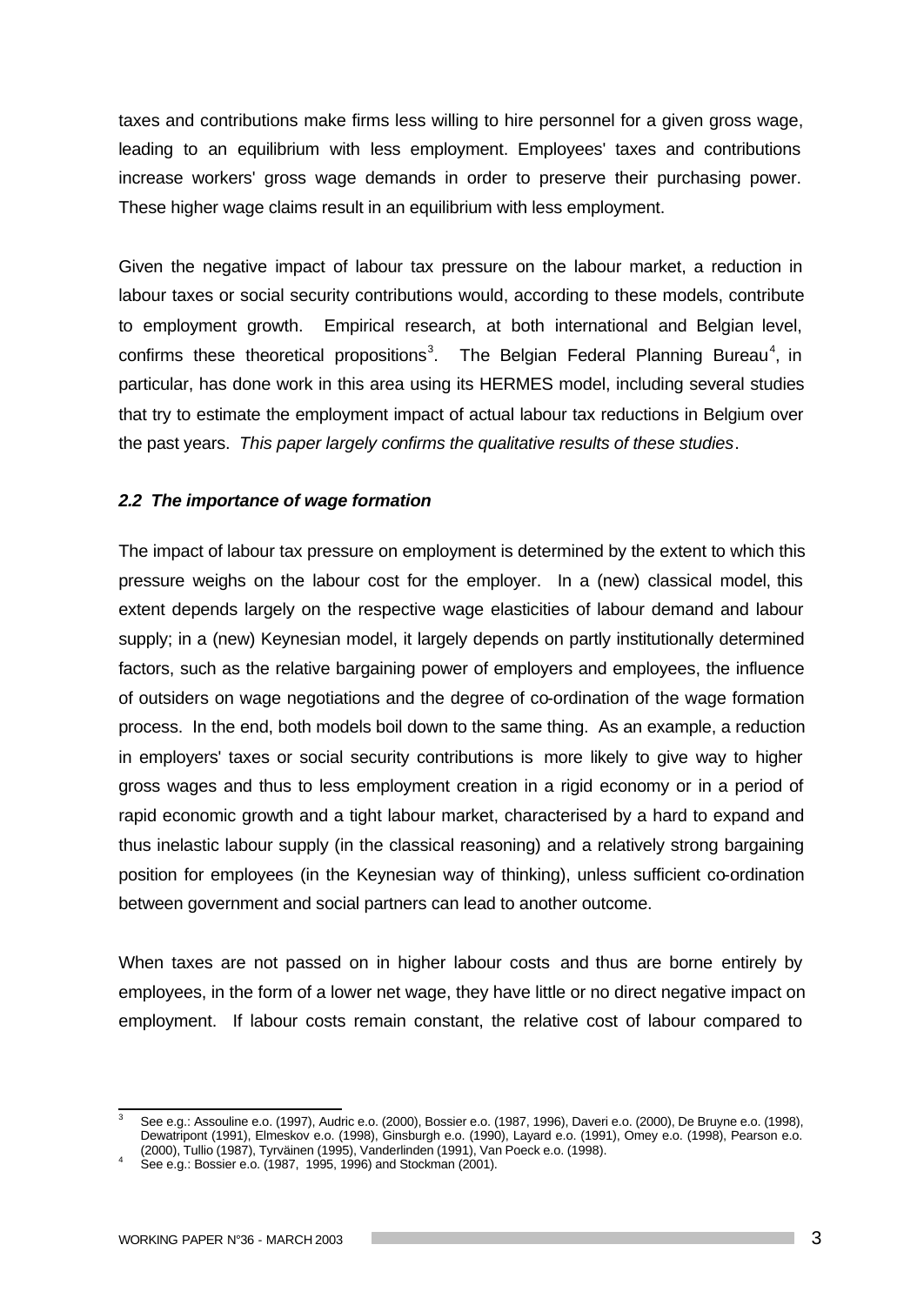capital and the initial international competitive position are unchanged. This prevents firms' labour demand from falling. In general, the negative impact of labour taxes on employment is bigger the more these taxes are shifted into higher labour costs for employers and the less they are borne by employees' take-home pay. These findings are confirmed by many international and Belgian studies<sup>5</sup>.

In the same line of reasoning, the extent to which wage labour tax reductions stimulate employment depends in theory on the reaction of wages to this tax reduction. If the tax reduction has its full impact on total labour costs, it delays the substitution of capital for labour and it can improve the international competitive position, depending on what happens with wages in competing countries. A tax reduction that merely gives way to higher gross wages misses out on these two effects and can only create some extra employment through the increase in domestic demand, stemming from a rise in household disposable income induced by the wage increase.

This finding is confirmed for Belgium by recent empirical research by the Federal Planning Bureau<sup>6</sup>. Since institutional settings in Belgium, most importantly the interaction between *the wage norm and the automatic indexing mechanism, largely determine the reaction of wages to labour tax reductions, this will be a crucial part of the analysis in this paper*.

### *2.3 Specific labour tax reductions aimed at low-wage earners*

The tax wedge between total labour costs and net wages has an especially negative impact on job creation at the lower end of the labour market comprising less productive and lower-paid labour. In as much as tax pressure on that kind of labour weighs on labour costs, it makes it too expensive to employ such labour in production. As a consequence, this less productive labour is expelled from the production process. In as much as the tax pressure reduces the net income from labour, it increases the probability of financial unemployment traps for certain groups of people, which will decrease their labour supply. Therefore, specific tax reductions geared towards the low-paid are often regarded as very effective for the creation of jobs for people with a low educational attainment level or for the creation of less productive jobs in general<sup>7</sup>.

l <sup>5</sup> See e.g. Bossier e.o. (1987, 1996), De Bruyne e.o. (1998), Elmeskov e.o. (1998), Knoester e.o. (1987), Leibfritz (1997), Pearson e.o. (2000), Pissarides (1998), Scarpetta (1996), Summers e.o. (1993), Tyrväinen (1995), OECD (1994, 1997b), Van Poeck e.o. (1998).

<sup>6</sup> See Stockman (2001).

See e.g. OECD (1994, 1999b, 1999c, 2001), and Snower (1995).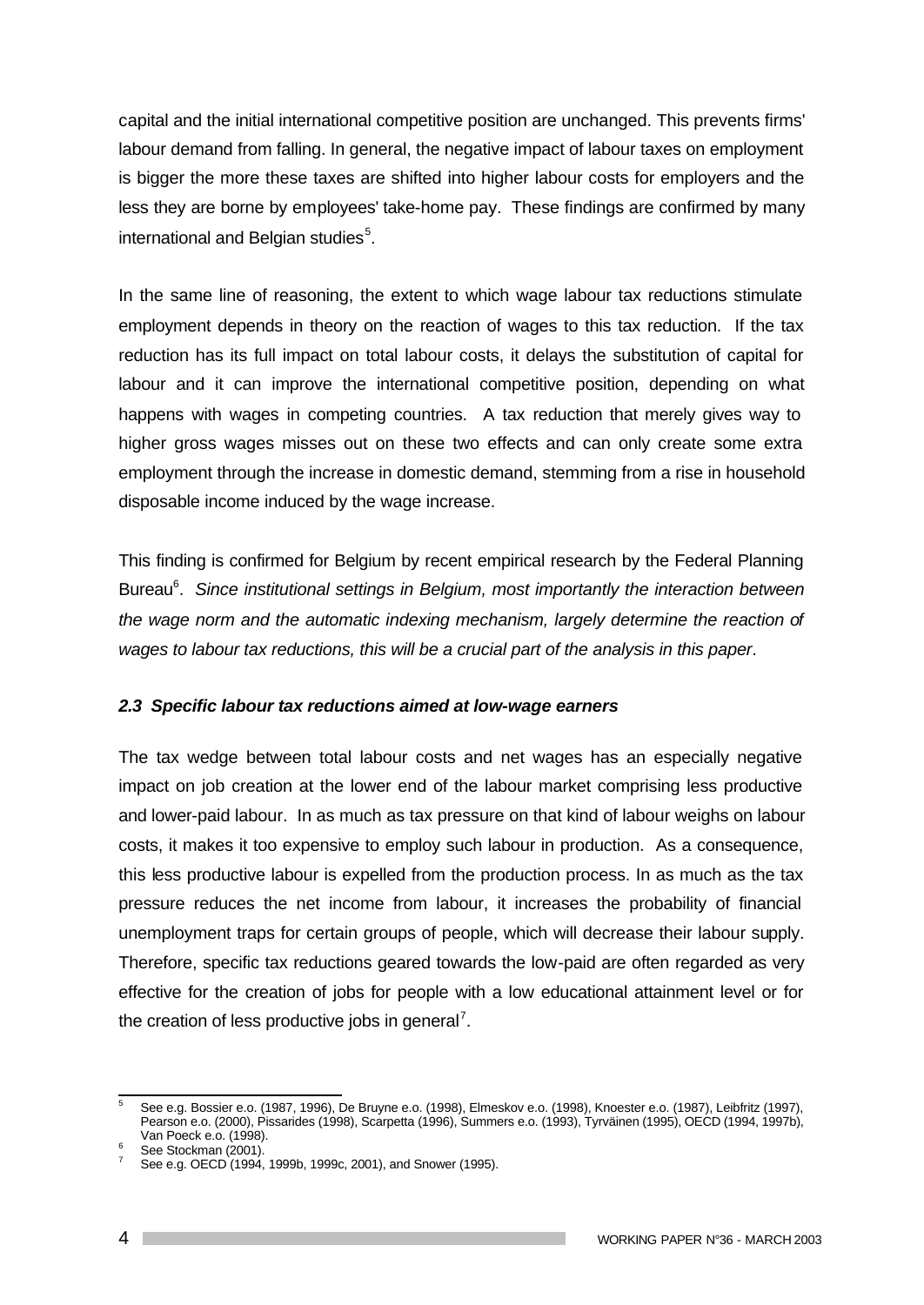In spite of the fact that such specific measures not only promote job creation for certain problem groups, but sometimes also slow down job creation for others (a crowding-out effect), in international and Belgian research they often appear to perform better than generalised linear measures. Where the labour market is characterised by relatively high unemployment rates among such target groups, specific policy measures can be effective<sup>8</sup>.

For recent results of research on Belgium, we refer to studies by the Federal Planning Bureau<sup>9</sup>. The Bank's macroeconomic model used in this paper cannot distinguish between *differentiated tax reductions for specific target groups. Therefore, this aspect is not treated in this paper*.

# *2.4 Compensating fiscal measures and alternative financing of social security*

The tax reduction's direct fiscal cost for the government budget consists of the actual rebates paid to employers or employees, or the decrease in the tax rates multiplied by the taxable base, i.e. the gross wage bill. However, this direct cost does not equal the ex post net fiscal cost for the government. The eventual fiscal cost of the policy measures differs from the direct or initial cost to the extent that the taxable base itself changes as a consequence of these measures. Tax reductions lead to changes in the gross wage bill because they cause changes in wages and/or employment.

In this way, a labour tax reduction partially finances itself through feedback effects: it leads to an increase in employment and/or wages and thereby a rise in the taxable base. These feedback effects, however, almost never fully compensate for the initial revenue loss. In part, this is due to the fact that the wage elasticity of labour demand (in absolute value) is less than one, which is confirmed by almost any macroeconometric study on that subject. This implies that a labour cost reduction does indeed lead to an increase in employment, but also that the employment increase is proportionally smaller than the labour cost reduction that caused it. The exact magnitude of the feedback effects is a purely empirical question that can only be answered by econometric research specific to each measure.

If the government decides to keep its expenditure (e.g. for social security benefits) at the same level as before, the initial revenue loss of tax reductions must be compensated for by

l <sup>8</sup> For research on this topic, see e.g.: Assouline e.o. (1997), Audric (2000), Bossier e.o. (1995), De Lathouwer e.o. (2001), Fitoussi (2000), L'Horty (2000), Phelps (2000), Vanderlinden (1991).

See e.g.: Bossier (1996).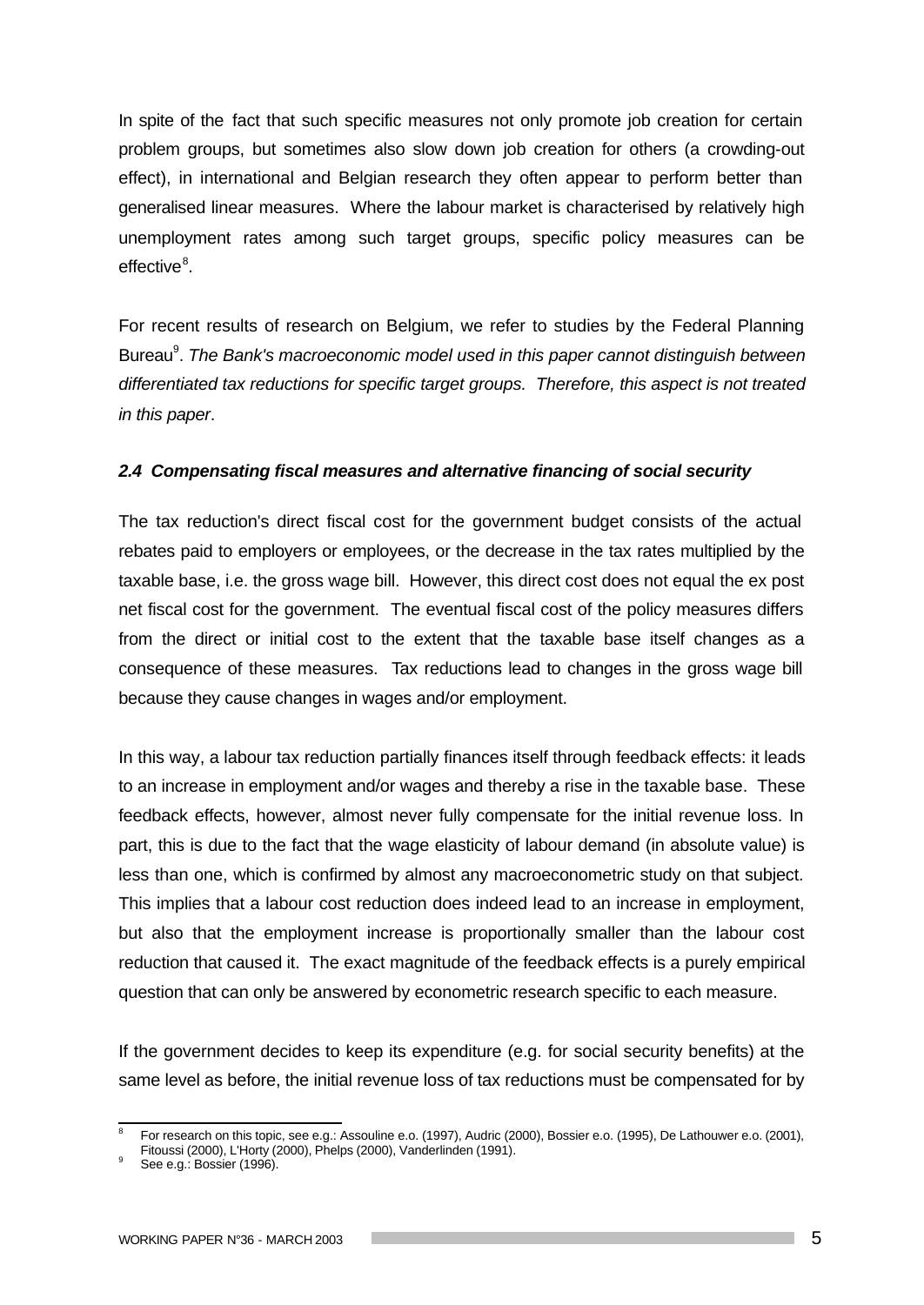other revenues. Indeed, like all taxes, labour taxes are meant to finance government expenditure. Such alternative government revenues (for social security) are often sought, both in the literature and in practice, in different forms of indirect taxation, such as value added taxes or other taxes related to production (e.g. energy taxes or  $CO<sub>2</sub>$ -levies).

These alternative financing mechanisms themselves have an impact on employment, i.e. they destroy a part of the employment effects stemming from the initial labour tax reductions. Indeed, they increase firms' costs and/or selling prices, causing a higher wage and a loss of competitiveness. The degree to which this occurs depends very much on what specific fiscal measure is implemented as an alternative financing mechanism. However, in general, the overall employment effect of a shift from labour taxes to other revenue sources remains positive.

Empirical research, both at international level and specifically for Belgium, shows positive employment effects of labour tax reductions, even if these initial tax reductions are fully compensated for by one form or another of indirect taxation<sup>10</sup>. This paper also confirms *these conclusions, making them dependent, however, on the reaction of wages to the package of fiscal policy measures*.

### *2.5 The impact on income inequality*

Up to now, we have only paid attention to the economic efficiency aspects of labour taxes, and the possibility of creating government revenues with these or with alternative taxes. However, one should look from a broader perspective at these macroeconomic analyses of labour tax reductions, and possible accompanying alternative financing mechanisms.

Taxes and social security contributions do not only function as a means of financing government expenditure, and reductions in taxes and contributions do not only impact on employment and on the government budget. Taxes and contributions also fulfil an important role in redistributing income. Because labour taxes are proportionally or (more often) progressively related to wages, in absolute terms they weigh more on higher incomes. This makes the dispersion of net wages smaller than that of gross wages. This characteristic of direct taxation is not shared by indirect taxes, such as VAT.

 $10$ <sup>10</sup> See e.g.: Bogaert (1996), Bossier e.o. (1987, 1996), De Bruyne e.o. (1998), Goubert e.o. (1995), OECD (2001), Valenduc (1996b), Van Poeck e.o. (1998).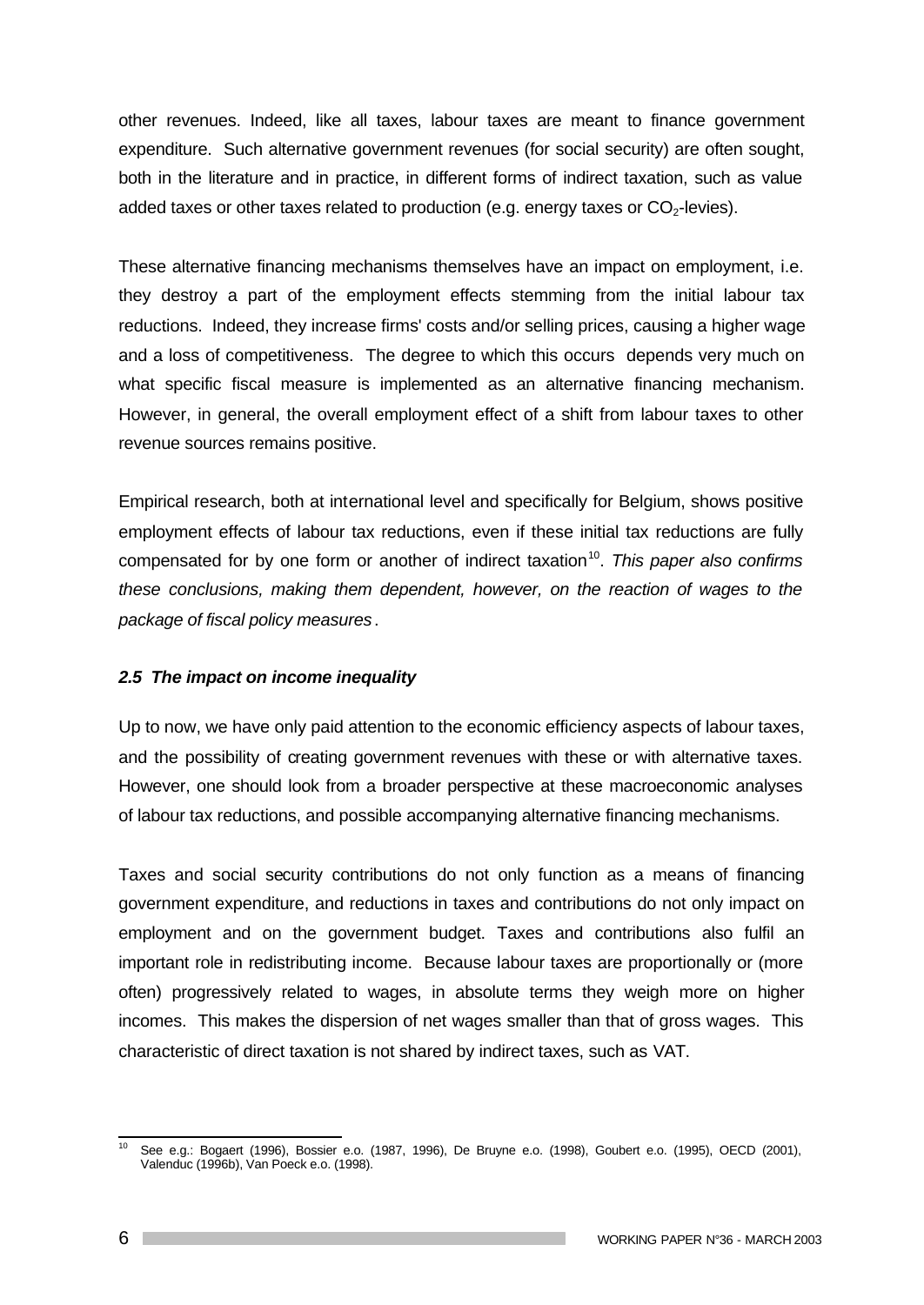A shift from direct to indirect taxation may therefore well be neutral for the government budget, but is not without consequences for the distribution of incomes and purchasing power. Such a shift to more government revenues from indirect taxation, which has a smaller redistribution effect, could thus increase income inequality in society. Recent research (especially on Belgium), often based on theoretical simulation models, shows that this aspect must indeed be taken into account in fully evaluating such tax shifts<sup>11</sup>. This *paper, however, does not consider this issue, as an analysis of such welfare effects is beyond the scope of the Bank's macroeconomic model*.

 $11$ <sup>11</sup> See e.g.: Boadway e.o. (2001), Cantillon e.o. (1999a, 1999b, 2000), Cremer e.o. (1999), Davies e.o. (2000), Decoster e.o. (2000), Gentry (1997), Ooghe e.o. (2000).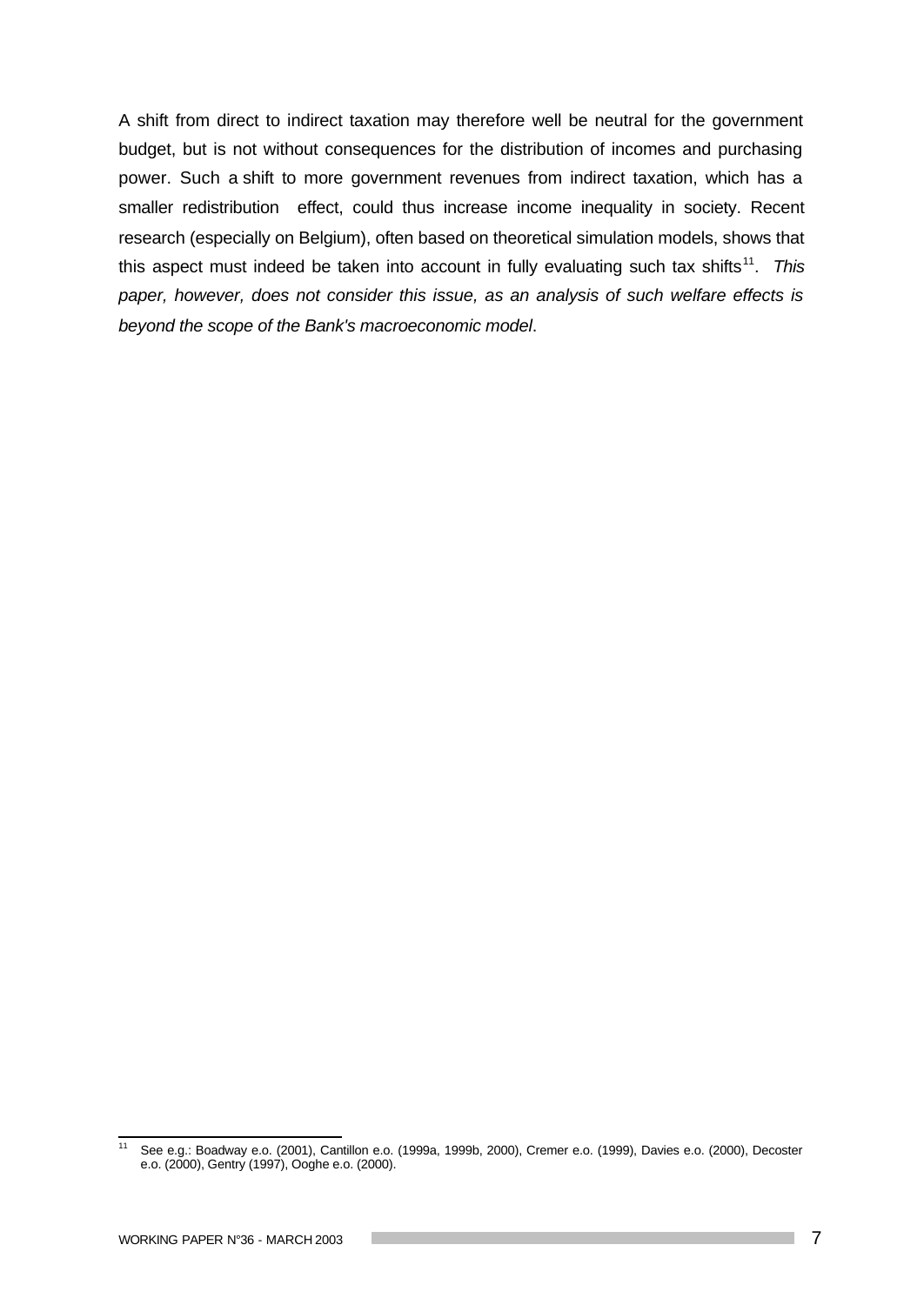# **3. INSTITUTIONAL CHARACTERISTICS OF WAGE FORMATION IN BELGIUM**

Before turning to a description of the model used, it is useful to pay attention to the specific Belgian institutional settings that shaped the model.

Wages paid by Belgian companies result from negotiations held successively at three levels: national, sector and firm level, sector level negotiations in so-called joint committees being of overriding importance. These negotiations take place within a characteristic institutional framework with an overall guaranteed minimum wage, with automatic indexing of employees' gross wages to a so-called 'health index' of consumer prices and with a wage norm determined at national level, according to the law of July 1996 for the promotion of employment and the preventive safeguarding of firms' competitiveness.

# *3.1 The wage negotiations in the joint committees*

In Belgian companies, gross wages are mainly determined through agreements concluded in joint committees<sup>12</sup> organised per sector of economic activity (whereby the notion of economic sector is sometimes very narrowly defined, the number of joint committees exceeding 100). The outcome of these sector negotiations cannot undershoot the legally determined guaranteed minimum wage<sup>13</sup>. However, it may be complemented with agreements concluded at the level of the firms, which are bound by the sector agreements.

Although firm level agreements have gained considerably in importance over the last few years, Belgium is traditionally regarded as a country where wages are predominantly determined at the intermediate (sector) level, as opposed to countries with more centralised or decentralised wage formation.

Two institutional characteristics, putting into perspective this cataloguing of Belgium as a country where intermediate level wage bargaining predominates, have an important impact on the movement in labour costs in Belgian enterprises, namely the indexing mechanism and the wage norm.

 $\overline{12}$ <sup>12</sup> They are called joint committees ('comités paritaires'), because employers and employees have equal representation in them.

<sup>13</sup> The minimum wage scale in almost every joint committee exceeds the legally guaranteed minimum.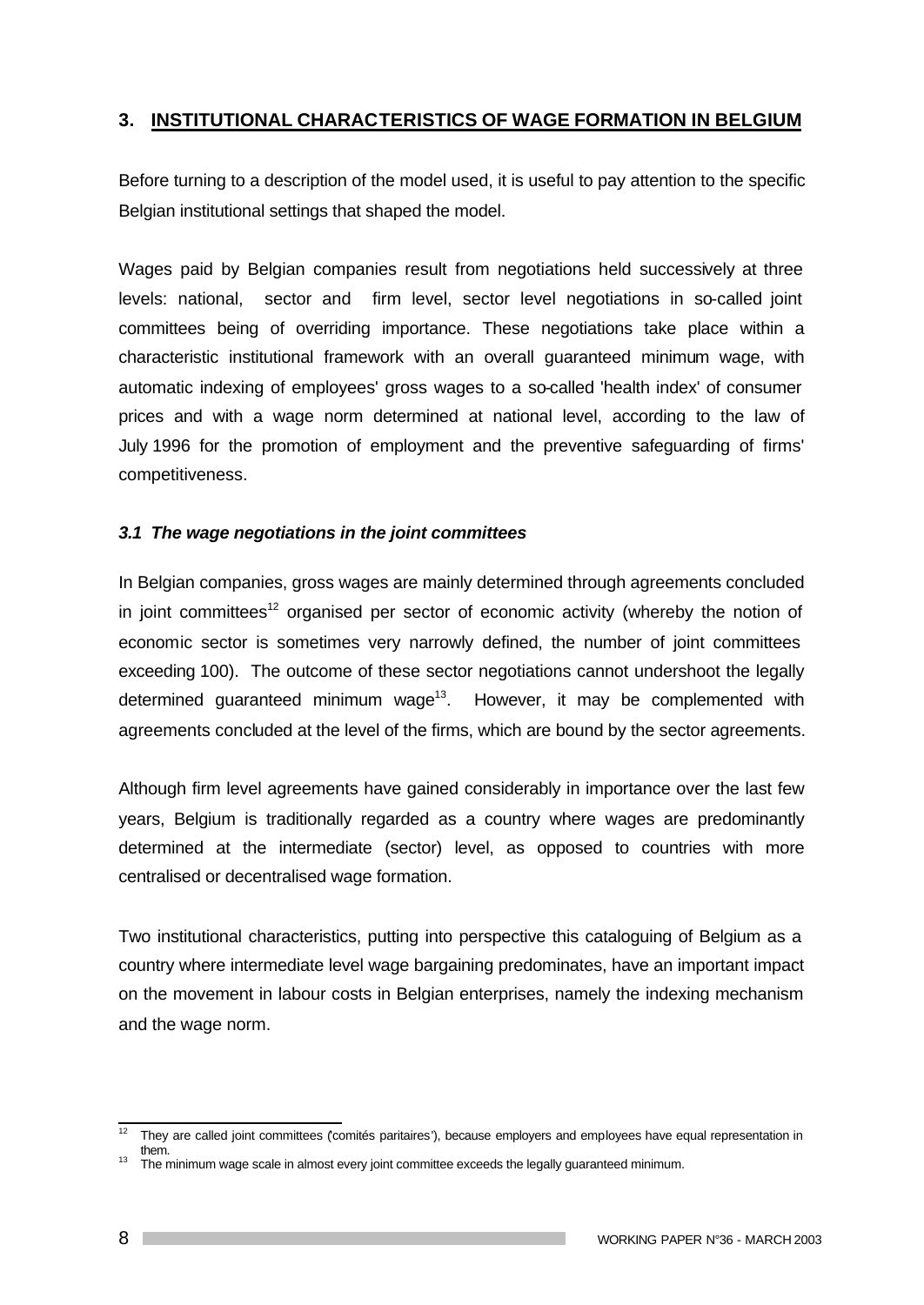### *3.2 The indexing mechanism*

The indexing mechanism implies that nominal gross wages of Belgian employees are automatically indexed according to the movement in the health index (HI) of consumer prices, i.e. the national index of consumer prices (NICP) with the exclusion of alcoholic beverages, tobacco and motor fuels. The way this automatic price indexing of wages is implemented is agreed by the joint committees. In some committees, wages are indexed at fixed points in time (e.g. every two, three or four months), in others wages are indexed each time the HI exceeds a certain threshold (often the threshold value is defined as the previous value plus two percent). Whatever the method applied, each indexing system incorporates lags between the movement in the HI and the adaptation of nominal wages. This results in wage indexing lagging on average one quarter behind the HI.

As a consequence of this institutional setting, inflation according to NICP, HI and wage indexing can sometimes follow quite different time paths. Moreover, the automatic price indexing mechanism of wages interacts with that other important institutional characteristic of Belgian wage formation: the wage norm.

#### *3.3 The wage norm*

The wage norm constitutes an overall maximum margin for the growth of nominal hourly labour costs in Belgian enterprises. According to the law of July 1996 for the promotion of employment and the safeguarding of firms' competitiveness, the social partners<sup>14</sup> should fix such a norm every two years (in principle before October 31 of each even-numbered year, e.g. in the autumn of 2002) for a two-year period, taking into account a report written by the Central Economic Council  $(CEC)^{15}$  (which, in principle, is published no later than September 30).

In this report, the CEC estimates the maximum room for a rise in firms' hourly labour costs as a weighted average of the expected nominal increase in labour costs in Belgium's three main neighbouring countries (Germany, France and the Netherlands) over the coming two years (e.g. 2003-2004). These expectations are based on projections, published by the OECD in its Economic Outlook, for the growth of compensation per employee in the business sector. These projections are corrected for possible changes in the working time

l Failing an agreement between the social partners, the government can fix a wage norm that contains at least the automatic indexing and scale adjustments.

<sup>15</sup> This is the 'Conseil central de l'économie (CCE)' in which the social partners are also represented.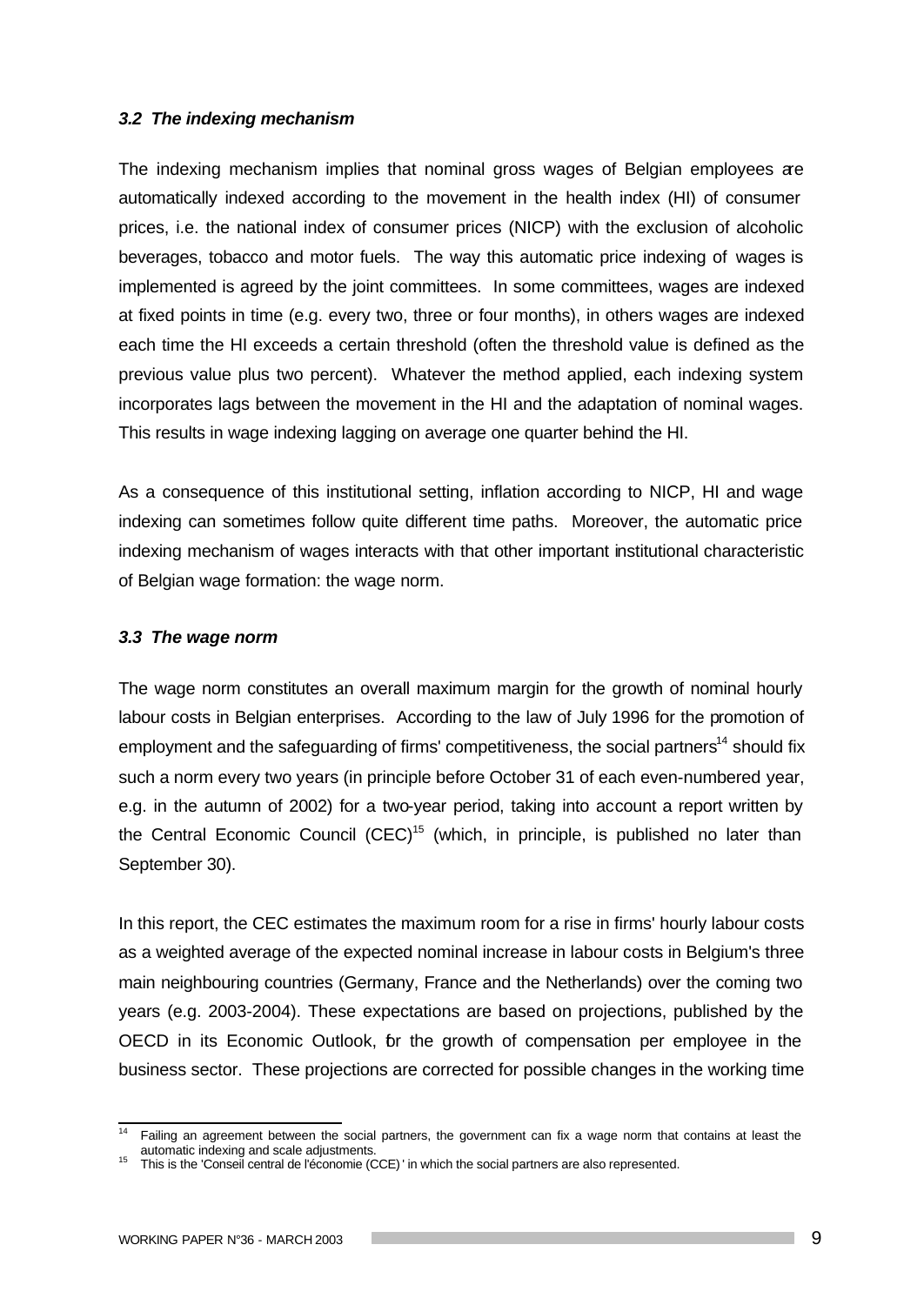per employee, which may be seen from the results of the Labour Force Survey published by Eurostat or extrapolated from it.

This margin, estimated by the CEC on the basis of the expected labour cost growth in the neighbouring countries, can be decreased<sup>16</sup> by differences in labour costs that stem from higher growth of labour costs in Belgium compared to these reference states over the past two years (e.g. 2001-2002), as far as such a derailment is assessed by the CEC.

Estimations of expected automatic indexing of nominal wages, based on inflation projections, and estimations of labour cost growth through scale adjustments<sup>17</sup>, are subtracted from the nominal wage norm, thus determining the room for real wage increases. The indexing mechanism thus plays a crucial role in the functioning of the wage norm: projected indexing codetermines the ex ante margin for real wage increases, and actual indexing explains partly whether or not the wage norm is respected ex post. Real wage increases are negotiated in the joint committees (at the beginning of odd-numbered years, e.g. 2003, and with an agreement concluded in principle before March 31), possibly followed by firm level agreements (in principle concluded no later than May 31).

The specific institutional characteristics of wage formation in Belgian enterprises explained above are reflected in the design of the labour market section of the Belgian block of the Eurosystem's multi-country econometric model, which is explained in the following section.

l

<sup>&</sup>lt;sup>16</sup> The margin for labour cost growth must, however, encompass at least the automatic indexing and scale adjustments.<br><sup>17</sup> Pepulting from epoietive age, permel premations or individual changes of estaceny.

Resulting from seniority, age, normal promotions or individual changes of category.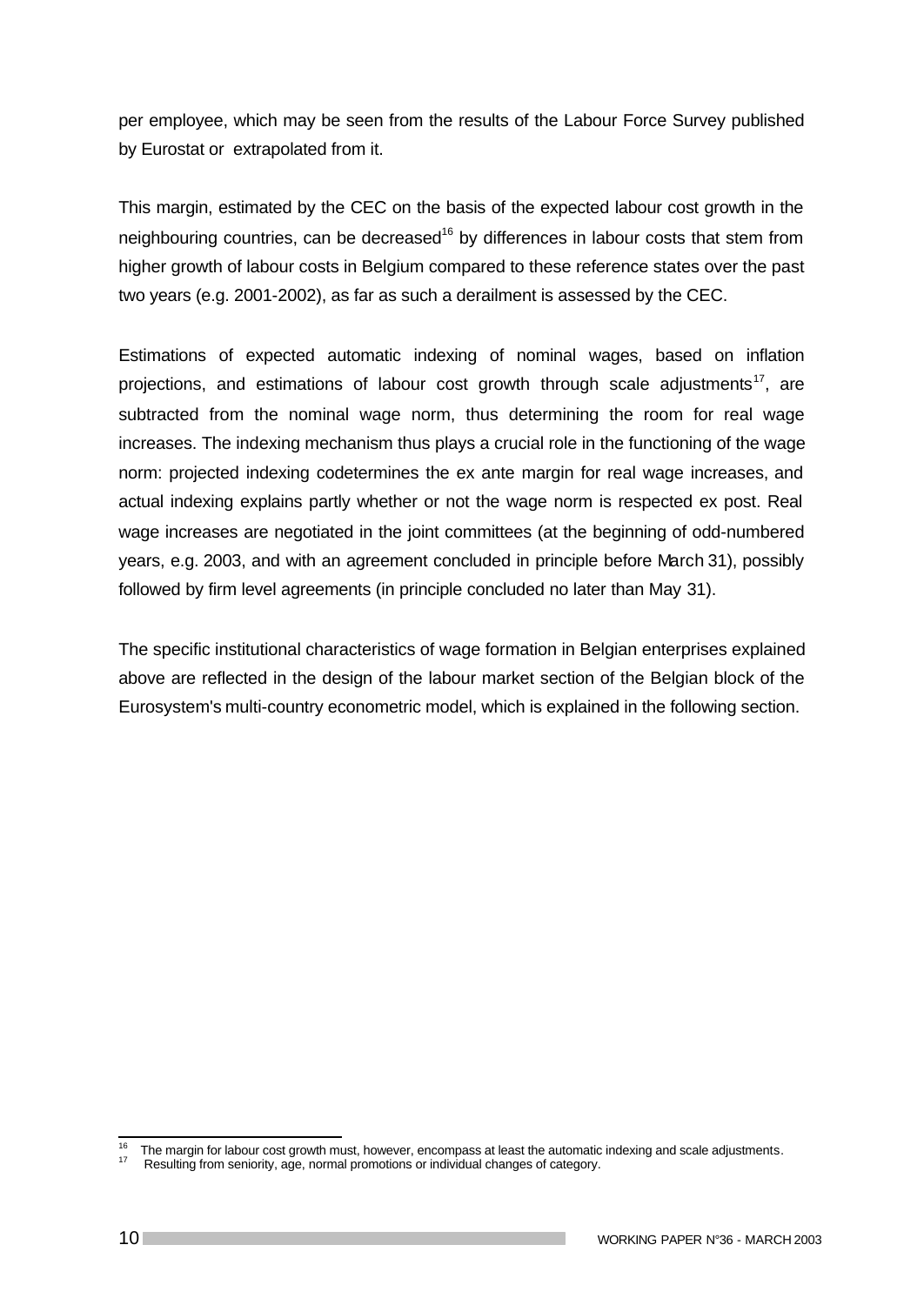# **4. THE BELGIAN BLOCK OF THE EUROSYSTEM'S MULTICOUNTRY MODEL**

The (quarterly) econometric model we use for the simulations in this paper has been developed as part of a larger project within the European System of Central Banks. Different but comparable national models, augmented with an interest rate reaction function and an exchange rate equation, can then be linked to an aggregate multi-country model. Full details concerning the Belgian model can be found in working paper N°4 from this series $^{18}$ .

The relatively compact model is essentially Neo-Keynesian in its approach. The equilibrium in the real economy is determined by the supply side, but the short run is determined by demand. Nominal rigidities (sluggish adjustment of prices) slow down the adjustment process. One of the key features of the model is its ability to distinguish between 'intrinsic' adjustments (related to delayed responses through costly adjustment processes) and 'expectation' dynamics (related to agents trying to anticipate and incorporate future information into their actual decision making). Forward-looking behaviour is therefore fairly widespread in the model: consumption, investment, labour demand and the pricing decision can all be (at least partly) determined in a forward-looking way. The model distinguishes the economy's main sectors such as households, firms, government and external transactions, but does not break them down further into sub-sectors such as industry and services. Moreover, it can be shown that in the long run the model converges to its steady state, defined by the underlying economic theory.

The model contains two alternative subroutines for wage formation. In the most general one, wages are determined endogenously as the result of a bargaining process between unions and firms. Following a 'right to manage' model, unions and firms bargain over the wage level, taking into account the labour demand curve. Only thereafter do firms set goods prices and employment. In this context, wage setting ultimately depends on the tax wedge, the relative output price in terms of the consumption price level, the unemployment rate and trend labour productivity. Or, more formally, the equilibrium nominal wage cost

l  $18$  See Jeanfils (2000).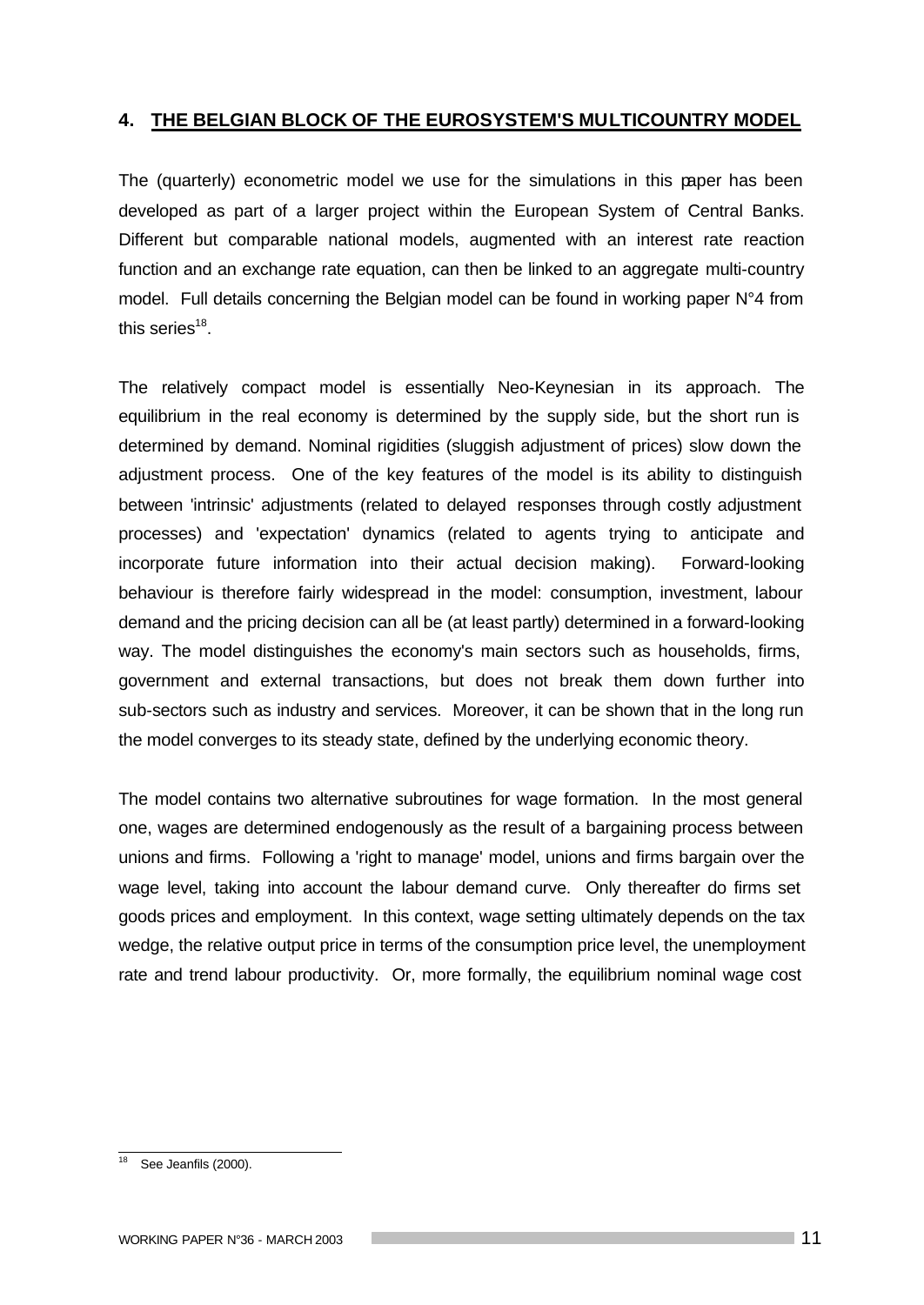### per hour can be estimated as

$$
\ln(W) = 0.258 \ln(1+TW1) - 0.258 \ln(1-W2-W3) - 0.0045 u + 0.258 \ln(P_{\gamma}) + (1-0.258) \ln(P_{\text{c}}) + 0.003828 \text{ Trend} - 7.546
$$

with W nominal labour cost per hour

- TW1 tax wedge: implicit rate of employers' social security contributions
- TW2 tax wedge: implicit rate of employees' social security contributions
- TW3 tax wedge: implicit rate of direct tax on earned labour income
- u unemployment rate
- $P_Y$  private value added deflator
- P<sub>C</sub> private consumption deflator

In the short run, the actual wage cost will differ from this long run target, and is embedded in an error correction mechanism with the same set of variables augmented with apparent productivity changes and with an automatic indexing mechanism through a so-called health index.

In an alternative subroutine, used for short and medium term policy analysis (and as such in the rest of this paper), the wage norm, as outlined above, has been mimicked. Two sub-alternatives are available and they will both be used throughout this paper. It is therefore important to make a clear distinction between those two alternatives from the outset.

In the first option, one starts with the observation that, even though a **nominal** (ceiling for) labour cost per hour increase is extracted from our main trade partners' wage negotiation outcomes, it is re-expressed in a **real** increase using a prediction for the wage indexing. If positive or negative price surprises take place once the real increases are fixed, employees are completely immunised through the automatic indexing mechanism (if we disregard very temporary adjustment lags from actual price surprises to the wage index). All simulations that take place under a regime where the trajectory of the real wages is fixed exogenously will carry the label '**real rule**'. Ultimately, one likes to see a convergence in the pattern of the real wage increases. The simulated nominal labour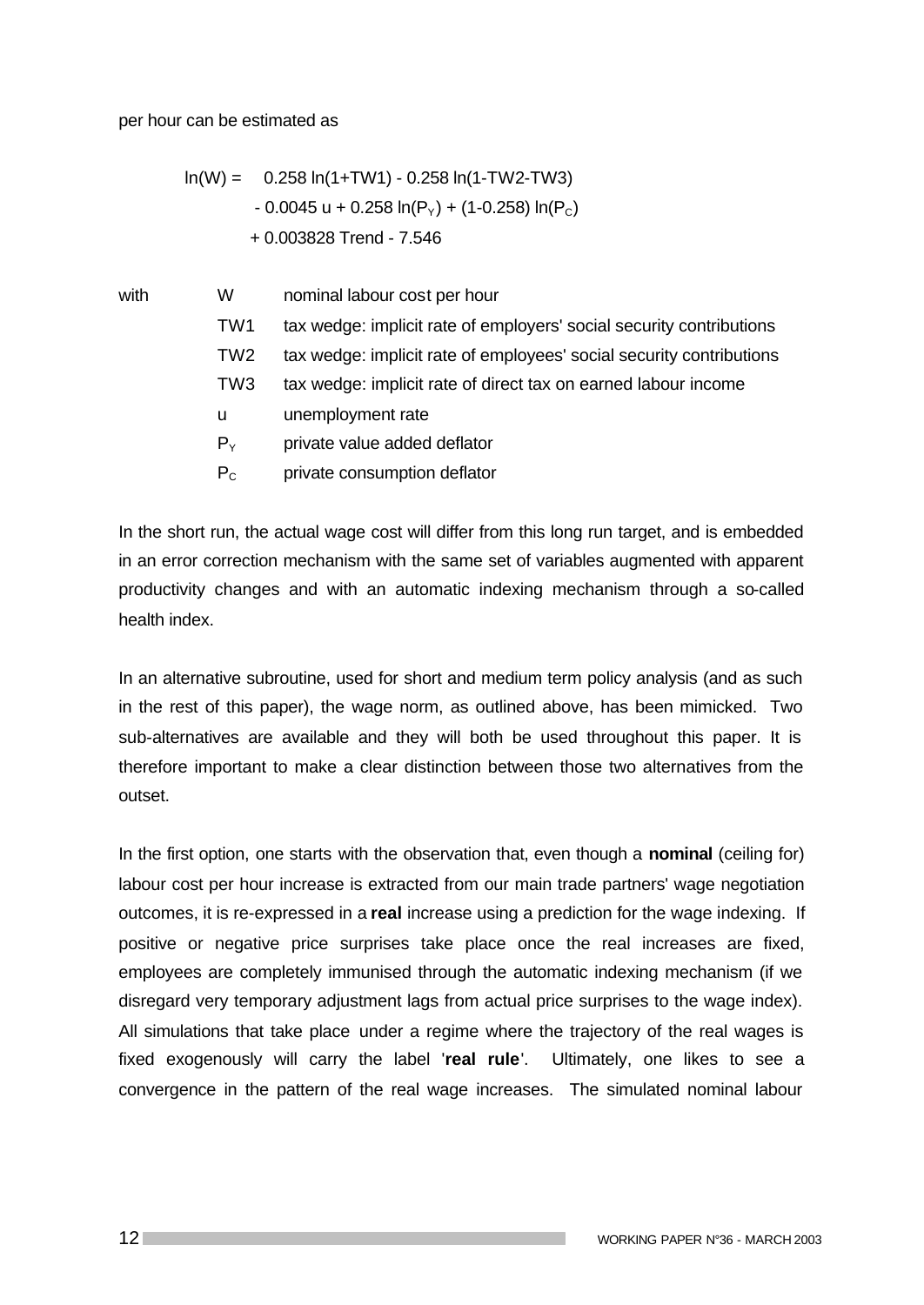cost per hour in such a scenario is calculated as

$$
W = W_R x [ 1/12 P_{H1} + 8/12 P_{H1} (-1) + 3/12 P_{H1} (-2) ]
$$

| with: | W            | nominal labour cost per hour                 |
|-------|--------------|----------------------------------------------|
|       | $W_{\rm P}$  | real labour cost per hour, exogenously given |
|       | $P_{\rm HI}$ | health index                                 |

The term in brackets is the estimated/calibrated model of the average wage indexing in Belgium. Two-thirds of the adjustment of wages to new price information happens in the next quarter. Due to lots of contracts using a threshold indexing mechanism, such an approximation overestimates nominal wages in periods of very low inflation and underestimates them in high inflation periods, but it can be shown that such an approximation leads to fairly accurate results.

In the second option of the alternative subroutine, one exploits the fact that, ultimately, the wage norm has to make a comparison between the pattern of the Belgian **nominal** wage increases and a weighted average of our main trade partners' equivalent. Under converging price movements, this makes no difference in relation to the previous option, but things change when, for some reason or other, prices react and adjust differently in Belgium than in Germany, France or the Netherlands. Depending on the kind of price discrepancy that takes place, employees may be better or worse off in real terms. In this kind of scenario, employees carry the risk of price surprises through a higher or lower than expected real wage increase. All simulations that take place under a regime where the trajectory of the nominal wages is fixed exogenously will carry the label **'nominal rule**'. Ultimately, one likes to see a convergence in the pattern of nominal wage increases. Using the same symbols as above, the implied real wage can be extracted from the now exogenously given nominal wage trajectory (rather than the real wage trajectory as was the case above) by inverting the previous equation:

$$
W_R = W / (1/12 P_{H1} + 8/12 P_{H1} (-1) + 3/12 P_{H1} (-2))
$$

Throughout this paper it will become clear that the option one takes can lead to appreciable differences in the simulation results, though mainly of course in those simulations that integrate fiscal policy reactions to maintain budget neutrality through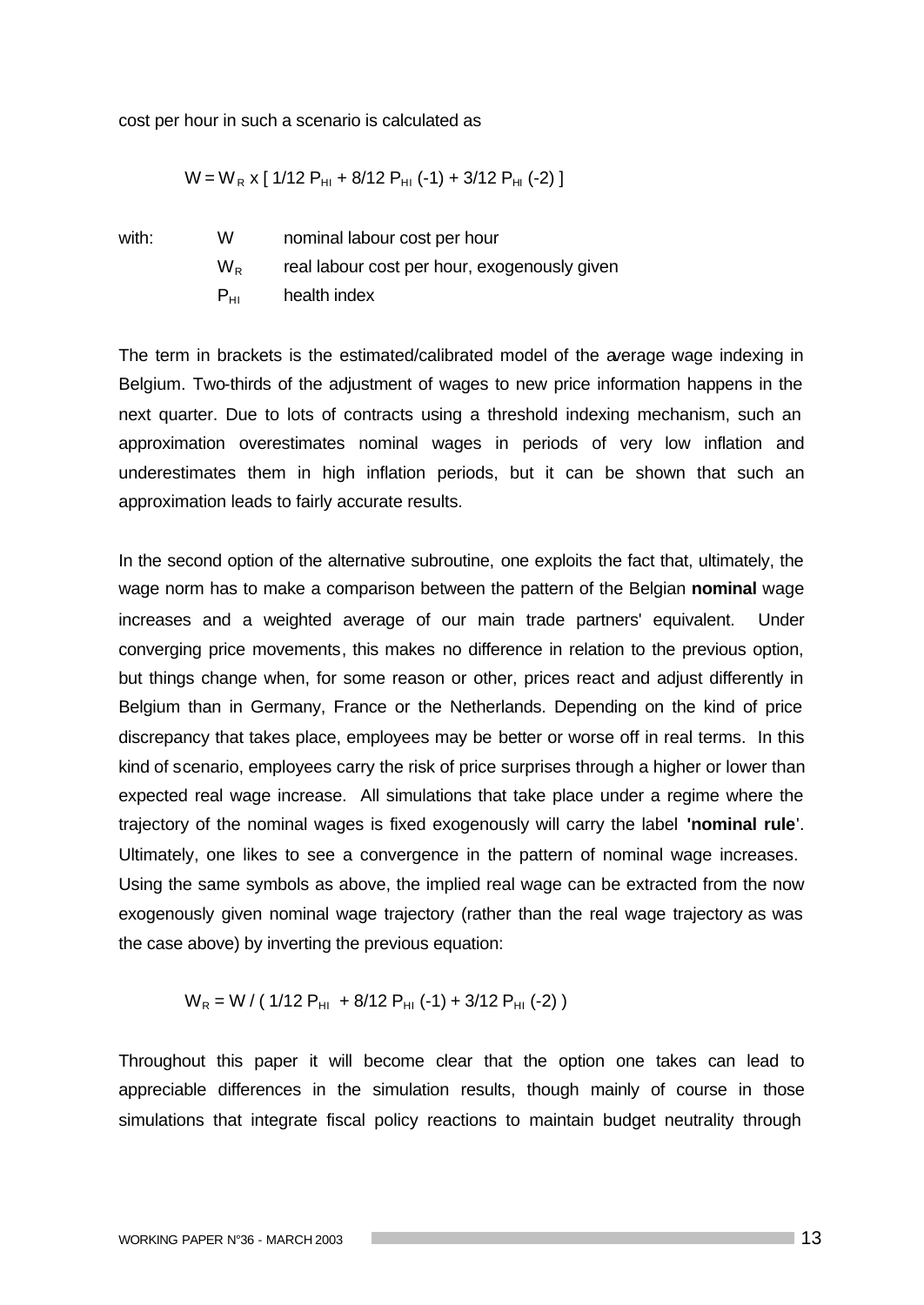changes in indirect taxation. Those reactions can have a substantial effect on consumption prices and, through the automatic indexing, on wages.

As we will focus on how a reduction in social security contributions affects employment, we can examine the mechanisms at work, in the context of the model outlined above, in greater detail.

Broadly speaking, ESSC reductions affect employment through two channels: a relative cost effect and an output or demand effect. As pointed out before, the theoretical reasoning has to take place in a world with exogenous nominal interest rates and exchange rates as they are decided upon (or endogenously driven) at supra-national level only.

In the first place, there is a direct relative cost effect: the same level of output can be produced at a lower cost through the reduced cost of the production factor labour. The total cost can be reduced even further through rescheduling the optimal combination of the factors labour and capital: as labour has become relatively cheaper, more of it will be used in the production process, thereby slowing down the substitution of labour for capital. This re-optimising on the supply side will lead to indirect changes in demand, changing the actual level of output. Domestic demand increases through a rise in disposable income, generated by higher employment and higher real labour income, as products should have become cheaper. This latter factor, which is nothing other than an improved competitive position, is also the driving force behind the rise in net export demand (under the assumption of unchanged labour costs in competing foreign firms). The total demand effect will, of course, lead to a larger output, creating an increase in the firm's demand for both labour and capital.

While the second output or demand effect is endogenous to the model, the first direct cost or substitution effect depends on the initial impact of the ESSC reductions on labour costs. It is all too easy to assume that such reductions have an equivalent impact on the labour cost. However, standard theory on wage bargaining between trade unions and employers' organisations shows that part of employers' taxes and contributions is shifted backward to employees via the negotiated gross wage. This also means that ESSC reductions will not reduce labour costs by the same amount: trade unions will be able to claim some part of the ESSC reductions for higher gross wages. The extent to which this is the case depends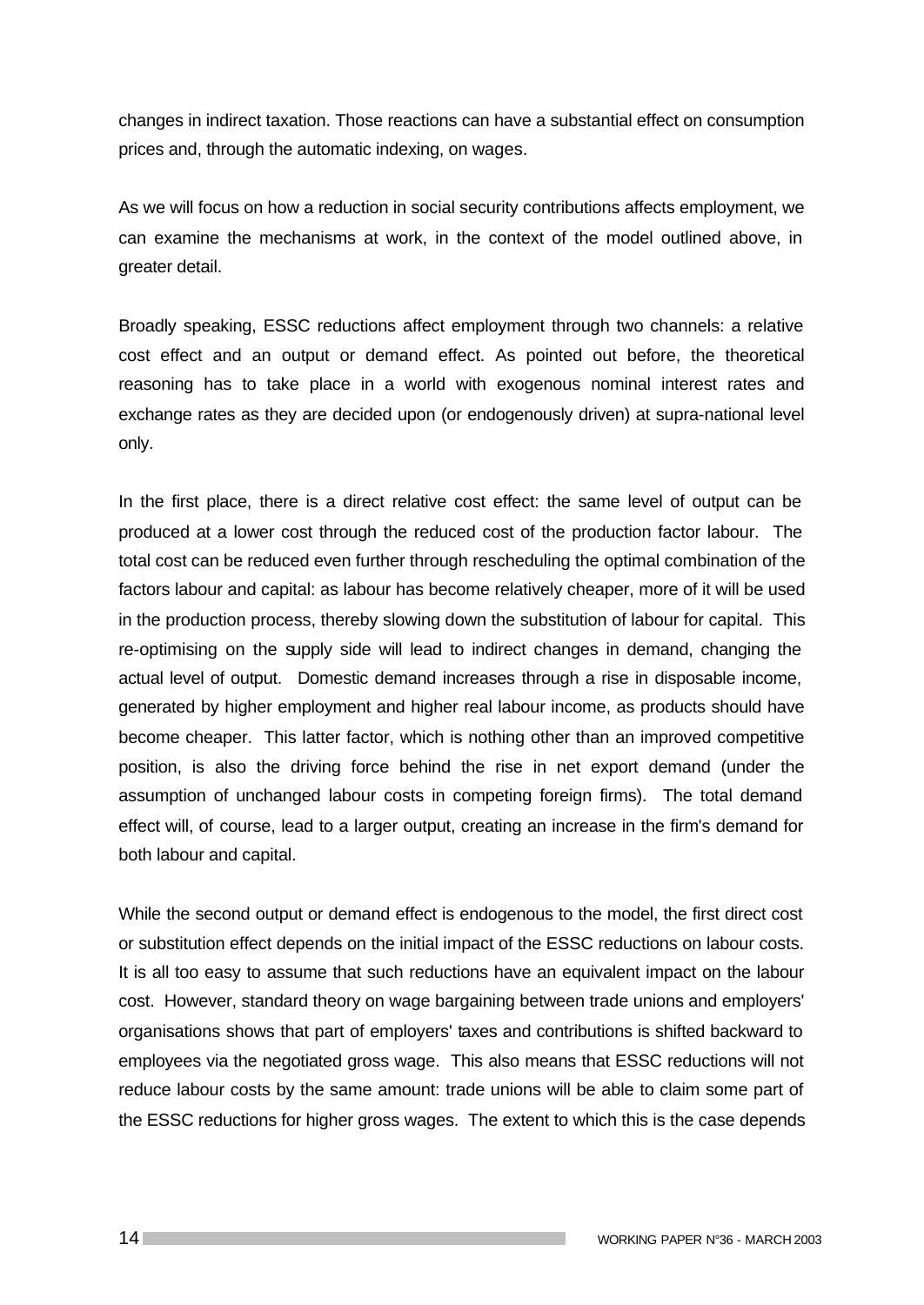on the relative bargaining power of trade unions in the negotiating process and on the labour market situation in general<sup>19</sup>.

Normally, these shifting backward effects can be estimated in an econometric wage equation. However, the particular characteristics of wage formation in Belgium make things trickier. The nominal hourly labour cost increase in the business sector, resulting from the negotiated pay increases, should not exceed the weighted average of projected business sector labour cost increases in Germany, France and the Netherlands. Often, both employers and employees know in advance the magnitude of (new) ESSC reductions the government is going to grant. Since, finally, the total labour cost is compared to the equivalent concept of our main trade partners (that is: a concept in which ESSC reductions are actually taken into account), expected/anticipated future reductions will affect the ceiling on gross wage increases that is implied by the norm for total labour cost rises<sup>20</sup>.

It is therefore possible that these ESSC reductions are not only used to lower the (employers') labour cost, but are used by the negotiating social partners as a subsidy to go part of the way to meet employees' wage claims. It is actually the existence of a wage norm expressed in terms of 'labour cost per hour' that could exacerbate this effect: under the quoted restrictions, a budgeted social security contribution reduction implies an increased margin for gross wage increases, and as such it will be used during the process of breaking down the nominal allowed (one could say 'predetermined') hourly wage increase into a real collective increase and an expected price indexing component. In the extreme case, such a scenario would imply an unchanged labour cost for the employers: the social security contribution reductions will be exactly offset by employees' gross wage increases. As the employers will observe an unchanged labour cost, it is to be expected that there will be almost no direct reaction in their demand for labour.

In a real limiting case, such a clause could encourage both employers and employees to expect that if their talks should come to a dead end, negotiations can always be saved by new social security contribution reductions. Such a scenario would shift the responsibility of respecting the wage norm from social partners to government.

l <sup>19</sup> For example, in the case of relatively strong trade unions and a tight labour market, a bigger part of the ESSC reductions will feed into higher gross wages, leading to a smaller reduction in labour costs, compared to the case of relatively weak unions and a labour market characterised by high unemployment.

<sup>&</sup>lt;sup>20</sup> Hourly wage increases by our main trade partners only constitute a ceiling during the bargaining process, and should not necessarily be seen as an inevitable outcome.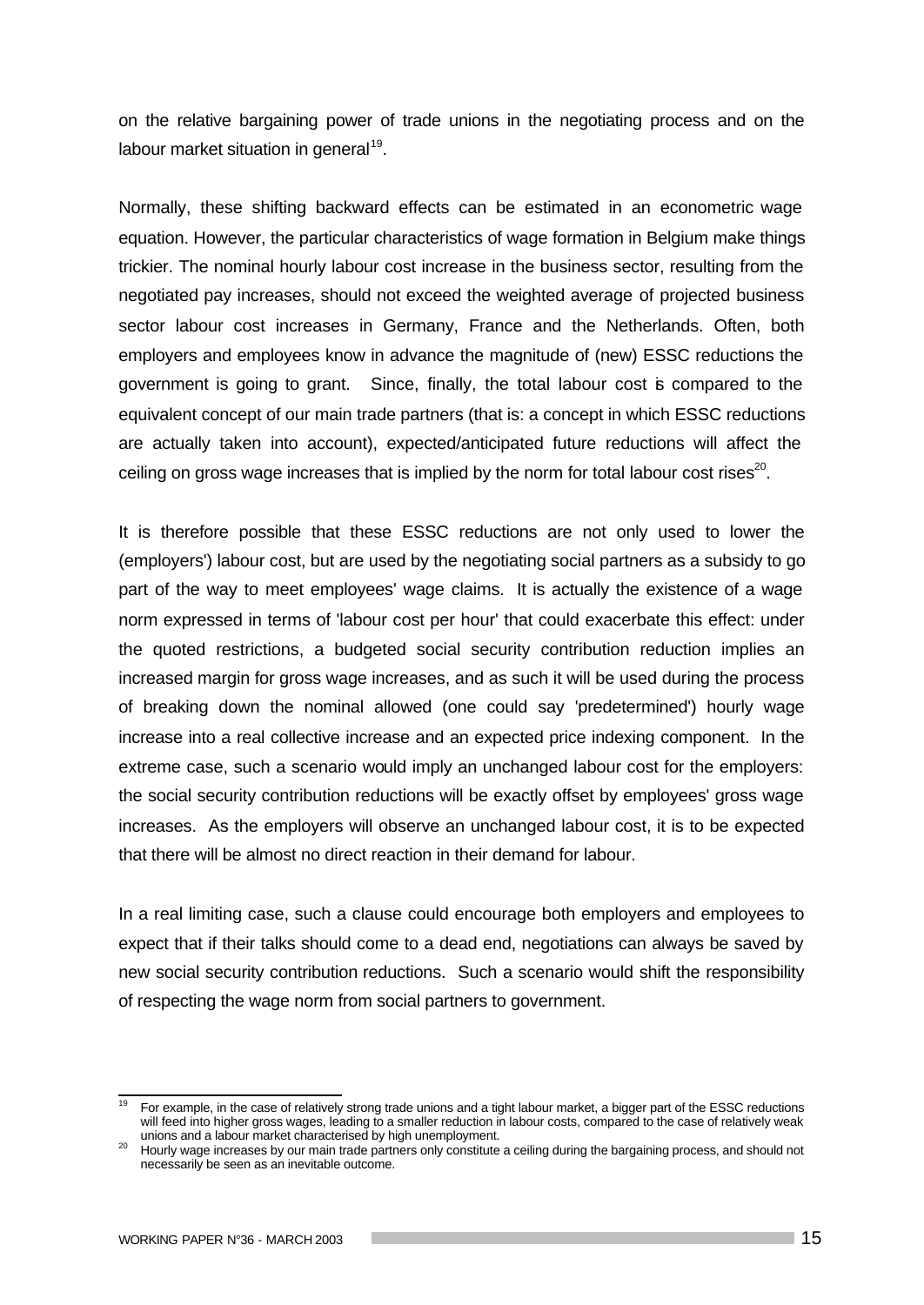In most cases, where ESSC reductions go hand in hand with a negotiated labour cost that lies on or close to the wage norm frontier (implicitly hiding gross wage increases), their 'contribution' will come closer to a government subsidy to the employed than to a government employment subsidy.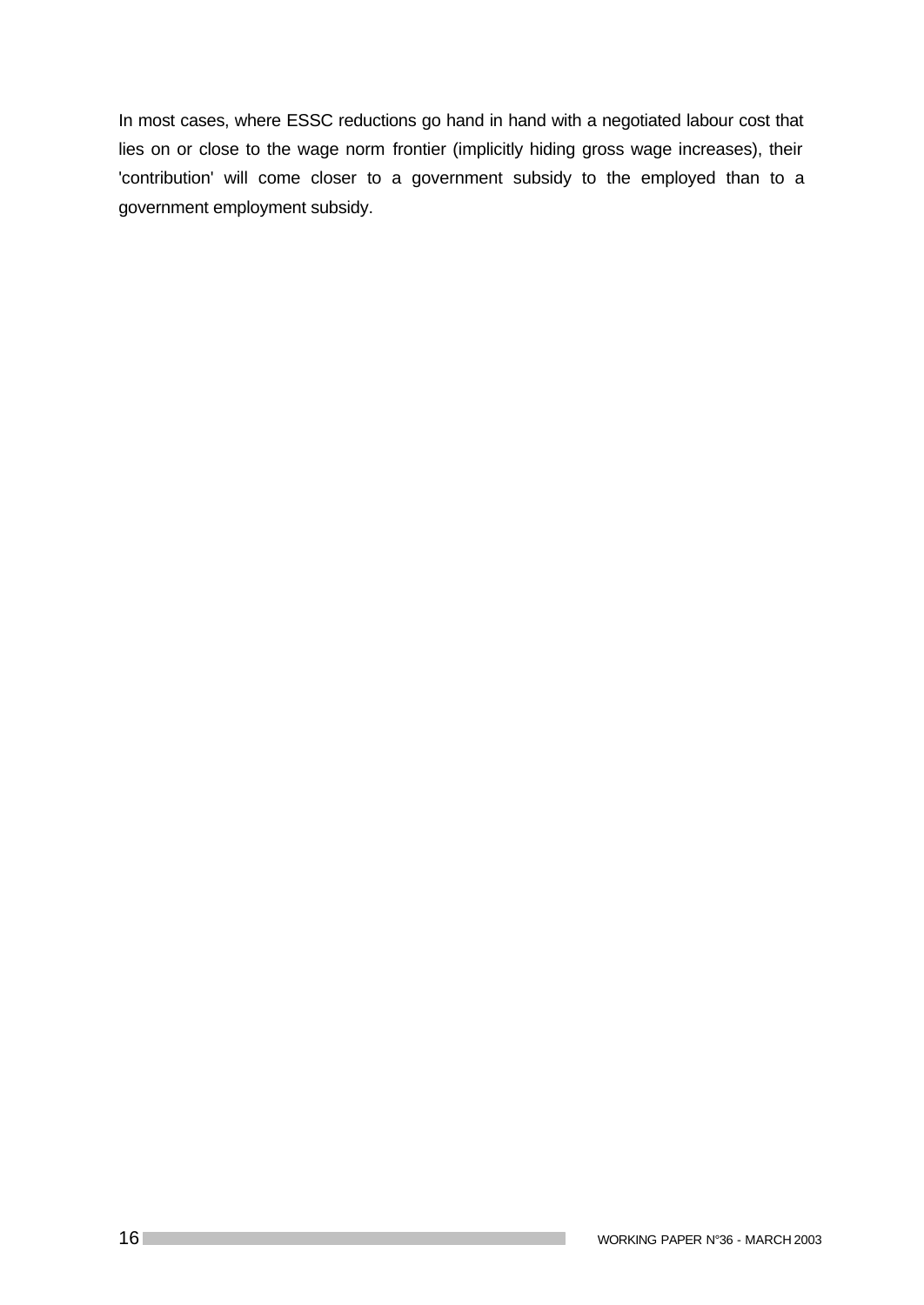# **5. SCENARIOS AND ALTERNATIVES**

From the previous section it becomes clear that there might be a large variety of simulation outcomes after an ESSC reduction shock, depending on the magnitude of the shifting backwards effect. For the sake of the simplicity and clarity of the exposition, we consider two limiting possibilities for the design of our simulations: scenarios in which all reductions are effectively used for labour cost reductions (scenario a), and scenarios in which all reductions are entirely offset by increased gross wages (scenario b). The former is neutral for the employee at the gross wage per hour level, the latter is neutral for the employer at the level of the labour cost per hour. Both scenarios will determine the span of possible simulation outcomes. But given a wage norm for labour costs per hour, outcomes closer to scenario b are perhaps the more realistic.

In both limiting scenarios, part of the initial fiscal cost of the reduction of ESSC will be recovered by the government (endogenously) through fiscal feedback effects. On the one hand, higher employment and/or higher wages, resulting from the policy measure, broaden the labour tax base, which leads to higher fiscal and para-fiscal receipts. Lower unemployment, on the other hand, leads to lower expenditure for unemployment benefits. However, these feedback effects will never fully compensate for the initial fiscal cost. Therefore, if the government wants to maintain the same status regarding 'fiscal solvency' as before the shock, and in the long run there is no real alternative, it has to find alternatives to finance the ESSC reductions.

For each of the limiting scenarios, we will therefore analyse three sub-cases at the level of the fiscal compensation. In the first one, the shock is applied without any new government measures (no fiscal compensation). As noted before, one should be careful interpreting the resulting shock outcomes, as, at least during the period on which we focus, one does not return to an equilibrium growth path<sup>21</sup>. In sub-case two and three we will consider two financing alternatives that keep the government budget balance in place almost immediately: an increase in the rate of value added tax (VAT) and the introduction of a tax

 $21$ <sup>21</sup> However, a fiscal solvency rule has been switched on after a period of 10 years, bringing the deficit and debt to GDP ratio gradually back to baseline levels through an adjustment of government transfers to households. The resulting effects of this adjustment process on household income will, via a discount factor, impact on the actual permanent income now through the forward looking nature of the model used. However, some feedback effects, such as an increase in the long rates due to a higher debt ratio, are not present in the model.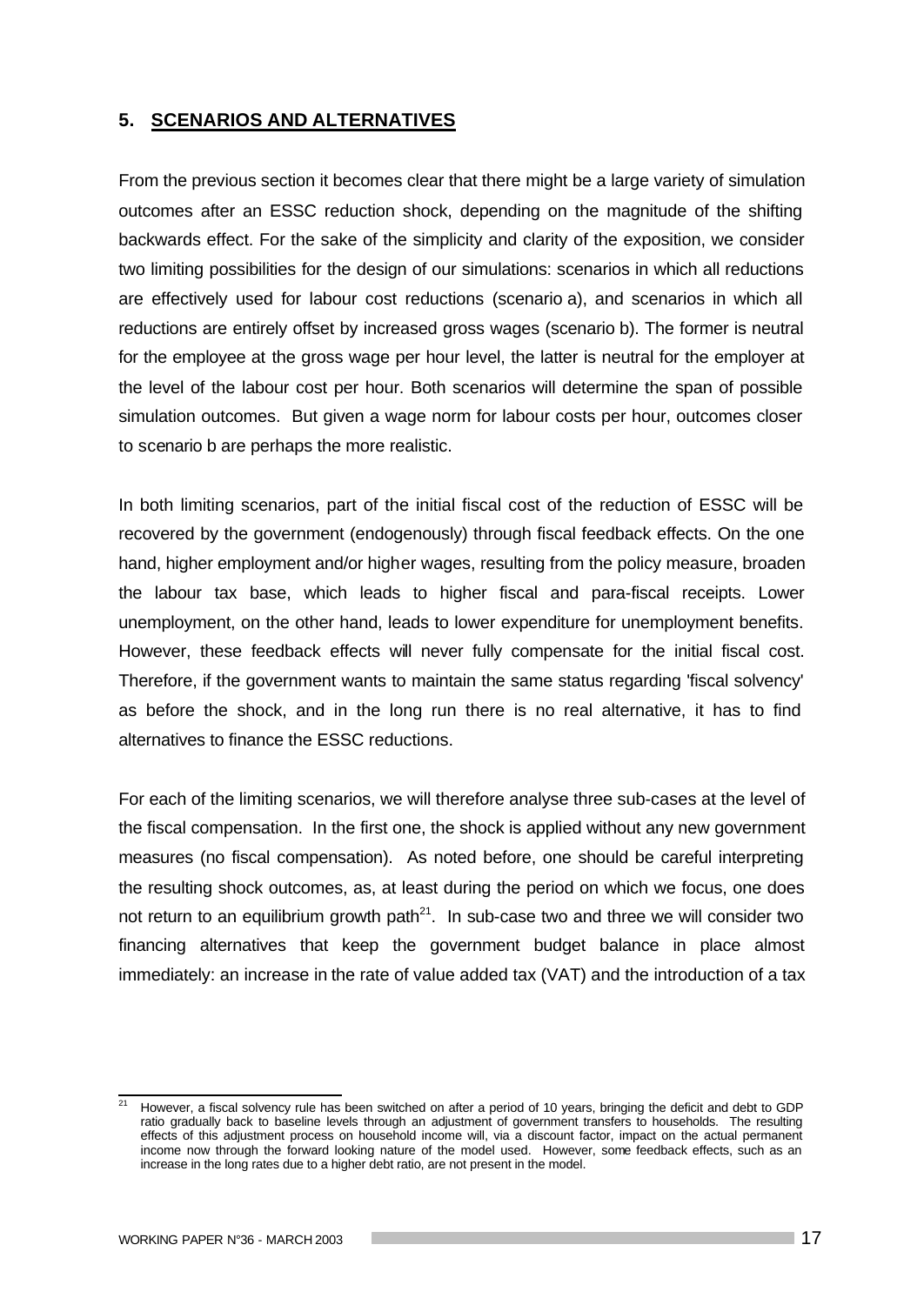on production (PT). We see the latter as a (very rough) proxy for some types of environmental taxes. Some of these taxes, e.g. a  $CO<sub>2</sub>$  tax on firms, are directly linked to firms' production and production costs. In this we have to make the strong assumption that firms are not able to change their production method in order to produce in a 'cleaner' way and pay less taxes. One could see such a production tax as having full financing capacity, because firms can only avoid it by producing less and not by producing differently, and having almost no beneficial environmental impact. In reality, green taxes should have less financing capacity and more environmental impact than in our set-up. Other financing alternatives, though conceivable, are not considered.

Both the fiscal compensation measures and alternative financing measures have an impact on employment. The VAT measure increases consumer prices and hence nominal wages, with a negative impact on employment. The tax base of the PT measure is broader than that of the VAT measure. It increases firms' production costs and thereby reduces production in itself, and hence labour demand.

There is quite a difference in the way VAT rate shocks or the introduction of a PT impact on the economy. A VAT rate increase directly impacts on the price level of private consumption. This will not only lead to a reduction in demand, but will also generate a price-wage spiral through the automatic wage indexing regime. This latter effect makes labour less attractive as compared to capital (short term interest rates are held fixed in the model). Both factors, i.e. the decrease in output demand and the increase in relative labour costs, will impact negatively on labour demand by firms. On top of that come second-round competitiveness effects through the price-wage spiral that makes output more expensive for export purposes as well, leading to a further final demand reduction. As opposed to a VAT rate increase that impacts on private consumption only, the negative effects of the adoption of a PT are spread over all final demand items alike (private and government consumption, export and investment), and consequently, all sectors will be hit (and not mainly households as in the previous case). A considerable share of the increase in the output price will therefore be exported (at the expense of decreased competitiveness), the government budget will worsen through an increase in nominal government consumption, firms' profits will decrease as a result of lower demand and lower profit margins, and households will be hit through higher consumption prices and through the reduced labour demand by firms.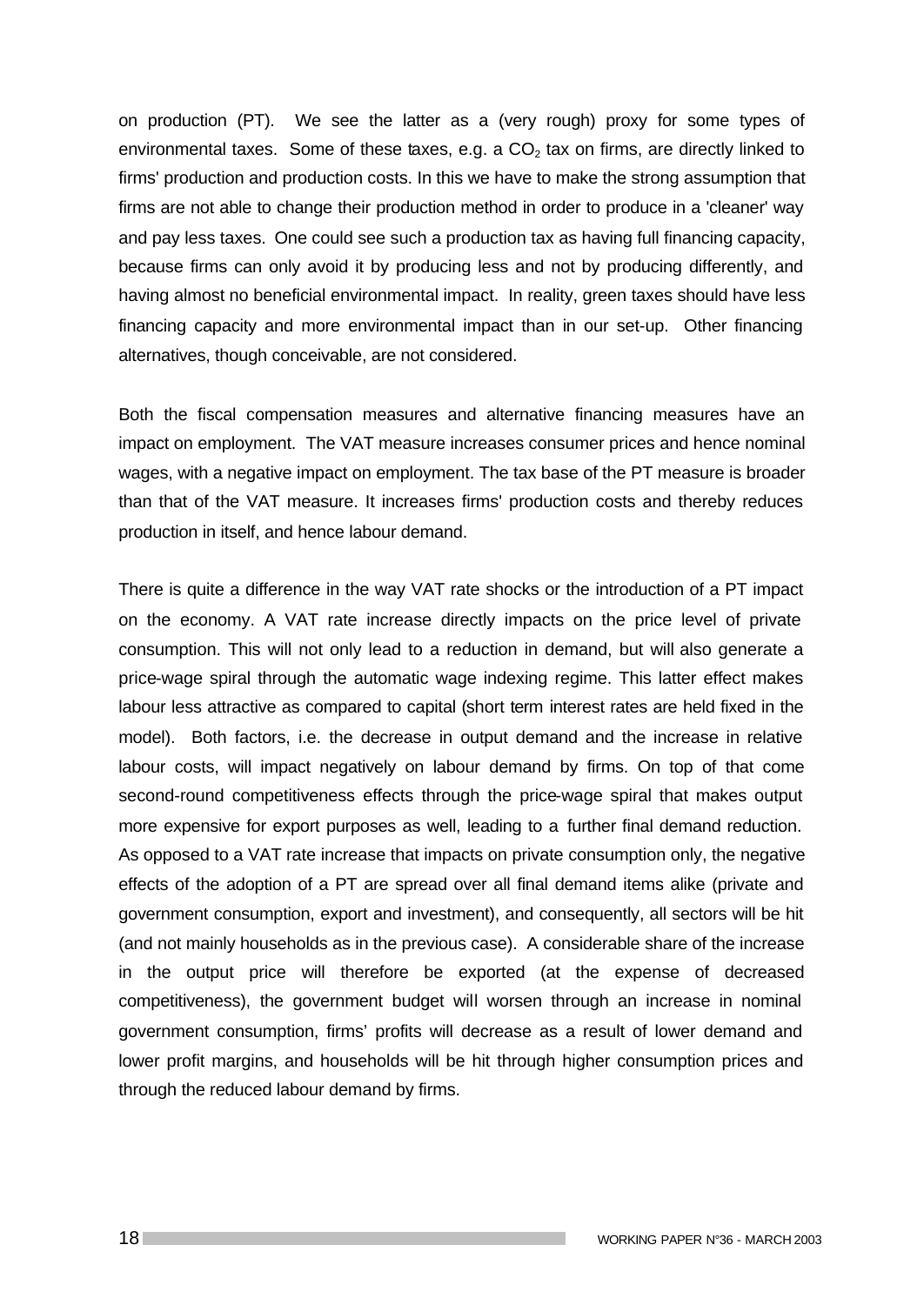As outlined above (these fiscal compensation measures have an impact on the price level), it is important whether one specifies the ceiling on the labour cost per hour increase, determined by the wage norm, in real terms or in nominal terms. This means that, for all of the three sub-cases in both limiting scenarios, we have to come up with results under a real rule and a nominal rule. One could look at these rules in another way as well. In a limiting case where ESSC reductions can fully impact on the labour cost, 'nothing' should change from the point of view of an employee. But (given the effect of these reductions, and possibly fiscal measures, on prices) this 'nothing' still has to be defined in either real or nominal terms. Thus, depending on the scenario, a real rule means that either the real gross wage per hour (reductions entirely used for labour cost reduction) or the real labour cost per hour (reductions entirely used for gross wage increases) is fixed between baseline and shock. A nominal rule keeps the nominal gross wage per hour or the nominal labour cost per hour fixed throughout the simulation.

Two limiting cases, three subclasses and two rules determine a grid of 12 simulation outcomes. Throughout the remainder of this paper, references will be made to the different scenarios as they are organised in table 1.

### **Table 1 - Comprehensive overview of ESSC reduction simulation scenarios**

|                         | I. Real rule:<br>real gross wage unchanged | II. Nominal rule:<br>nominal gross wage unchanged |
|-------------------------|--------------------------------------------|---------------------------------------------------|
| No fiscal compensation  | scenario a.1.                              | scenario a.1.II                                   |
| Increase in VAT rate    | scenario a.2.                              | scenario a.2.II                                   |
| Introduction of PT rate | scenario a.3.                              | scenario a.3.II                                   |

a. ESSC reduction entirely used for labour cost reduction

#### b. ESSC reduction entirely offset by gross wage increase

|              |                         | I. Real rule:<br>real labour cost unchanged | II. Nominal rule:<br>nominal labour cost unchanged |
|--------------|-------------------------|---------------------------------------------|----------------------------------------------------|
|              | No fiscal compensation  | scenario b.1.                               | scenario b.1.II                                    |
| $\mathbf{p}$ | Increase in VAT rate    | scenario b.2.I                              | scenario b.2.II                                    |
|              | Introduction of PT rate | scenario b.3.I                              | scenario b.3.II                                    |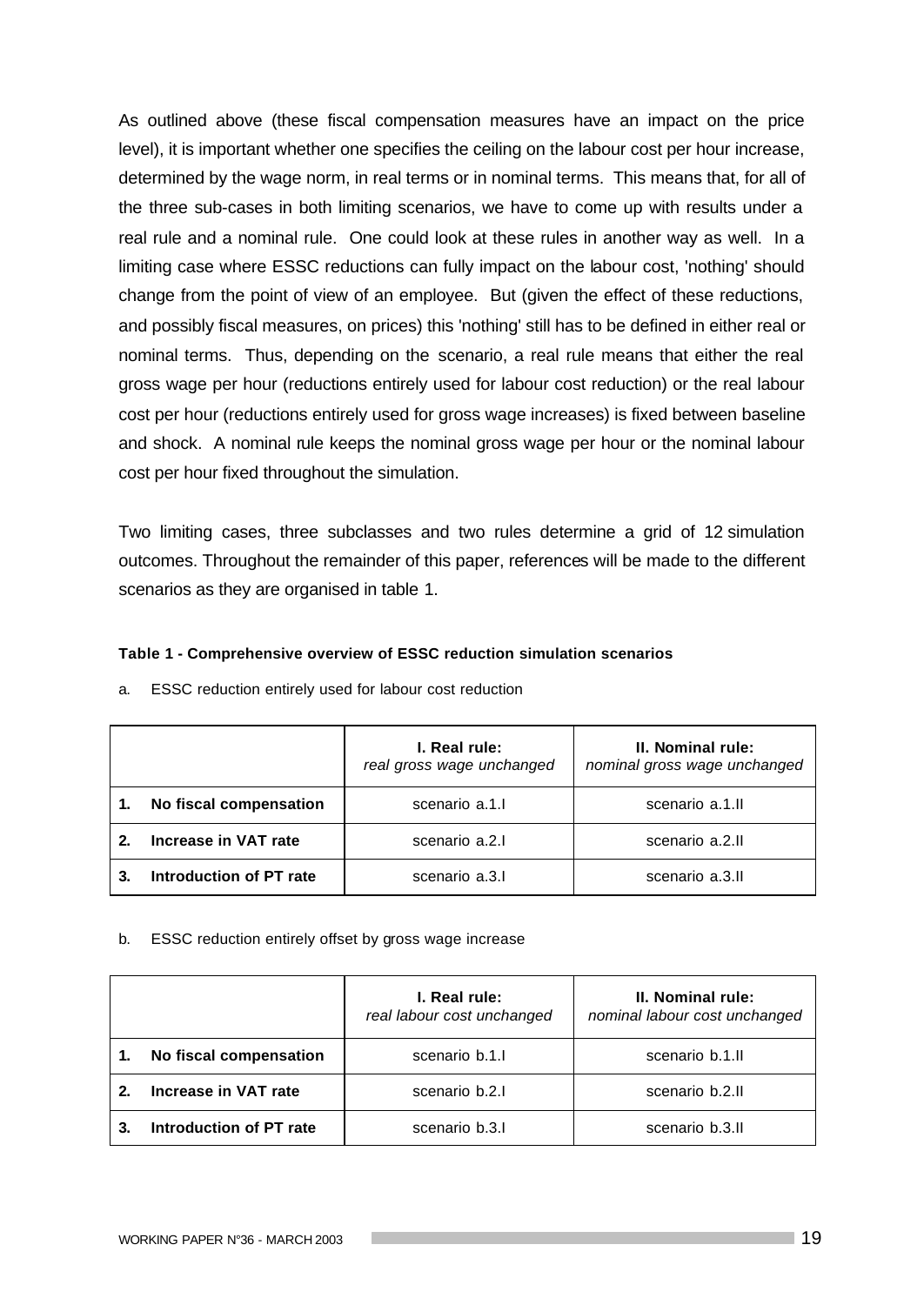# **6. SIMULATIONS AND RESULTS**

The overview of the results of the simulations below follows the structure of the presentation of the scenarios in the previous chapter.

This section presents the results of the series of simulations of ESSC reductions. In each of these shocks the level of the implicit rate of ESSC (on gross wages) is permanently decreased by 5 p.c. Using the actual implicit rate, this corresponds to a decrease of some 1.3 percentage points. We first analyse the possible effects of such reductions in cases where they impact fully on labour costs (subsection 6.1), and after that we treat the case where these reductions lead to an equivalent rise in gross wages (subsection 6.2). As already stated, alternative financing options are considered in each of these sub-cases.

# *6.1 Scenarios with labour cost reduction*

In the first set of simulations, we assume that co-ordination between government and social partners, in order to stimulate employment by fiscal measures, guarantees that the ESSC reductions lead to an equivalent reduction in firms' labour costs. Tables 2 to 5 illustrate the effects over time on employment (expressed in number of jobs) and on the government deficit, with the wage setters adopting either a real rule or a nominal rule.

#### **Table 2 -Employment effects for three fiscal compensation scenarios, under a real rule, for an ESSC tax rate cut of 5 p.c.**

|                                                                  | $T_0$   |         | $\mathsf{T}_2$ | $T_3$   | $T_{4}$ | T9     |
|------------------------------------------------------------------|---------|---------|----------------|---------|---------|--------|
| Scenario a.1.<br>labour cost reduction<br>no fiscal compensation | $+2100$ | $+6200$ | $+10400$       | +13800  | +16600  | +23500 |
| Scenario a.2.1<br>labour cost reduction<br>increased VAT rate    | $+600$  | $+1700$ | $+2300$        | $+2800$ | +3300   | +4400  |
| Scenario a.3.I<br>labour cost reduction<br>PT rate introduced    | $+1000$ | $+3200$ | $+5400$        | $+7400$ | $+9000$ | +12800 |

*(yearly averages of number of jobs, compared to baseline)*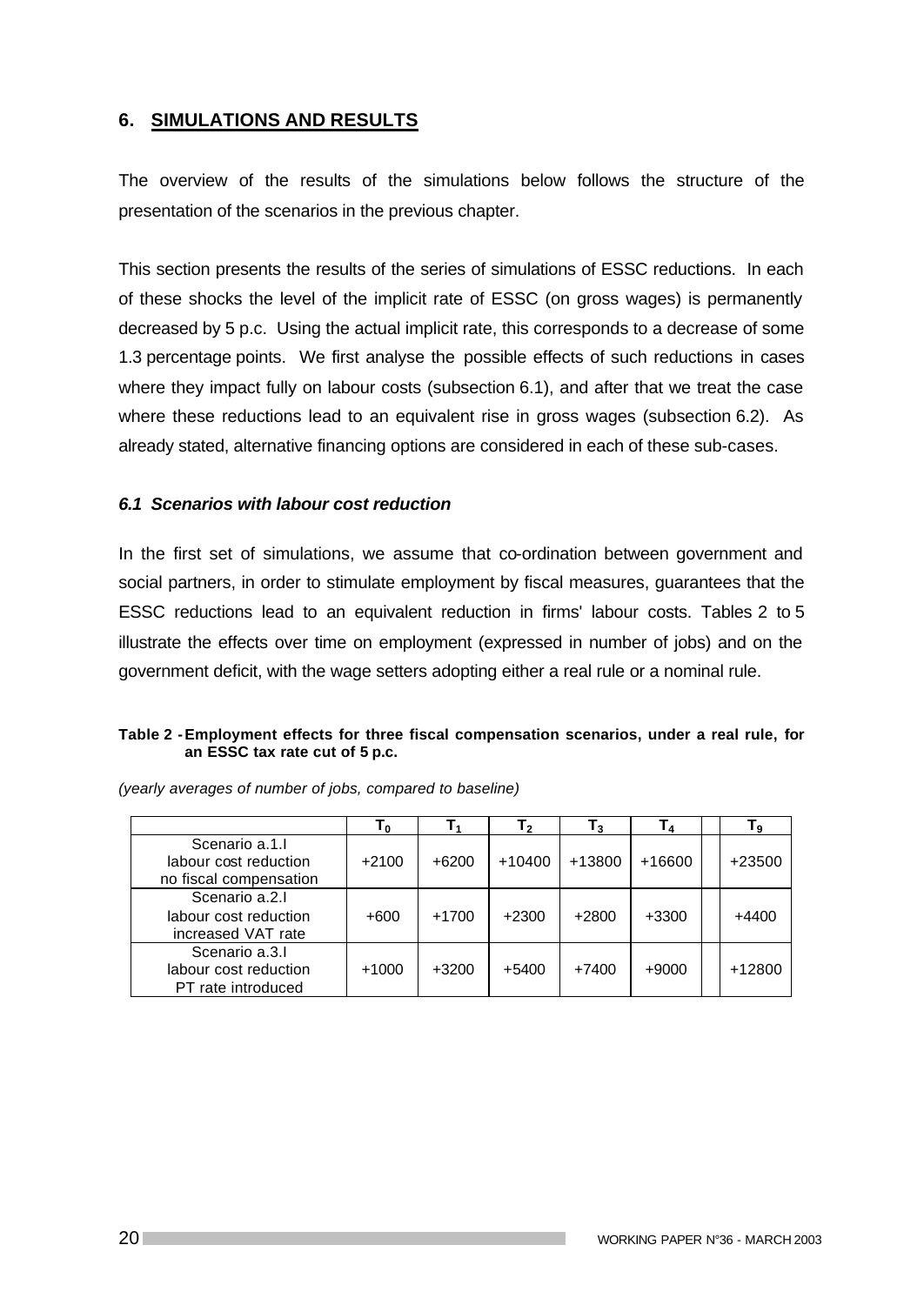#### **Table 3 -Employment effects for three fiscal compensation scenarios, under a nominal rule<sup>22</sup> for an ESSC tax rate cut of 5 p.c.**

|                                                                    | $T_0$   | $T_{1}$ | Τ,    | $T_3$   | $T_4$    | $T_9$    |
|--------------------------------------------------------------------|---------|---------|-------|---------|----------|----------|
| Scenario a.1.II<br>labour cost reduction<br>no fiscal compensation | $+1700$ | +4900   | +7700 | +9600   | $+11200$ | $+15400$ |
| Scenario a.2.II<br>labour cost reduction<br>increased VAT rate     | $+1200$ | $+3800$ | +5800 | +7300   | +8500    | $+11400$ |
| Scenario a.3.II<br>labour cost reduction<br>PT rate introduced     | $+1000$ | $+3100$ | +4800 | $+6000$ | +7000    | +9600    |

*(yearly averages of number of jobs, compared to baseline)*

In scenarios a.1.I and a.1.II, *no fiscal measure to obtain budget neutrality* is imposed. In these cases, employment creation is shown to be quite substantial. The labour cost reduction puts downward pressure on prices. Combining an exogenous path for a nominal labour cost per hour (given by the expected wage movements among our main trade partners) with an automatic indexing mechanism based on those lower prices, leads implicitly to real gross wage increases. As the firm ultimately considers real wages in its factor demand, it should be no surprise that the scenario under a real rule will show somewhat better results for employment. According to tables 2 and 3, private employment (in number of persons) would gradually increase to reach some 17,000 or 11,000 additional jobs after 5 years, under a real rule and a nominal rule respectively.

Tables 4 and 5 show, in their first sub-case, that fiscal feedback effects increase over time but never fully compensate for the initial fiscal cost of the ESSC reduction. Under both rules, and after 5 years, the government budget shows an additional deficit in the order of magnitude of 500 to 600 million euro after 5years (as compared to an initial cost of 1,000 million euro. As pointed out earlier, the alternative financing mechanisms necessary to keep this operation (largely) budget neutral can take the form of higher VAT receipts (through an increase in the VAT rate) or the introduction of a production tax. We have introduced just **one** shock to the level of the taxation rate. Its magnitude has been calibrated so as to offset the cost of the ESSC reduction, at least over the first years.

 $22$ <sup>22</sup> Remember that, under a nominal rule, employers try to pass on all shock-induced price effects to the employees, thereby effectively changing their real gross wage. This can be positive for the employees in a deflationary environment (pure ESSC reduction, no fiscal compensation), or negative in an inflationary environment (fiscal compensation of ESSC reduction).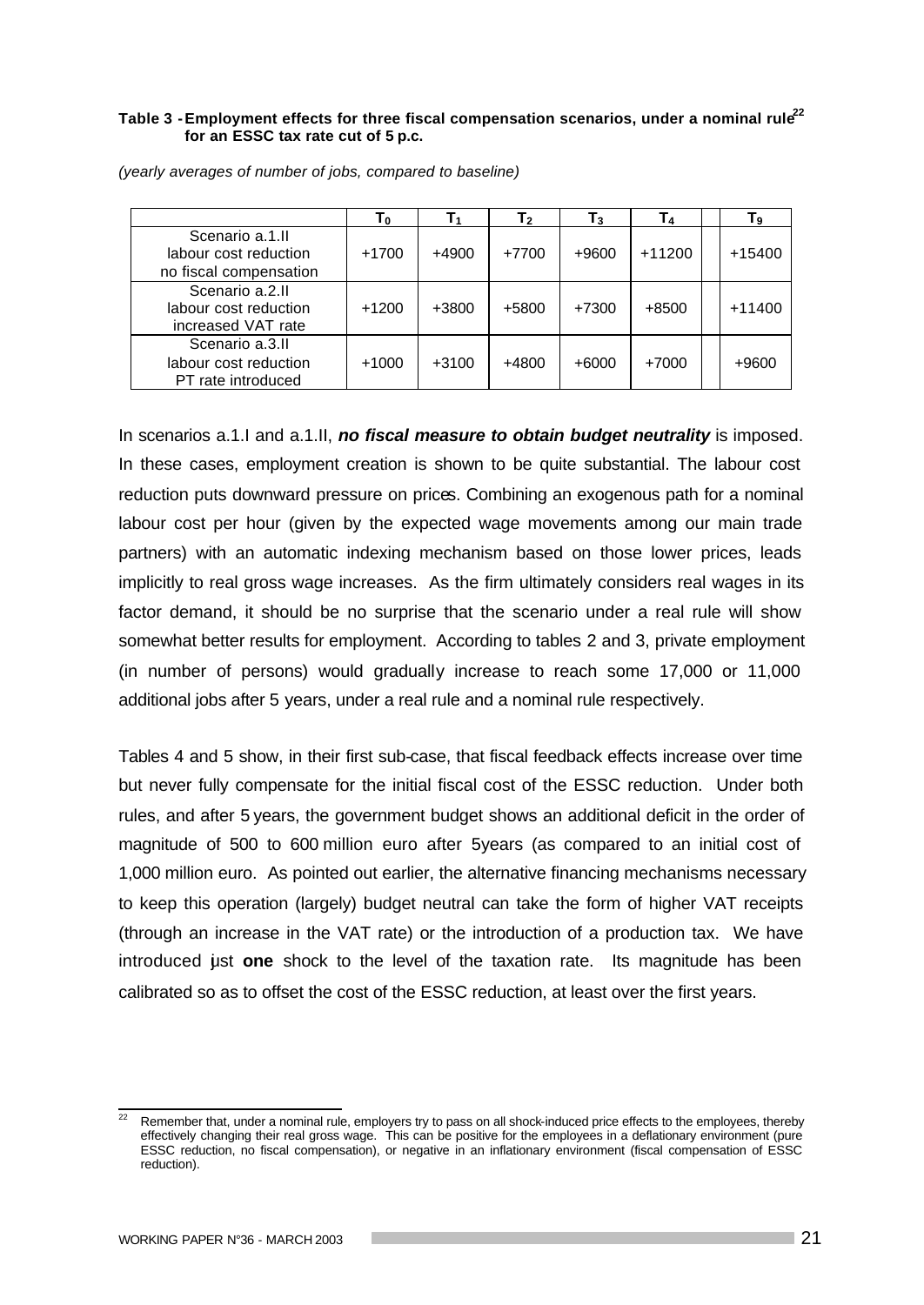#### **Table 4 -Budget balance for three fiscal compensation scenarios, under a real rule for an ESSC tax rate cut of 5 p.c.**

|                                                                  | Τ0      |        | Т,     | $T_3$  | IΔ     |        |
|------------------------------------------------------------------|---------|--------|--------|--------|--------|--------|
| Scenario a.1.<br>labour cost reduction<br>no fiscal compensation | $-1000$ | $-900$ | $-900$ | $-700$ | $-600$ | -500   |
| Scenario a.2.1<br>labour cost reduction<br>increased VAT rate    | $-100$  | 0      | $+0$   | $+0$   | $+0$   | $+0$   |
| Scenario a.3.I<br>labour cost reduction<br>PT rate introduced    | $-100$  | $-100$ | $-100$ | 0      | $+100$ | $+400$ |

*(yearly averages in millions of euros, compared to baseline)*

#### **Table 5 -Budget balance for three fiscal compensation scenarios, under a nominal rule, for an ESSC tax rate cut of 5 p.c.**

|                                                                    | Τ0      | Т۱     | Τ2     | $\mathsf{T}_3$ | T4     | Тg     |
|--------------------------------------------------------------------|---------|--------|--------|----------------|--------|--------|
| Scenario a.1.II<br>labour cost reduction<br>no fiscal compensation | $-1000$ | $-800$ | $-700$ | $-600$         | $-500$ | $-500$ |
| Scenario a.2.II<br>labour cost reduction<br>increased VAT rate     | $-200$  | $-200$ | $-100$ | $+0$           | +0     | $+100$ |
| Scenario a.3.II<br>labour cost reduction<br>PT rate introduced     | $-200$  | $-100$ | $+0$   | $+100$         | $+200$ | $+400$ |

*(yearly averages in millions of euros, compared to baseline)*

In the second sub-case, the negative fiscal effects of the ESSC reduction are compensated for by an *increase in the VAT rate*. The MCM model works with an implicit VAT rate (share of VAT revenue in private consumption less VAT revenue). The calibrated shock applied increases this VAT rate by some 6.5 p.c., bringing its level almost a full percentage point higher. VAT increases places the whole cost of this measure on the sector of households: price rises will decrease their real disposable income and thus their savings ratio. The latter will only be able to return to its former level by some combination of a higher disposable income (obtained through automatic wage indexing) and a reduction in real consumption. This decrease in demand leads, of course, directly to less employment. Through the strong feedback effects of increased prices on nominal gross wages, the input factor labour will become more costly for the employer. The change in this relative cost structure will result in a substitution of capital for labour. The government, on the other hand, gains not only directly through higher VAT receipts, but also through the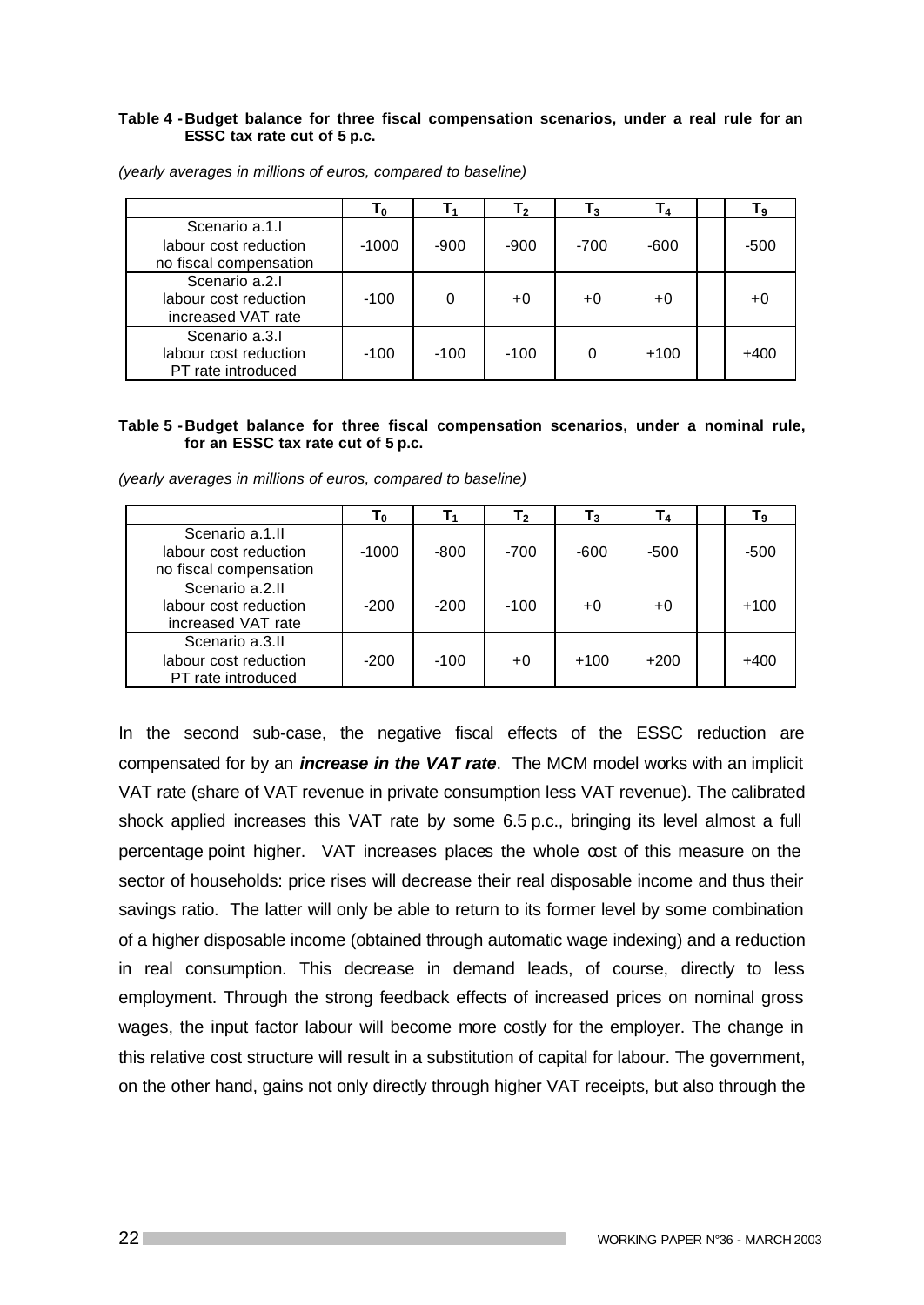higher inflation<sup>23</sup>. When gross wages are allowed to rise nominally (i.e. under a real rule), the tax base increases, leading to higher social contributions and direct taxes. These can then offset decreases in revenues resulting from less employment and higher unemployment expenditure.

The price effects of the VAT rate increase (with heavy inflationary effects on private consumption prices, though not on export prices), more than outweigh the deflationary effects from the initial ESSC reduction, creating a net inflationary environment. A nominal ceiling will thus decrease real wages and be more favourable for job creation. Under a quasi unchanged government budget balance, and when real gross wages have to remain at their baseline level (i.e. under a real rule), a gradual increase in employment of up to about 3,000 extra people after 5 years can be observed, as compared to some 8,000 extra jobs under a nominal rule regime (see tables 2 and 3).

Alternatively, the negative fiscal effects of the ESSC reduction can also be compensated for by the *introduction of a production tax* on the nominal value added. This tax can be seen as an indirect tax at the firm level: it increases the normal output according to the products' value added content. As the firms in the MCM model are, to a significant extent, price-setters<sup>24</sup>, they will try to increase their output price after the introduction of a PT-tax to restore some of the negative effects on their profit margin. These negative effects will thus be passed on to their customers: the latter belong to three groups: (1) households and government through their consumption, (2) the rest of the world through exports and (3) other firms and government through investment demand. We start from the assumption that firms will try to increase their prices in the same way as they have been taxed: in accordance with the value added content of the product (and not just an equal percentage increase for each and every product alike). As this content, on average, is a lot higher for goods destined for domestic private consumption than it is for export goods, the price of the former will suffer more. As it so happens, the same holds true in largely comparable proportions for the energy content of the average consumption and export goods. The results obtained are thus useful in an 'energy tax' approach, where producers would pass on production tax generated price increases proportionally to the energy content in the final goods.

<sup>23</sup> All government revenues are endogenously determined in the model. Most government expenses are exogenously determined in real terms, with the notable exception of unemployment benefits (that do, of course, vary with the number of unemployed) and interest payments. The deflator for government expenses is endogenously determined and is a function of underlying prices, depending on the category of expenses (consumption, investment, transfers).

<sup>&</sup>lt;sup>24</sup> The MCM model has estimated that, on average, Belgian firms are for 70 p.c. price-setters, and for the remaining 30 p.c. they are constrained by the prices of their competitors.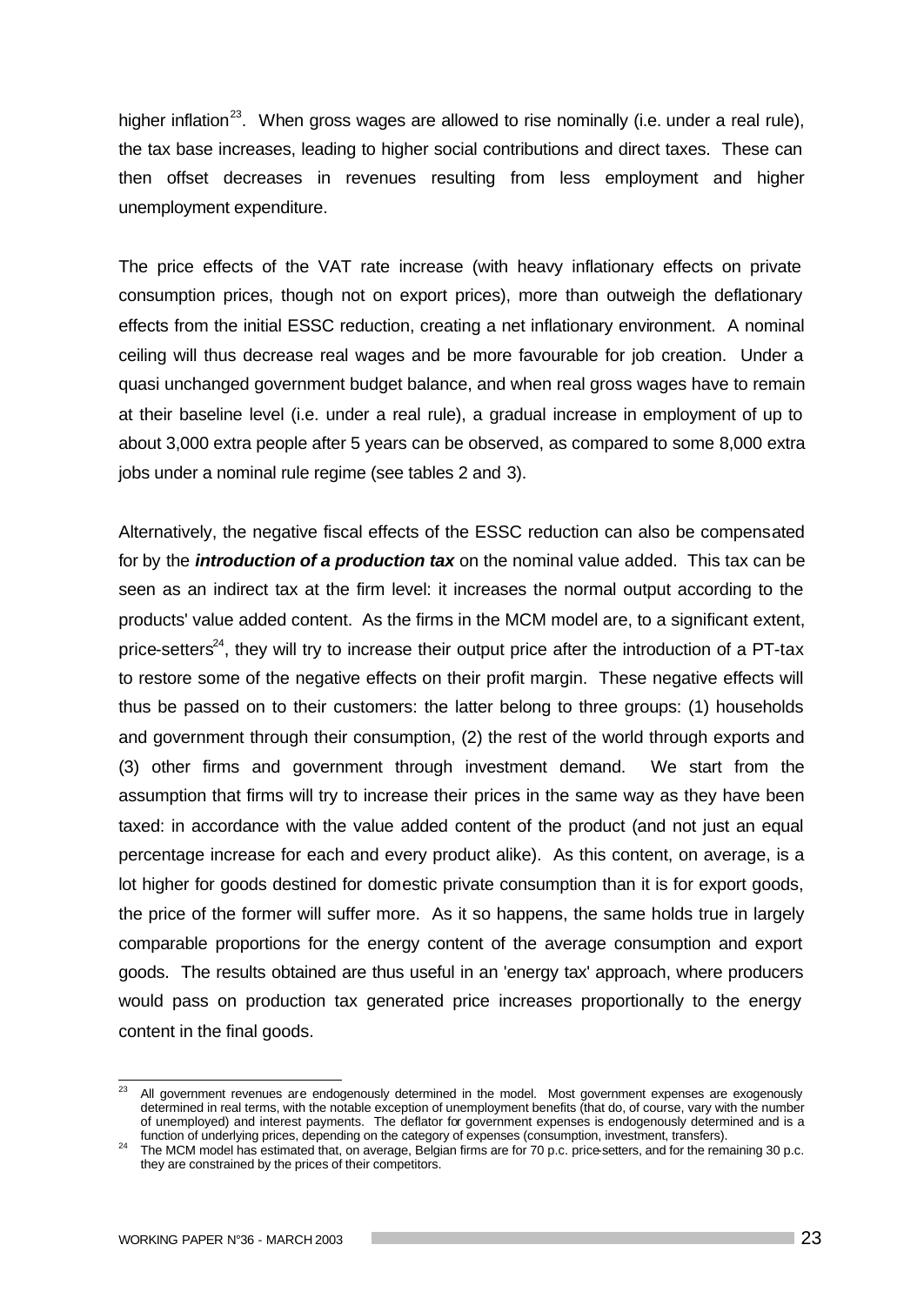It is important to notice that price increases are now shared between prices for private consumption goods and prices for goods that will be exported. Given the high level of Belgian exports, a significant share of the shock-induced price rise will be exported, albeit at the expense of a loss in competitiveness (itself resulting from the improvement of the terms of trade). But these exported price increases will not have any feedback effects on domestic prices or, ultimately, on wages through the automatic indexing mechanism, as is the case for price rises on the domestic market (and for the full 100 p.c. in the VAT rate increase scenario).

If the price increases occurred mainly in products that are excluded from the health index basket (as might, under certain circumstances, be expected if an 'energy tax' were introduced), price-wage increases could further be kept under control. But the same holds true if the indirect tax increase were targeted through a rise in the VAT rate on energy products only (or an increase in the excise rate due on alcohol and tobacco). Wage increases would then be correspondingly lower. This would in turn lead to a lower real disposable income and further slow down demand.

As was the case for the VAT rate increase, an equivalent, but unique, production tax rate has been calibrated so that it largely compensates for the cost of the ESSC reduction, at least over the first years<sup>25</sup>. A production tax of about  $0.45$  p.c. on nominal value added from private sector firms is shown to be able to offset the costs related to a 5 p.c. reduction in the implicit level of the ESSC rate (reducing the level of the ESSC rate by some 1.3 percentage points).

As already mentioned in the scenarios used, the inflationary effects after the introduction of a production tax are more muted, largely because price increases can be recouped by firms on a larger base than private consumption alone, and, most notably, because part of the inflationary effects can be exported. Therefore, and unlike the previous case, the deflationary effects of the ESSC reduction outweigh the effects of the higher consumption deflator. More jobs are therefore created under a real rule than under a nominal one. And also, under a real rule, the effects on employment of the introduction of a production tax are slightly more positive than the ones obtained under a VAT rate increase.

l It is not the neutrality as such that is really important, rather the fact that the remaining impact on the government budget is comparable to that in the previous case, so as not to bias the employment effects through an implicit higher or lower degree of compensation.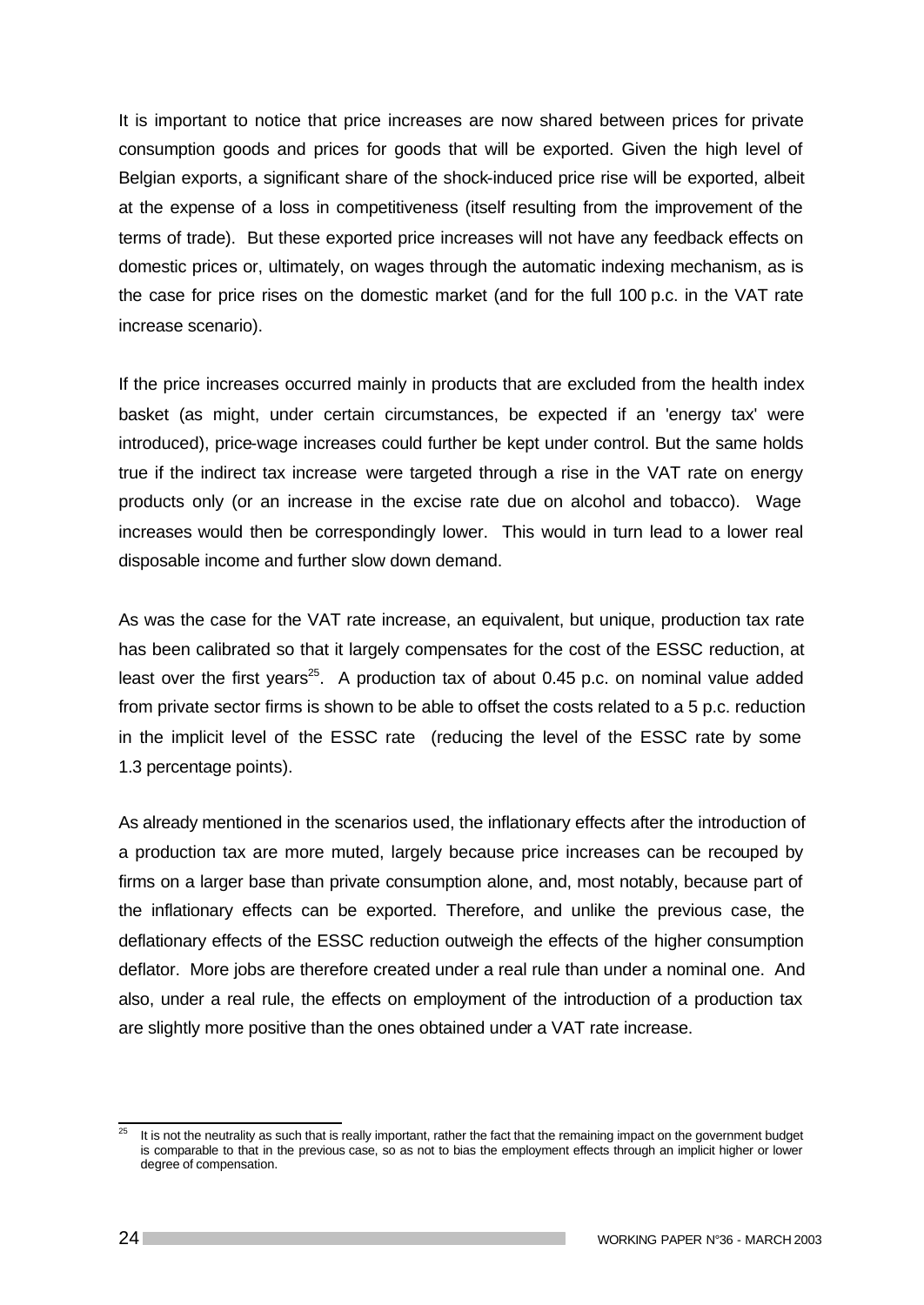The results for the three scenarios above are summarised in graph 1. It is clear that the greatest impact on employment is seen in scenarios a.1.I and a.1.II, where budget neutrality is not imposed and there is no fiscal compensation. Alternative financing of government expenditure would partly destroy some of the positive employment impact of the initial ESSC reduction measure.

In this, fiscal compensation with a production tax is slightly more effective in terms of job creation than an increase in value added tax, because a part of the inflationary effects can be exported. The negative price elasticity of output leads to less demand and fewer jobs, but there is no supplementary negative effect through the price-wage spiral.

When comparing results within a fiscal compensation scenario but switching between a real rule and a nominal rule, one can see that, if a net inflationary effect results from the shock (as in the VAT scenarios a.2.\_), a nominal rule leads to larger employment effects than a real rule keeping the real gross wages unchanged. In the latter case, employees are immunised against these price effects and thus see their nominal gross wage rise as the consumer index rises. The opposite is true if net deflationary effects arise from the shock (as in the scenarios a.1. and a.3.).

#### **Graph 1 - Employment growth and deficit ratio for three fiscal compensation scenarios, in the case of an effective labour cost reduction (ESSC tax rate cut of 5 p.c.)**



*(percentage points, compared to baseline)*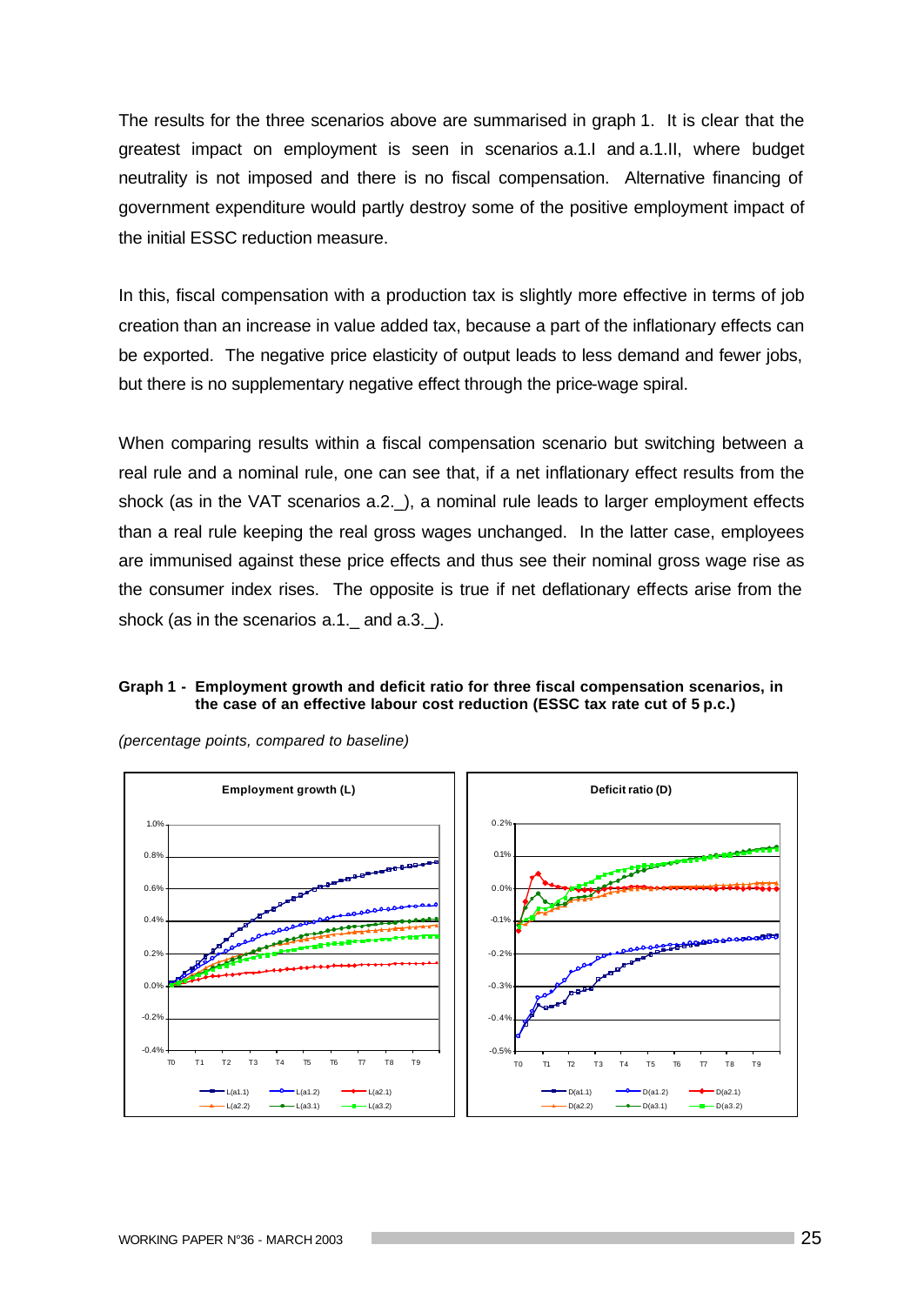### *6.2 Scenarios with gross wage increase*

In the next set of scenarios (b.1.I, b.1.II, b.2.I, b.2.II, b.3.I and b.3.II), we assume that there is not enough co-ordination between government and social partners to guarantee that the ESSC reductions lead to an equivalent reduction in firms' labour costs. Instead, the social partners agree to use the reductions to finance higher gross wages. We assume the extreme case where this gross wage increase amounts to the full ESSC reduction and labour costs are unaffected. Tables 6 to 9 illustrate the different effects on private employment and on the government deficit for this case.

Due to the positive net inflation effects (either direct effects from the increased indirect taxation or second-round price effects resulting from higher real disposable income), simulations under a real rule (tables 6 and 8) actually never respect the wage norm (that tries to put a ceiling on increases in nominal labour cost per hour), always leaving employers with higher nominal labour costs than before the shocks. Unsurprisingly, these will produce a worse employment creation outcome than the results in tables 7 and 9, where we are working on the wage norm frontier (nominal rule).

#### **Table 6 -Employment for three fiscal compensation scenarios, under a real rule, for an ESSC tax rate cut of 5 p.c.**

|                                                                | T <sub>0</sub> | T۱      | $\mathsf{T}_2$ | ${\sf T}_3$ | T4      | l 9     |
|----------------------------------------------------------------|----------------|---------|----------------|-------------|---------|---------|
| Scenario b.1.<br>gross wage increase<br>no fiscal compensation | $+600$         | $+1400$ | $+1700$        | $+2000$     | $+2200$ | +3300   |
| Scenario b.2.I<br>labour cost reduction<br>increased VAT rate  | $-300$         | $-1400$ | $-3300$        | $-4900$     | $-6100$ | -8600   |
| Scenario b.3.I<br>labour cost reduction<br>PT rate introduced  | 0              | $-300$  | $-1100$        | $-1600$     | $-2000$ | $-2600$ |

*(yearly averages of number of jobs, compared to baseline)*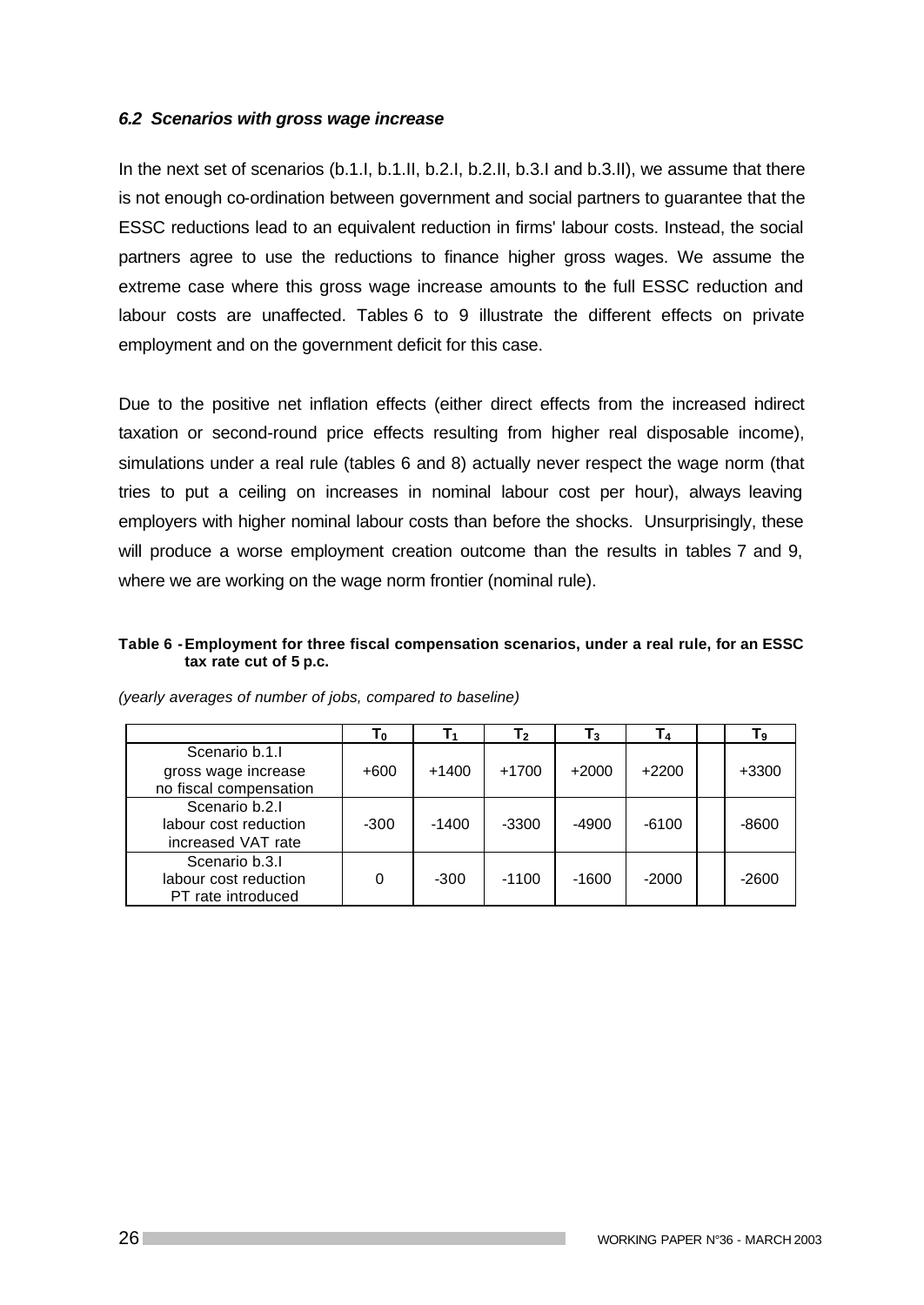#### **Table 7 -Employment for three fiscal compensation scenarios, under a nominal rule, for an ESSC tax rate cut of 5 p.c.**

|                                                                  | Τ <sub>0</sub> | T4     | $\mathsf{T}_2$ | ${\sf T}_3$ | T4      | Тg      |
|------------------------------------------------------------------|----------------|--------|----------------|-------------|---------|---------|
| Scenario b.1.II<br>gross wage increase<br>no fiscal compensation | $+700$         | +1700  | $+2500$        | $+3000$     | +3600   | $+5300$ |
| Scenario b.2.II<br>labour cost reduction<br>increased VAT rate   | $+400$         | $+900$ | $+1000$        | $+1300$     | $+1600$ | $+2300$ |
| Scenario b.3.II<br>labour cost reduction<br>PT rate introduced   | $+300$         | $+700$ | $+800$         | $+1000$     | $+1200$ | $+2100$ |

*(yearly averages of number of jobs, compared to baseline)*

In scenarios b.1.I and b.1.II, no fiscal measure to obtain budget neutrality is imposed. Even in this case, employment creation is shown to be rather poor. According to tables 6 and 7, private employment (in number of persons) would increase by only 2,000 to 4,000 jobs over the course of five years under a real and nominal rule respectively. There is little to no relative labour cost effect on employment. Employment only grows through an increase in domestic demand, stemming from the gross wage increase. The ESSC reductions can thus largely be seen as a transfer from the government to the working population. Almost no extra employment is generated, at great cost.

Tables 8 and 9 show that, even if the feedback effects are a lot larger than in the previous simulations (mainly through increased revenues from direct taxes and employees' social security contributions on the increased gross wages), they far from compensate for the initial fiscal cost of the ESSC reduction. After taking second-round effects into account, a negative effect of about 400 to 500 million euro will remain after 5 years, or half the impact of the initial cost. If the level of social expenditure previously financed by the ESSC is to be maintained, alternative financing mechanisms are again necessary. Due to the larger feedback effects on the government budget, this alternative financing will be less substantial than in the previous scenarios.

Given that there are almost no employment effects even when no budget neutrality is imposed, it is clear that the outcome could rapidly turn into job destruction if fiscal compensation measures are imposed, especially if, due to increased inflation, they push the nominal labour cost per hour beyond the wage norm frontier, as will be the case under a real rule. Table 6 shows that this is indeed the case, as the total would gradually build up to some 6,000 or 2,000 job losses after 5 years, depending on whether the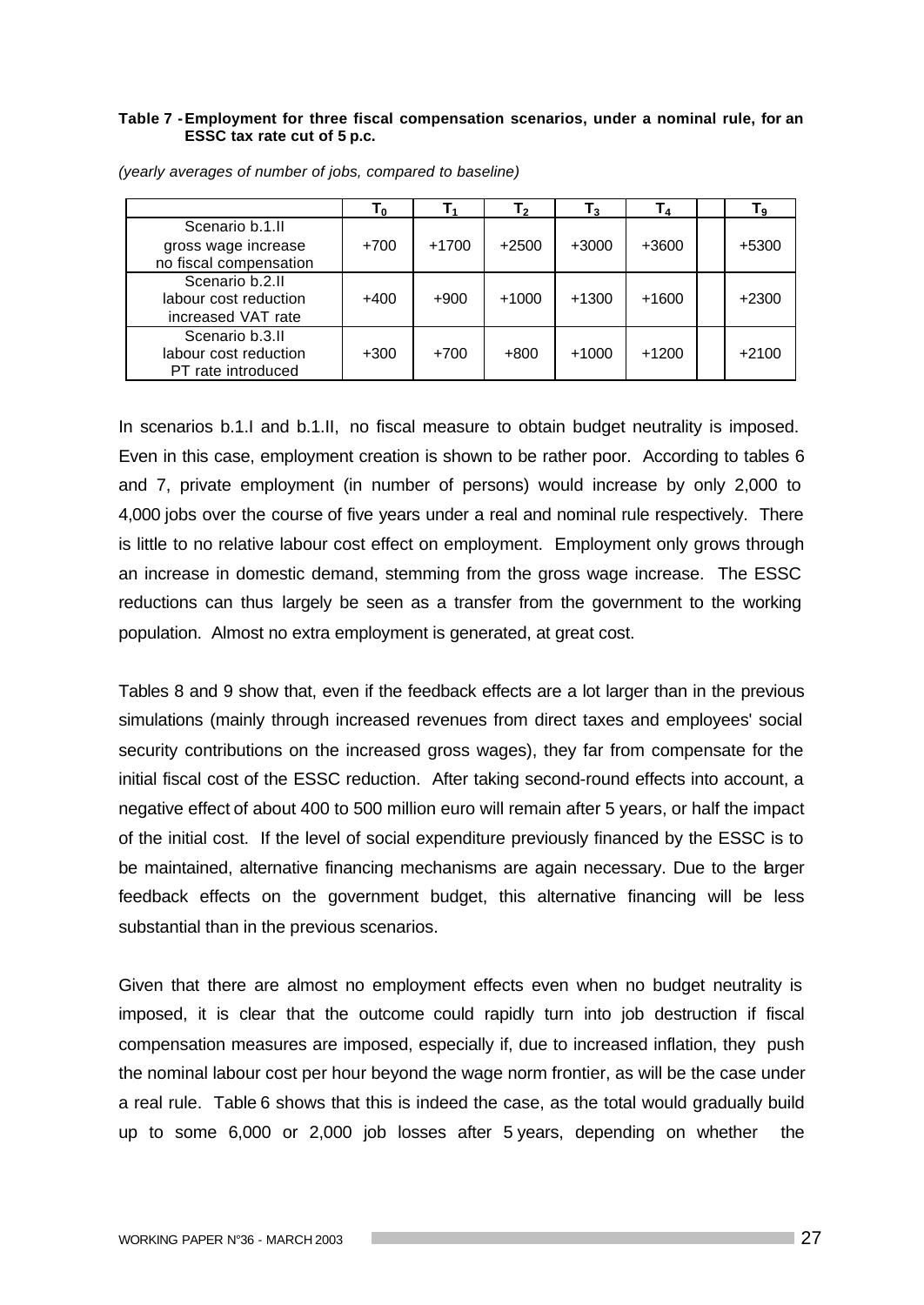compensation took place through a VAT rate increase or the introduction of a production tax.

Under a nominal rule, the nominal hourly labour cost constitutes a ceiling. Initially, the nominal labour cost per hour declines as a consequence of the ESSC reduction; in the next stage, gross wage claims (taking into account the creation of additional inflationary effects) can only be expressed in so far as they push the nominal gross labour cost per hour back to its original level. Real wage increases will be smaller the higher the extra inflation, and by now we know that more inflation is created through the VAT scenario than through its PT counterpart. For this reason, the former scenario is expected to show a somewhat better employment outcome.

In the PT scenario, domestic demand will be higher than when compared to a VAT scenario, because real disposable income is better safeguarded. But as firms try to gain back a part of the imposed PT by increasing their export prices, they will see their export demand decrease through a worsened competitive position, leading to a decrease in export demand. This, together with the higher real labour costs (when compared to a VAT scenario), will actually lead to destruction of employment, as can be seen from table 7.

#### **Table 8 -Budget balance for three fiscal compensation scenarios, under a real rule, for an ESSC tax rate cut of 5 p.c.**

|                                                                 | $T_0$  |        | Т2     | $\mathsf{T}_3$ | T4   | Ιq     |
|-----------------------------------------------------------------|--------|--------|--------|----------------|------|--------|
| Scenario b.1.I<br>gross wage increase<br>no fiscal compensation | $-500$ | $-400$ | $-400$ | $-400$         | -400 | -600   |
| Scenario b.2.I<br>labour cost reduction<br>increased VAT rate   | $+100$ | $+200$ | $+100$ | $+100$         | 0    | $-200$ |
| Scenario b.3.I<br>labour cost reduction<br>PT rate introduced   | 0      |        | 0      | 0              | 0    |        |

*(yearly averages in millions of euros, compared to baseline)*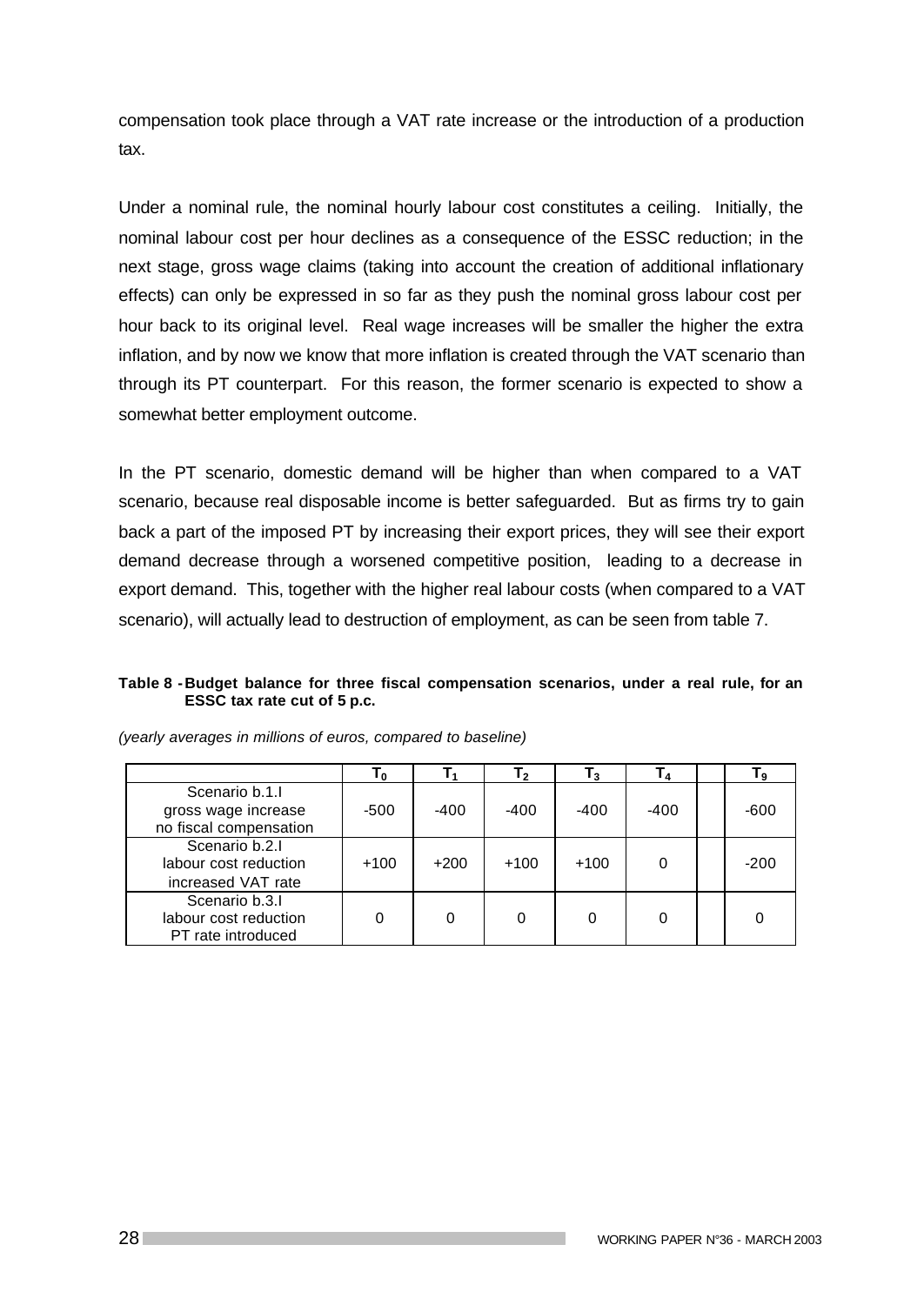#### **Table 9 -Budget balance for three fiscal compensation scenarios, under a nominal rule, for an ESSC tax rate cut of 5 p.c.**

|                                                                  | т.     | I۰     | Τ2     | $\mathsf{r}_3$ | T4     | ۹.     |
|------------------------------------------------------------------|--------|--------|--------|----------------|--------|--------|
| Scenario b.1.II<br>gross wage increase<br>no fiscal compensation | $-500$ | $-500$ | -500   | -500           | -500   | -500   |
| Scenario b.2.II<br>labour cost reduction<br>increased VAT rate   | 0      | 0      | 0      | 0              | $-100$ | $-100$ |
| Scenario b.3.II<br>labour cost reduction<br>PT rate introduced   | $-100$ | $-100$ | $-100$ |                |        |        |

*(yearly averages in millions of euros, compared to baseline)*

The results for the above scenarios are now summarised in graph 2. It is clear that the greatest, but still rather small, employment impact is seen in scenarios b.1.I and b.1.II, where budget neutrality is not imposed and there is no fiscal compensation. Of course, this scenario would again call for alternative mechanisms for financing social expenditure. In this case, they would almost always completely destroy the positive employment impact of the initial ESSC reduction measure. A real rule is more harmful for employment than a nominal rule, because the former accepts that the nominal labour cost increases beyond the level fixed as wage norm. Under a real rule, budget-neutral tax shifts now destroy employment.

Under a nominal rule, compensation through a VAT rate increase has a slightly positive effect on employment, whereas a PT destroys employment. The latter produces stronger negative demand effects from export markets as a PT-induced price increase is passed on in export prices, in combination with higher real labour costs. In general, we can say that if ESSC reductions are allowed to be entirely used to finance higher gross wages and if they are fiscally neutralised in one way or another, they do not lead to employment creation, but in many cases actually destroy jobs.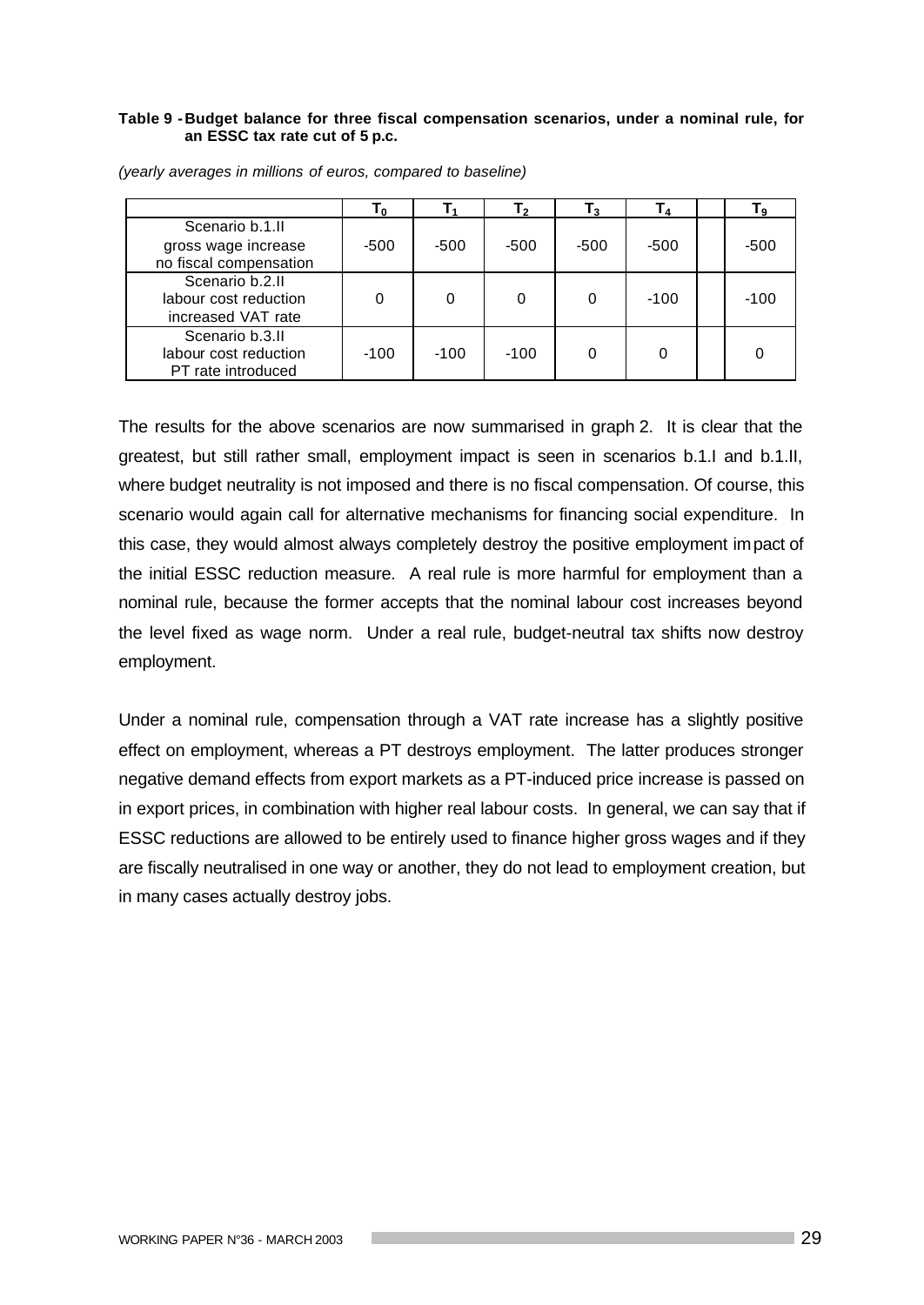#### **Graph 2 - Employment growth and deficit ratio for three fiscal compensation scenarios, in the case of no effective labour cost reduction, but gross wage increase (ESSC tax rate cut of 5 p.c.)**



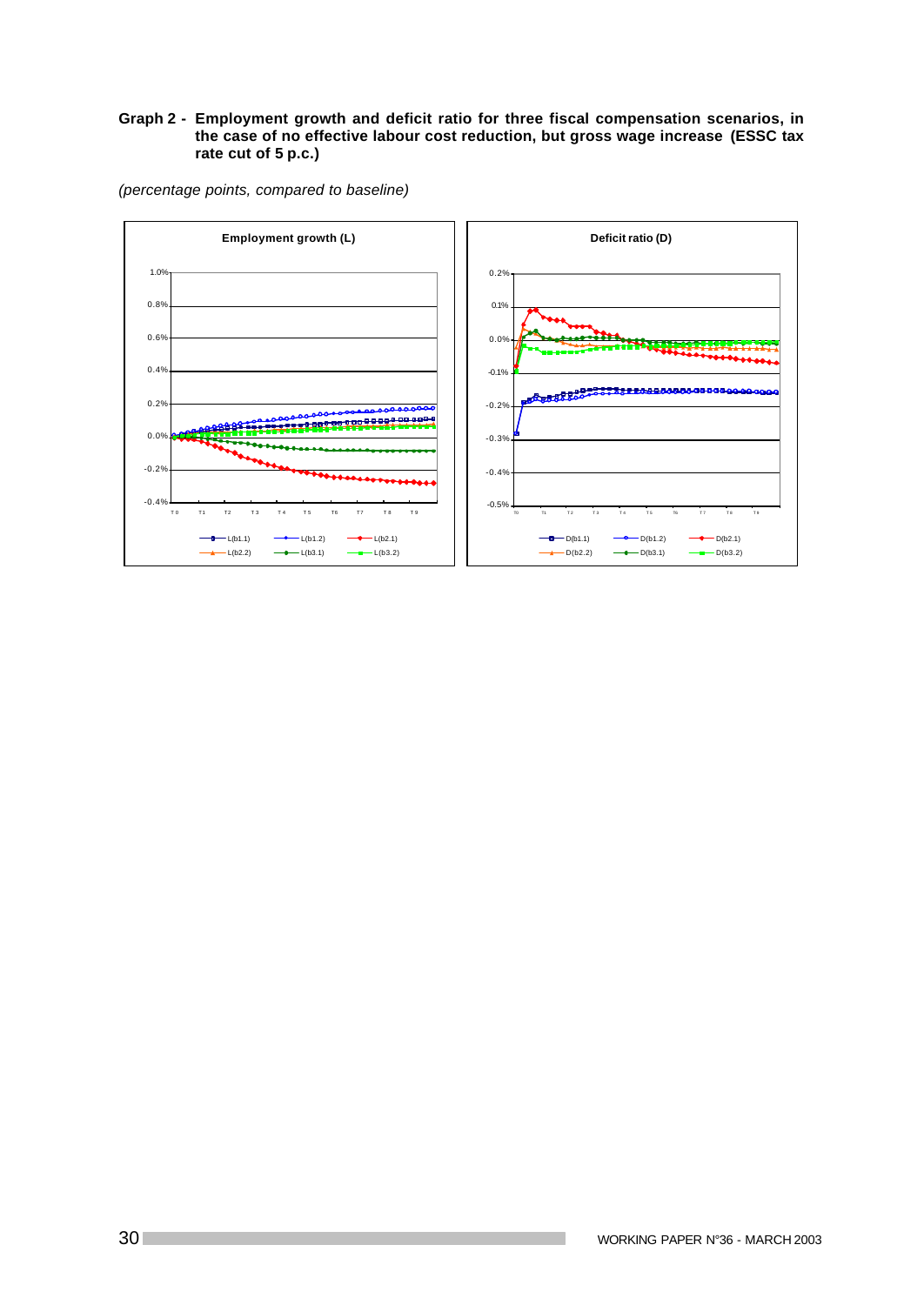# **7. CONCLUSION**

The wage formation process and the need for budget-neutral fiscal policy measures play an important role in the evaluation of the impact on employment that can be expected from labour tax reductions. This paper uses a macroeconomic model that captures two important institutional characteristics of wage formation in Belgium, i.e. the automatic indexing mechanism and the wage norm, to analyse the possible employment effects of a budget-neutral reduction in employers' social security contributions.

With respect to employers' social security contributions (ESSC), the conclusions of our analysis can be summarised as follows. The employment impact of ESSC reductions is not clear-cut. We showed that this impact depends on the outcome of the wage formation process. The institution of the wage norm in Belgium also plays a role here. The job creation generated by ESSC reductions can only be significant if the reductions lead to an equivalent decrease in labour costs and an equivalent decrease in the relative growth of labour costs compared to our competitors. If the ESSC reductions are completely offset by an equivalent rise in employees' gross wages, which is not entirely unrealistic given a wage norm for labour costs, job creation is very limited because there is no favourable relative cost effect in that case.

In any case, the ESSC reductions are only partly self-financing, and the cost per job created remains relatively high. So, if the initial level of government expenditure is to be maintained, alternative financing mechanisms are needed. Indeed, a worsening of the government budget is not sustainable. Indirect taxation, in the form of value added tax or a tax on production (e.g. some environmental taxes) can, among other measures not considered in the paper, achieve budget neutrality. Since these indirect taxes are inflationary, the way they impact on wages and labour costs is also crucial. Although fiscal measures of this kind are in themselves detrimental for job creation, the net employment effect of budget-neutral combinations of tax shifts can still be positive under certain conditions. In general, the alternative financing mechanisms will destroy less of the initial positive employment impact of the ESSC reductions the less their inflationary effects are passed on to wages. In a full indexing regime, it may be difficult to prevent these effects from being passed on.

The policy conclusion of this analysis is that budget- neutral ESSC reductions can only be an instrument to stimulate job creation in as much as they effectively reduce labour costs,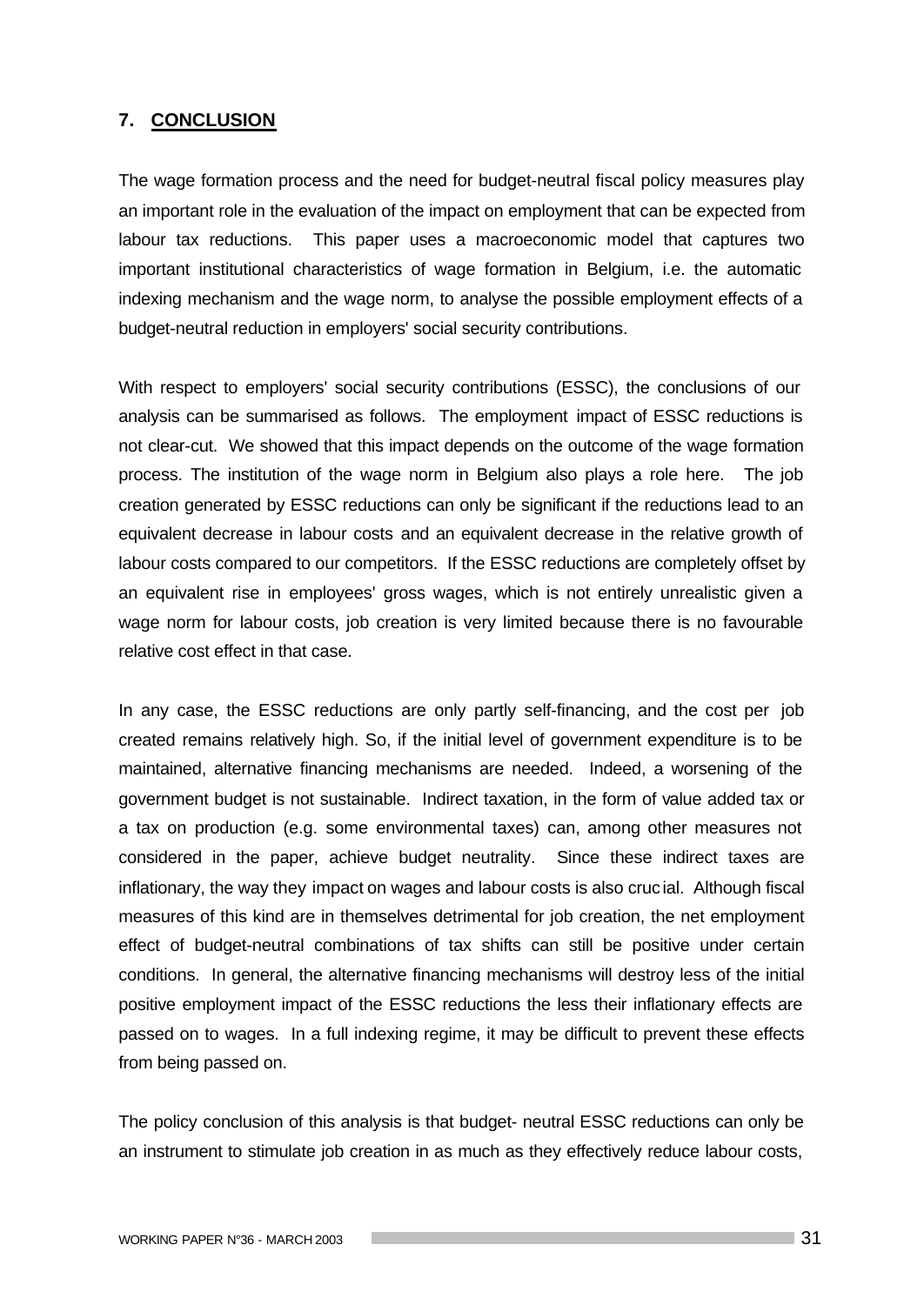preferably also compared to our competitors. In the best situation, these reductions create as large a gap as possible between the labour cost and the exogenously given wage norm. That is not easy to achieve within the framework of wage formation in Belgium, without a special co-ordination effort between all labour market players.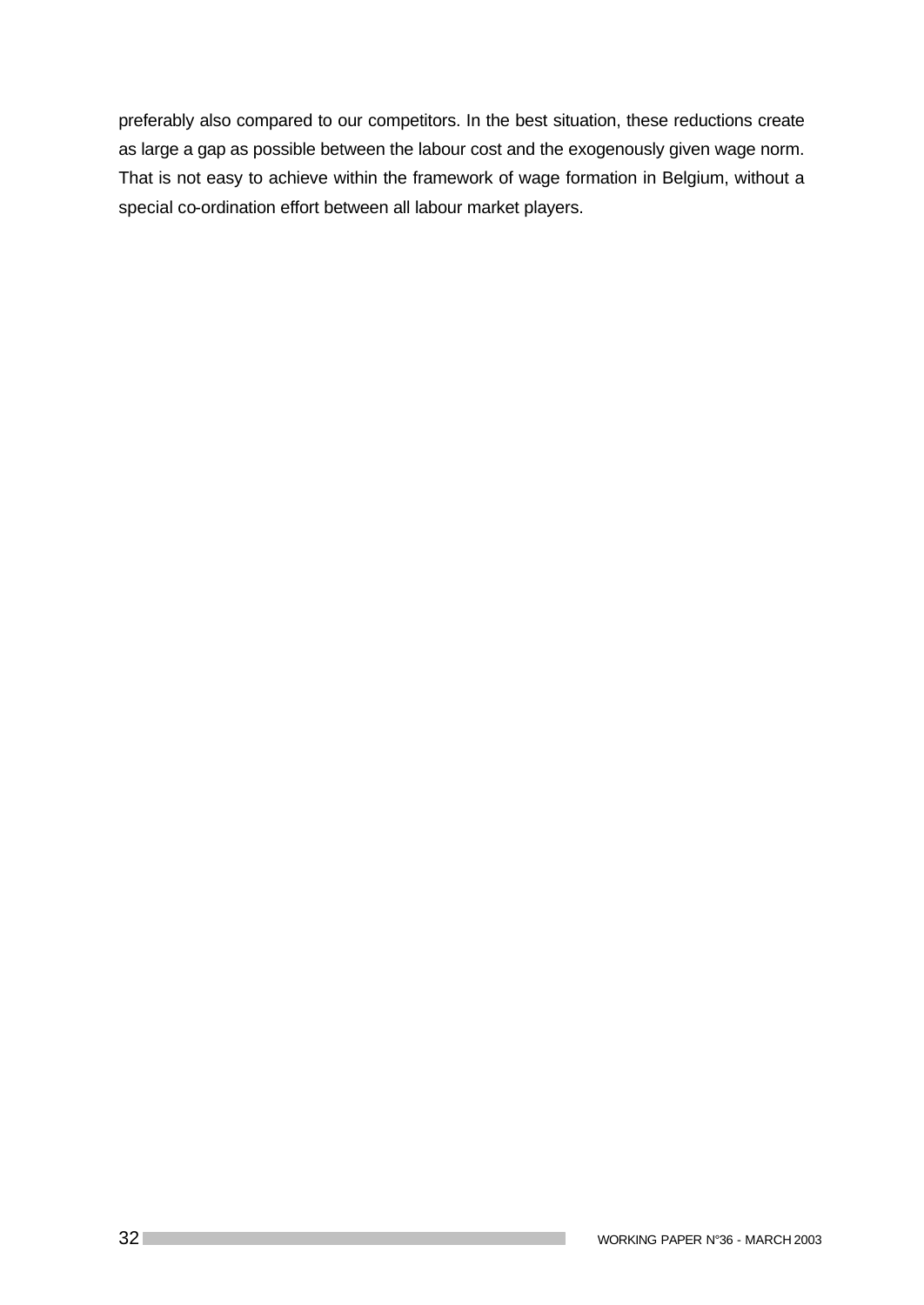#### **References**

- ANDRIES, M., (1997), *"De Belgische sociale zekerheid in de typologie van de welvaartsstaten"*, CSB Berichten, n°1 (Oktober).
- ASSOULINE, M., M. FODMA, L. LEMIALE et P. ZAGAMÉ (1997), *"L'impact macroéconomique d'une baisse des cotisations sociales employeurs sur les bas salaires"*, Travail et emploi, Vol. 73.
- ATKINSON, M.E., J. CREEDY and D.M. KNOX (1999), *"Some implications of changing the tax basis for pension funds"*, Fiscal Studies, Vol. 20, No. 2.
- AUDRIC, S., P. GIVORD and C. PROST (2000), *Estimation de l'impact sur l'emploi non qualifié des mesures de baisse de charges,* Revue économique, No. 51(3).
- BLÖNDAL, S. and S. SCARPETTA (1997), *Early retirement in OECD countries: the role of social security systems,* OECD Economic Studies, No. 29, 1997:11.
- BLUNDELL, R. (2000), *Work incentives 'in-work' benefit reforms: a review,* Oxford Review of Economic Policy, No. 16(1).
- BOADWAY Robin, LEITE-MONTEIRO Manuel, MARCHAND Maurice and PESTIEAU Pierre (2001), *Social insurance and redistribution*, CORE DISCUSSION PAPERS, N° 2001/41.
- BOADWAY Robin, MARCHAND Maurice et VIGNEAULT Marianne (1998), *The consequences of overlapping tax bases for redistribution and public spending in a federation*, CORE DISCUSSION PAPERS, N° 9803, 32 p.
- BOGAERT, H. (1996), *La réduction des cotisations sociales: quelques pistes de réflexion sur les financements alternatifs,* Documentatieblad Ministerie van Financiën, juli-augustus.
- BOSSIER, F. e.a. (1987), *De macro-economische weerslag van de vermindering van de werkgeversbijdrage voor sociale zekerheid, verschillende mogelijkheden,* Brussel, Planbureau, Planning Paper, juni.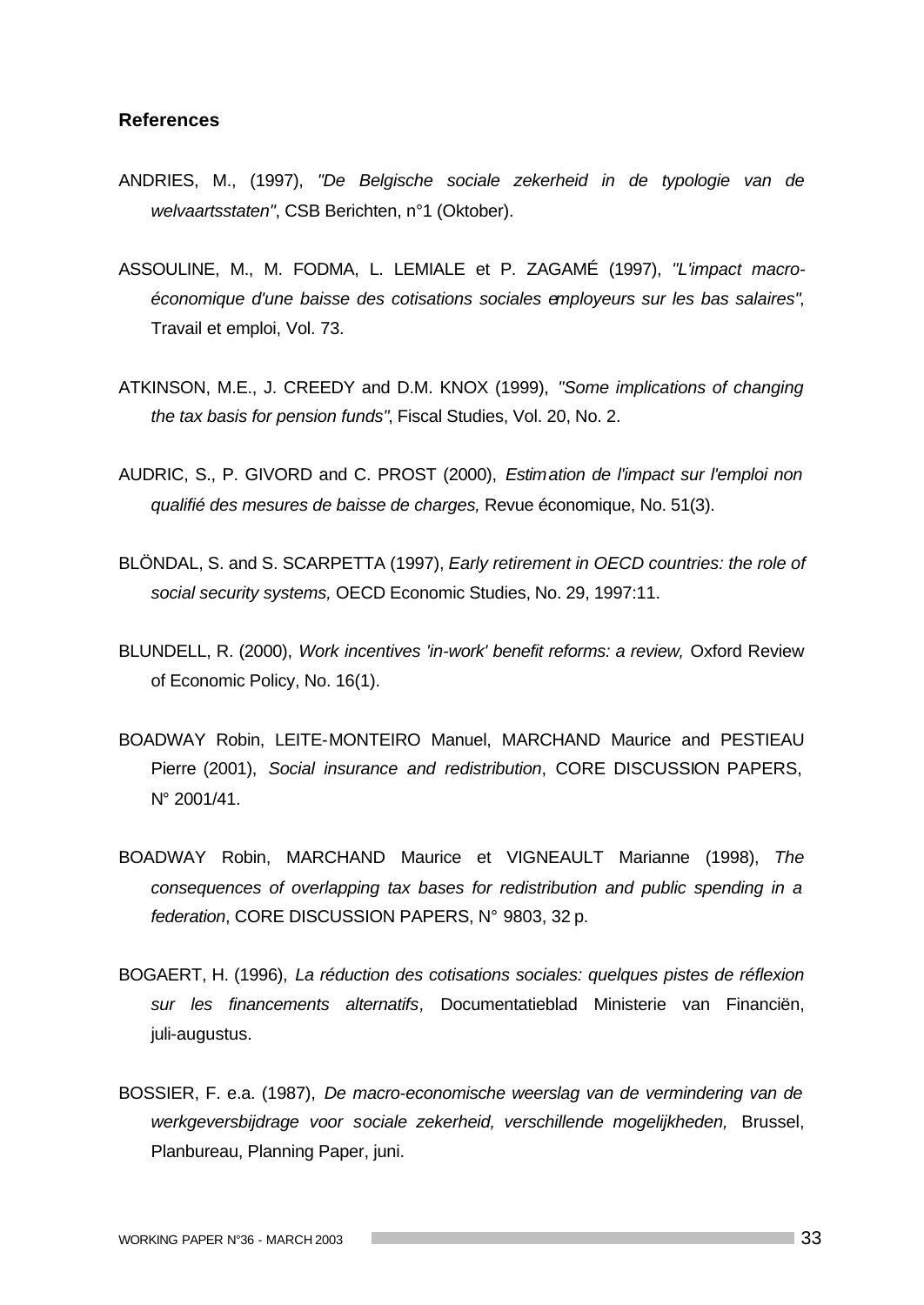- BOSSIER, F., Th. BRECHET, M. ENGLERT, L. MASURE, M. SAINTRAIN, C. STREEL, F. VANHOREBEEK. (1995), *Variantes de réduction des cotisations sociales employeurs et de modalités de financement alternatives.* Bureau Fédéral du Plan, Planning Paper 75, Décembre.
- BOSSIER, F. e.a. (1996), *De macro-economische impact van diverse modaliteiten betreffende de verhoging van de ontvangsten en de daling van de overheidsuitgaven,*  Brussel, Federaal Planbureau, Planning Paper 78.
- BOSSIER, F. K. HENDRICKX en C. STREEL (1998), *Macro-economische impact van bijkomende bijdrageverminderingen in het Belgisch Actieplan voor de Werkgelegenheid,* Federaal Planbureau, Working Paper 07-98.
- BRECHET, T., L. LEMIALE, C. STREEL en P. VAN BRUSSELEN (1995), *Les effets d'une politique de réduction du coût salarial ciblée sur les 'bas salaires',* Cahiers Economiques de Bruxelles, No. 146.
- CANTILLON, B., DE MAESSCHALK, V., VAN DAM, R. (2001a), *Welvaartsvastheid en adequaatheid van de sociale minima 1970-2001,* CSB Berichten, november 2001, 53p.
- CANTILLON, B., (2001b), *De sociale minima in de actieve welvaartsstaat. Over de eerste en tweede orde doelstellingen van de sociale zekerheid,* CSB Berichten, december 2001, 16p.
- CANTILLON, B., KERSTENS, B., VERBIST, G. (2000), *De verdelingseffecten van het ontwerp van fiscale hervorming (Plan-Reynders). Microsimulatieresultaten,* CSB Berichten n°4, oktober 2000, 28p.
- CANTILLON, B., MARX, I., VAN DEN BOSCH K., (1996), *Armoede, arbeidsmarkten en sociale zekerheid in de landen van de OESO,* CSB Berichten n°6, december 1996, 38 p.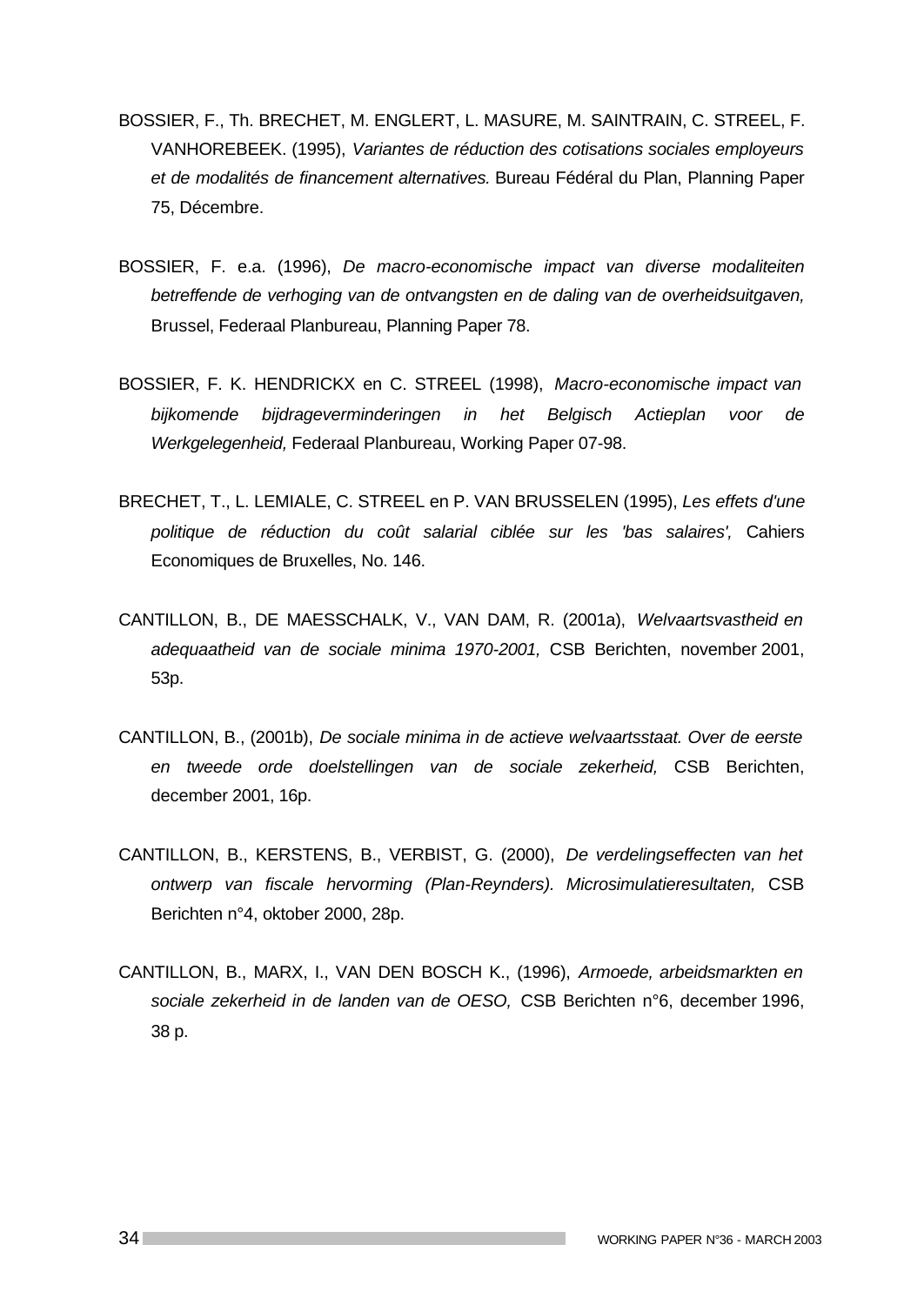- CANTILLON, B., MARX, I., (1995), *Armoedebestrijding en sociale zekerheid: mogelijkheden en beperkingen,* in DESPONTIN, M. en M. JEGERS, De Sociale Zekerheid verzekerd? Referaten van het 22ste Vlaams Wetenschappelijk Economisch Congres, VUB Press.
- CANTILLON, B., VERBIST, G. (1999a), *De sociale en fiscale herverdeling in België,* CSB Berichten n°7 december 1999, 16 p.
- CANTILLON, B., VERBIST, G. (1999b), *De sociale zekerheid van bruto naar netto,* CSB Berichten n°6 december 1999, 25 p.
- CANTILLON, B., DE LATHOUWER, L., THIRON, A., (1999c), *Financiële vallen in de werkloosheid en de bijstand. Studie in opdracht van het Vlaams Interuniversitair Onderzoeknetwerk Arbeidsmarktrapportering (VIONA),* CSB Berichten n°1, januari 1999, 103 p.
- CASAMATTA Georges et PESTIEAU Pierre (1999), *Retraites par répartition et droits acquis* REVUE ECONOMIQUE, 50, N° 3, p. 479-487.
- CASAMATTA Georges, CREMER Helmuth et PESTIEAU Pierre (1998), *On the political sustainability of redistributive social insurance systems*, CORE DISCUSSION PAPERS, N° 9838, 29 p.
- CASAMATTA Georges, CREMER Helmuth et PESTIEAU Pierre (1999), *The political economy of social security*, CORE DISCUSSION PAPERS, N° 9955, 27 p.
- CASAMATTA Georges, CREMER Helmuth et PESTIEAU Pierre (2000), *Political sustainability and the design of social insurance*, JOURNAL OF PUBLIC ECONOMICS, 75, N° 3, p. 341-364.
- CORONADO, J.L., D. FULLERTON and T. GLASS (2000), *The progressivity of social security,* NBER Working Paper, No. 7520.
- CREMER Helmuth et PESTIEAU Pierre (1999), *Reforming our pension system: is it a demographic, financial or political problem ?*, EUROPEAN ECONOMIC REVIEW, 44, N° 4-6, p. 974-983.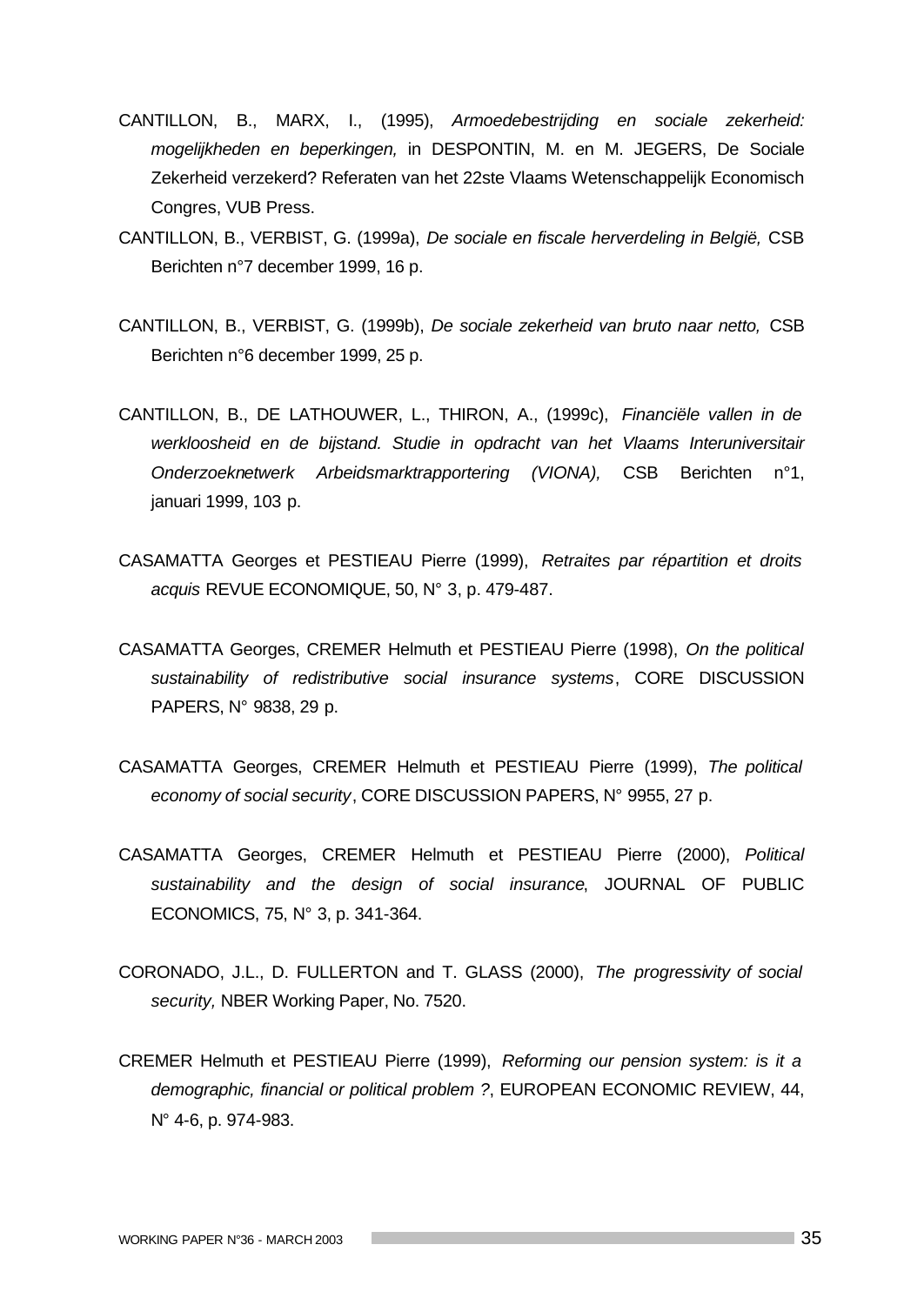- CREMER Helmuth, DELLIS Arnaud et PESTIEAU Pierre (1999), *Prestations familiales et imposition des revenus*, ECONOMIE PUBLIQUE, N° 3-4, p. 145-159.
- CREMER Helmuth, PESTIEAU Pierre et ROCHET Jean-Charles (1999), *Direct versus indirect taxation: the design of the tax structure revisited*, CORE DISCUSSION PAPERS, N° 9910, 26 p.

DAVERI, F. and G.TABELLINI (2000), *Unemployment and taxes,* Economic Policy, April.

- DAVIES, J.B., J. ZENG and J. ZHANG (2000), *Consumption vs. income taxes when private human capital investments are imperfectly observable,* Journal of Public Economics, No. 77.
- DE BRUYNE, G., P. DIAZ, Ph. DU CAJU, J. VANNESTE, A. VAN POECK and P. VAN ROMPUY (1998), *Taxation and labour market performance: a new-Keynesian approach,* Cahiers Economiques de Bruxelles, N° 157, p. 3-33.
- DE BRUYNE, G. and P. VAN ROMPUY (1992), *Price and wage determination in a unionised economy: the case of Belgium,* in C. DE NEUBOURG, ed., The Art of Full Employment, North Holland, p. 79-97.
- DECOSTER, A., VAN CAMP, G. (2000), *Redistributive effects of the shift from personal income taxes to indirect taxes: Belgium 1988-1993,* CES Discussion Paper Series DPS 00.07, march.
- DE LATHOUWER, L. (2000), *Méér werk is geen garantie voor minder armoede en minder ongelijkheid. Kritische reflecties bij het Nederlandse poldermodel vanuit België;* CSB Berichten n°1, april 2000, 20 p.
- DE LATHOUWER, L. (1996), *Twintig jaar beleidsontwikkelingen in de Belgische werkloosheidsverzekering,* CSB Berichten n°8, december 1996, 34 p.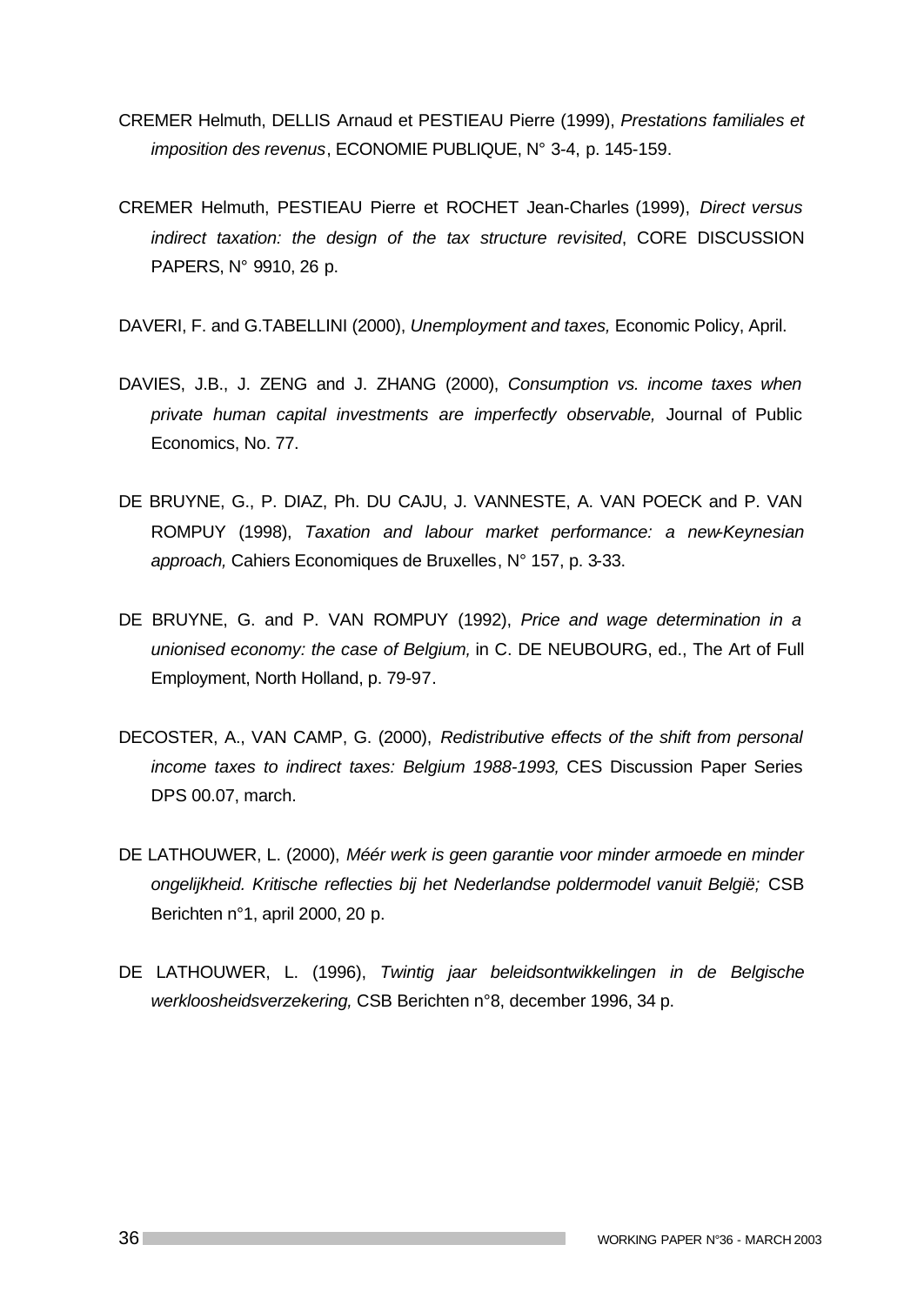- DE LATHOUWER, L., BOGAERTS, K. (2001), *Financiële incentieven en laagbetaald werk. De impact van hervormingen in de sociale zekerheid en de fiscaliteit op de werkloosheidsval in België,* CSB Berichten n°1, november 2001, 73 p.
- DELEECK, H. (2000), *Sociale zekerheid en inkomensverdeling in België van 1966 naar 1999* CSB Berichten n°5; december 2000.
- DEWATRIPONT, C. e.a. (1991), *The effects on unemployment of reducing social security contributions: a general equilibrium analysis of Belgium,* De Economist, 139, nr. 2, p. 272-290.
- EISSA, N. and J. LIEBMAN (1995), *Labour supply response to the earned income tax credit,* NBER Working Paper, No. 5158.
- ELMESKOV, J., J. MARTIN and SC SCARPETTA (1998), *Key lessons for labour market reforms: Evidence from OECD countries' experience,* Swedish Economic Policy Review, No. 5.
- EUZÉBY, A. (1998), *Social security and part-time employment,* International Labour Review, No. 127(5).
- FITOUSSI, J.P. (2000), *Payroll tax reductions for the low paid,* OECD Economic Studies, No. 31, Paris.
- FREEMAN, R. (1995), *The limits of wage flexibility to cure unemployment,* Oxford Review of Economic Policy, Vol. 11, No. 1 (Spring).
- GENTRY, W.M. and R.G. HUBBARD (1997), *Distributional implications of introducing a broad-based consumption tax,* in Poterba, J.B. (ed.), Tax Policy and the economy, NBER and MIT press.
- GINSBURGH, V. and D. VAN REGEMORTER (1990), *Peut-on augmenter l'emploi en modifiant les règles de prélèvement des cotisations de sécurité sociale. Réflexions sur la proposition du "Groupe des 72",* Cahiers Economiques de Bruxelles, 127, p. 273-287.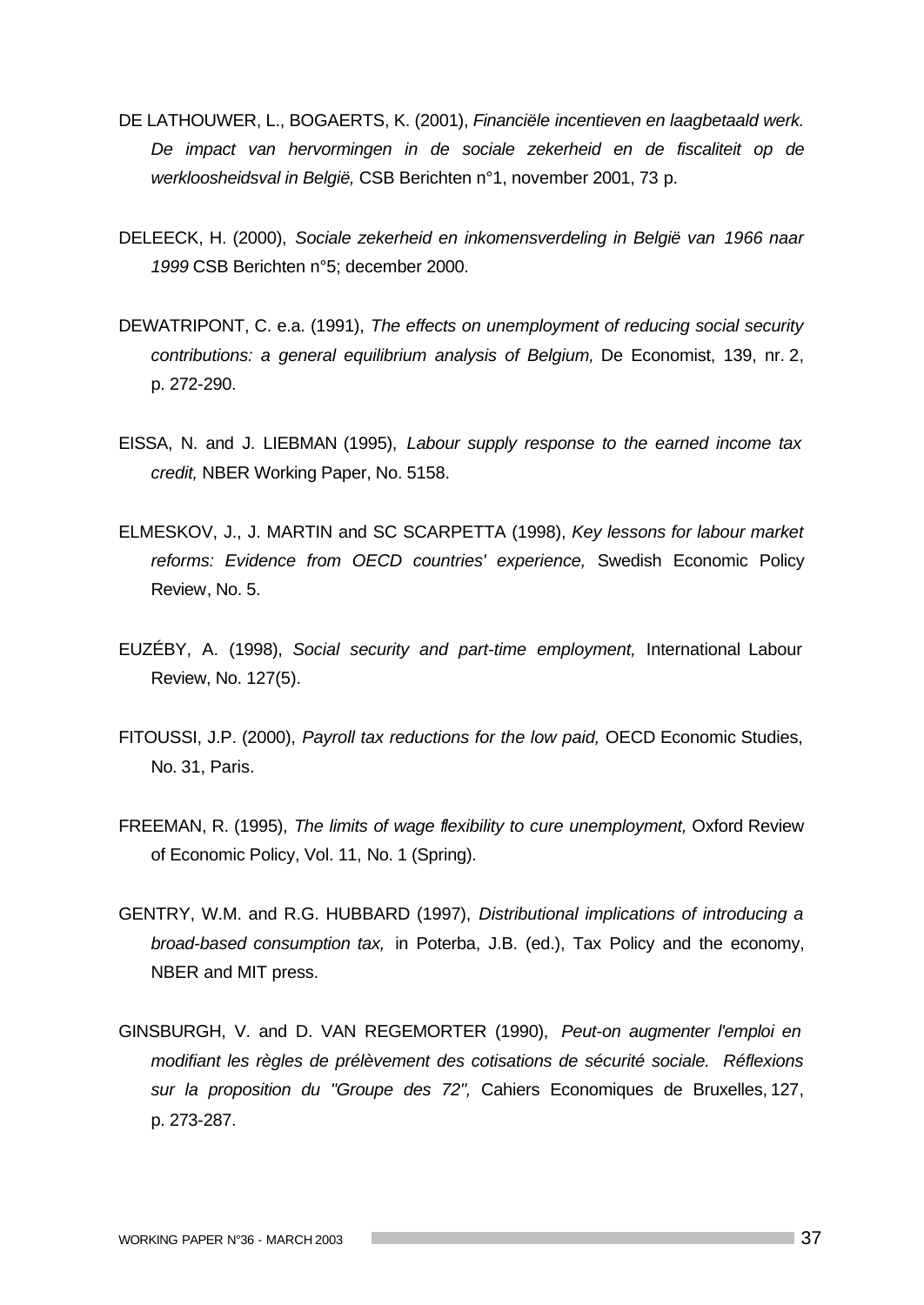- GOUBERT, L., HEYLEN, F., OMEY, E.(1995), *De werkloosheidsverzekering,* in DESPONTIN, M. en M. JEGERS, De Sociale Zekerheid verzekerd? Referaten van het 22ste Vlaams Wetenschappelijk Economisch Congres, VUB Press.
- GOUYETTE Claudine et PESTIEAU Pierre (1999), *Efficiency of the welfare state*, KYKLOS, 52 N° 4, p. 537-553.
- GRAAFLAND, J.J. (1991), *Effecten van marginale belasting- en premiedruk op loonvorming,* Maandschrift Economie, No. 55, p. 422-455.
- GROUPE DES 72 (1988), *Une réforme du système fiscal pour donner la priorité à l'emploi,*  Cahiers Economiques de Bruxelles, 119, p. 285-291.
- HERSOUG, T. (1984), *Union wage responses to tax changes,* Oxford Economic Papers, no. 36, p. 37-51.
- HEYLEN, F. (1992), *Labour market characteristics and macroeconomic performance: an inquiry into the economic effects of labour market structures and policies in the OECD in the 1980s,* Doctoral Dissertation University of Antwerp (UFSIA).
- HEYLEN, F. (1994), *Social, economic and political institutions and taxes on labour,* Ghent University Working Paper, no. 94/02, September.
- HOTZ, V.J. and J.K. SCHOLZ (2000), *Not perfect, but still pretty good: the EITC and other policies to support the US low-wage labour market,* OECD Economic Studies, No. 31, Paris.
- JEANFILS, Ph (2000), *A model with explicit expectations for Belgium*, National Bank of Belgium, Working paper No. 4.
- JOUMARD, I. (2001), *Tax systems in European Union countries,* OECD Economics Department Working Papers.
- JOUSTEN Alain et PESTIEAU Pierre (2001), *Labour mobility, redistribution and pensions reform in Europe*, CEPR DISCUSSION PAPER SERIES, N° 2792, 15 p.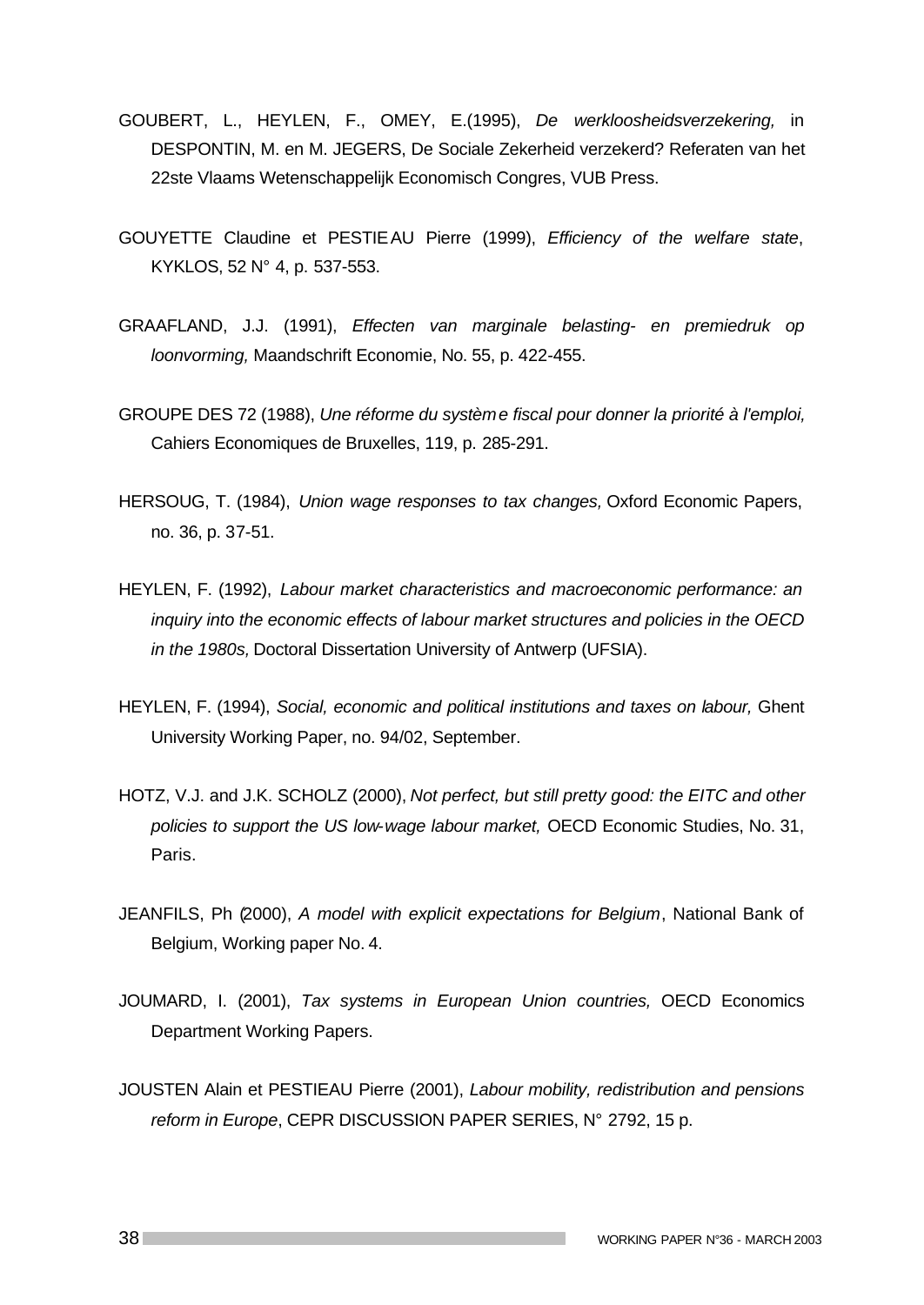- KNOESTER, A. and N. VAN DER WINDT (1987), *Real wages and taxation in ten OECD Countries,* Oxford Bulletin of Economics and Statistics, 49, p. 151-169.
- KOSKELA, E. and R. SCHÖB (2000), *Optimal factor income taxation in the presence of unemployment,* CESifo Working Paper Series, No. 279.
- LAYARD, R., S. NICKELL and R. JACKMAN (1991), *Unemployment, macroeconomic performance and the labour market,* Oxford University Press.
- LEIBFRITZ, W. e.o. (1997), *Taxation and Economic Performance,* OECD working papers, NR. 16.
- LIEBMAN, J.B. (1998), *The impact of the earned income tax credit on incentives and income distribution,* Tax policy and the economy, NBER.
- L'HORTY, Y. (2000), *Vertus et limites des allégements de charges sur les bas salaires,*  CSERC.
- MALCOMSON, J.M. and N. SARTOR (1987), *Tax push inflation in a unionised labour market,* European Economic Review, no. 31, p. 1581-1596.
- MARTIN, J.P. (1996), *Unemployment and related welfare benefits in OECD countries and their impacts on the labour markets,* Documentatieblad Ministerie van Financiën, juli-augustus.
- MARX, I. (2000), *Met een subsidie aan het werk. Wat leert evaluatieonderzoek?,* CSB Berichten n°6, december 2000.
- MEYER, B.D. and D.T. ROSENBAUM (2000), *Making single mothers work: recent tax and welfare policy and its effects,* NBER Working Paper, No. 7491.
- NATIONAL BANK OF BELGIUM (2001), *Reductions of employers social security contributions under a wage norm regime. How many jobs did reductions create in Belgium? Some reflections and estimations.* Research Department, DS.01.09.259, September.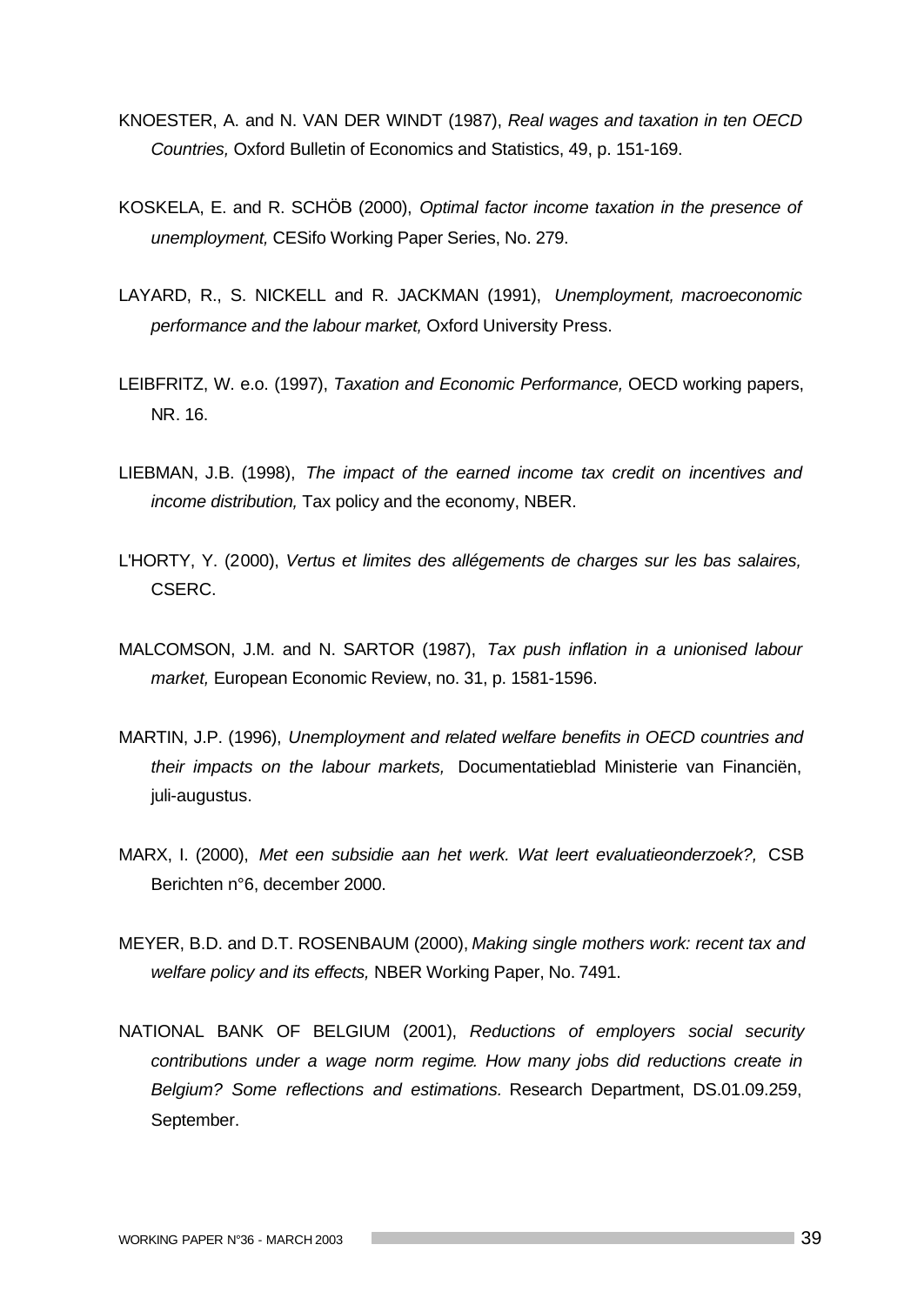- NATIONAL BANK OF BELGIUM (2002), *The employment impact of budget neutral reductions of employers social security contributions. Some simulations.* Research Department, DS.02.03.109, March.
- O'BRIEN, P. and A. VOURC'H, *Encouraging environmentally sustainable growth: experience in OECD countries,* OECD Economics Department Working Papers, No. 293, Paris.
- OECD (1991), *Taxing profits in a global economy,* Paris.
- OECD (1994), *Taxation and household saving,* Paris.
- OECD (1995), *The OECD Jobs Study, evidence and explanations,* Paris.
- OECD (1998), *Report on harmful tax competition: an emerging global issue,* Paris.
- OECD (1997a), *Implementing the OECD jobs strategy: Member countries' experience,*  Paris.
- OECD (1997b), *Implementing the OECD jobs strategy: making work pay,* Paris.
- OECD (1999a), *Taxing wages,* 1998-1999, Paris.
- OECD (1999b), *Benefit systems and work incentives,* 1999 edition, Paris.
- OECD (1999c), *Implementing the OECD jobs strategy: assessing performance and policy,*  Paris.
- OECD (1999e), *Economic instruments for pollution control and natural resource management in OECD countries: a survey.*
- OECD (2000a), *Tax burdens; alternative measures,* OECD Tax Policy Studies, No. 2, Paris.
- OECD (2000b), *Reforms for an ageing society,* Paris.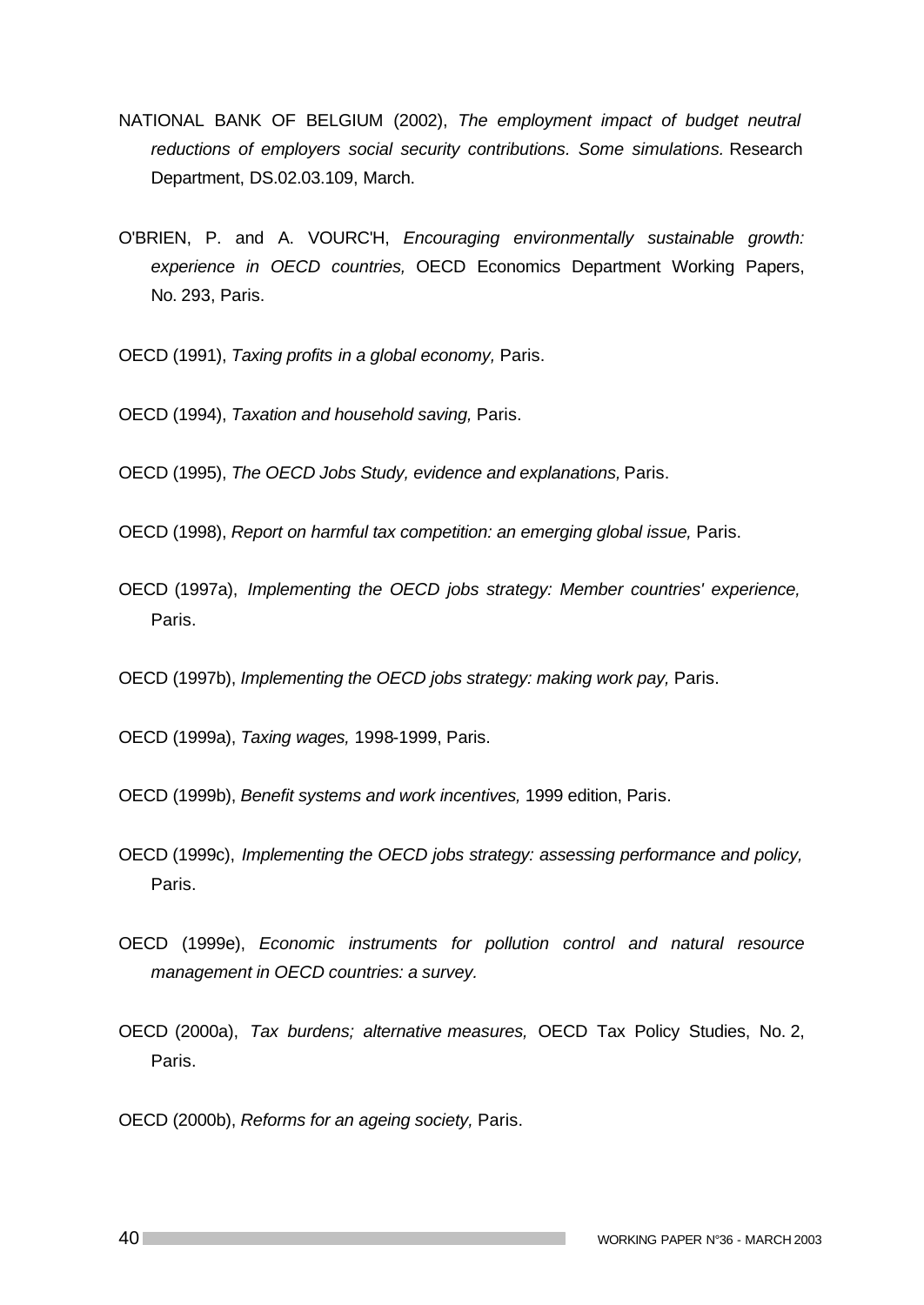OECD (2000c), *Environmentally-related taxation in OECD countries,* Paris.

- OECD (2001), *Tax and the economy: a comparative assessment of OECD countries,* OECD Tax Policy Studies No. 6, Paris.
- OOGHE, E., SCHOKKAERT, E., FLECHET, J. (2000), *The incidence of social security contributions: an empirical analysis,* CES Discussion Paper Series DPS 00.023, October.
- PADOA SCHIOPPA KOSTORIS, F. (1991), *A cross country analysis of the tax push hypothesis,* CEPR Discussion Paper no. 558.
- PEARSON, M. and S. SCARPETTA (2000), *An overview: what do we know about policies to make work pay?,* OECD Economic Studies, No. 31, Paris.
- PESTIEAU Pierre (éd.) et GEVERS Louis (éd.) (2000), *Réflexions sur l'avenir de nos retraites: efficacité, équité et faisabilité politique de la protection sociale des personnes âgées*, Garant Louvain.
- PESTIEAU Pierre et STIJNS Jean-Philippe (1997), *Social security and retirement in Belgium*, NBER WORKING PAPER SERIES, N° 6169, 18 p.
- PHELPS, E.S. (2000), *The importance of inclusion and the power of job subsidies to increase it,* OECD Economic Studies, No. 31, Paris.
- PICARD Pierre et TOULEMONDE E. (2000), *De quel côté du marché du travail prélever les impôts ?*, Reflets et Perspectives de la Vie Economique.
- PISSARIDES, C. (1998), *The impact of employment tax cuts on unemployment and wages; the role of unemployment benefits and tax structure,* European Economic Review, Vol. 42, N°1, January.
- SCARPETTA, S. (1996), *Assessing the role of labour market policies and institutional settings on unemployment: a cross-country study,* OECD Economic Studies, No. 26, Paris.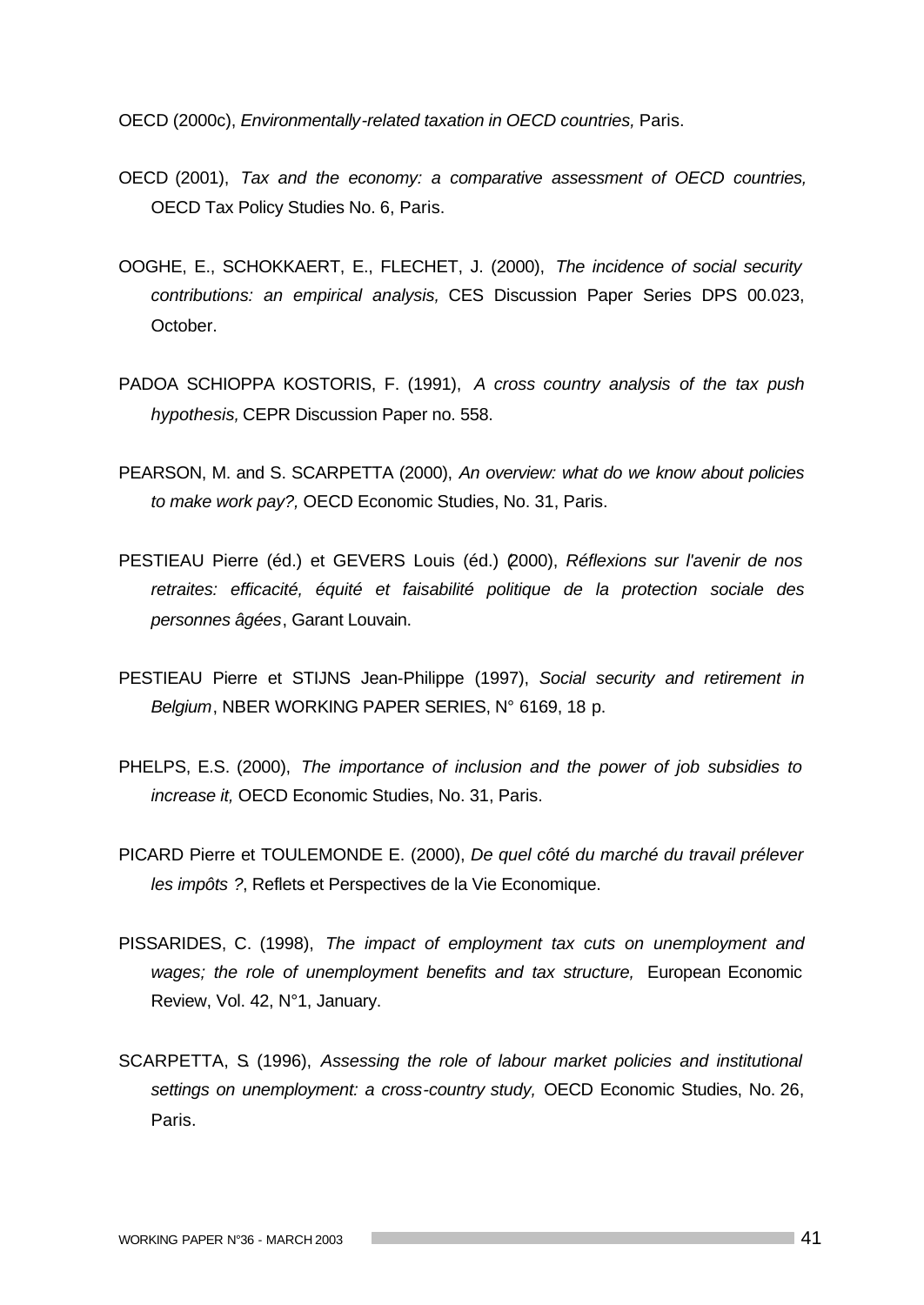- SNOWER, D. (1995), *Evaluating unemployment policies: what do the underlying theories tell us?* Oxford Review of Economic Policy, Vol. 11, No. 1 (Spring).
- SPINNEWYN, Fr. (1996), *De hervorming van de werkloosheidsverzekering: doelmatigheid binnen een budgettair evenwicht,* Documentatieblad Ministerie van Financiën, juli-augustus.
- STOCKMAN, P. (2001), *General and selective wage cost reduction policies in a model with heterogeneous labour.* Federal Planning Bureau, Working Paper 8-01, December.
- SUMMERS, L., J. GRUBER and R. VERGARA (1993), *Taxation and the structure of labour markets: the case of corporatism,* Quarterly Journal of Economics, Vol. 108, N°2, May.
- TULLIO, G. (1987), *Long-run implications of the increase in taxation and public debt for employment and economic growth in Europe,* European Economic Review, Vol.31, N°3.
- TYRVAINEN, T. (1995), *Real wage resistance and unemployment: multivariate analysis of cointegrating relations in 10 OECD countries,* OECD Working Paper, no. 10.
- TYRVÄINEN, T. (1995), *Wage determination in the long run, real wage resistance and unemployment: multivariate analysis of cointegrating relations in ten OECD economies,* Bank of Finland Discussion Papers, December.
- VALENDUC, Ch. (1996a), *Imposition du travail, du capital et de la consommation en Belgique et en Europe: évaluation et perspectives,* Documentatieblad Ministerie van Financiën, juli-augustus.
- VALENDUC, Ch. (1996b), *La Cotisation Sociale Généralisée: un instrument pour la consolidation du financement alternatif de la sécurité sociale,* Documentatieblad Ministerie van Financiën, juli-augustus.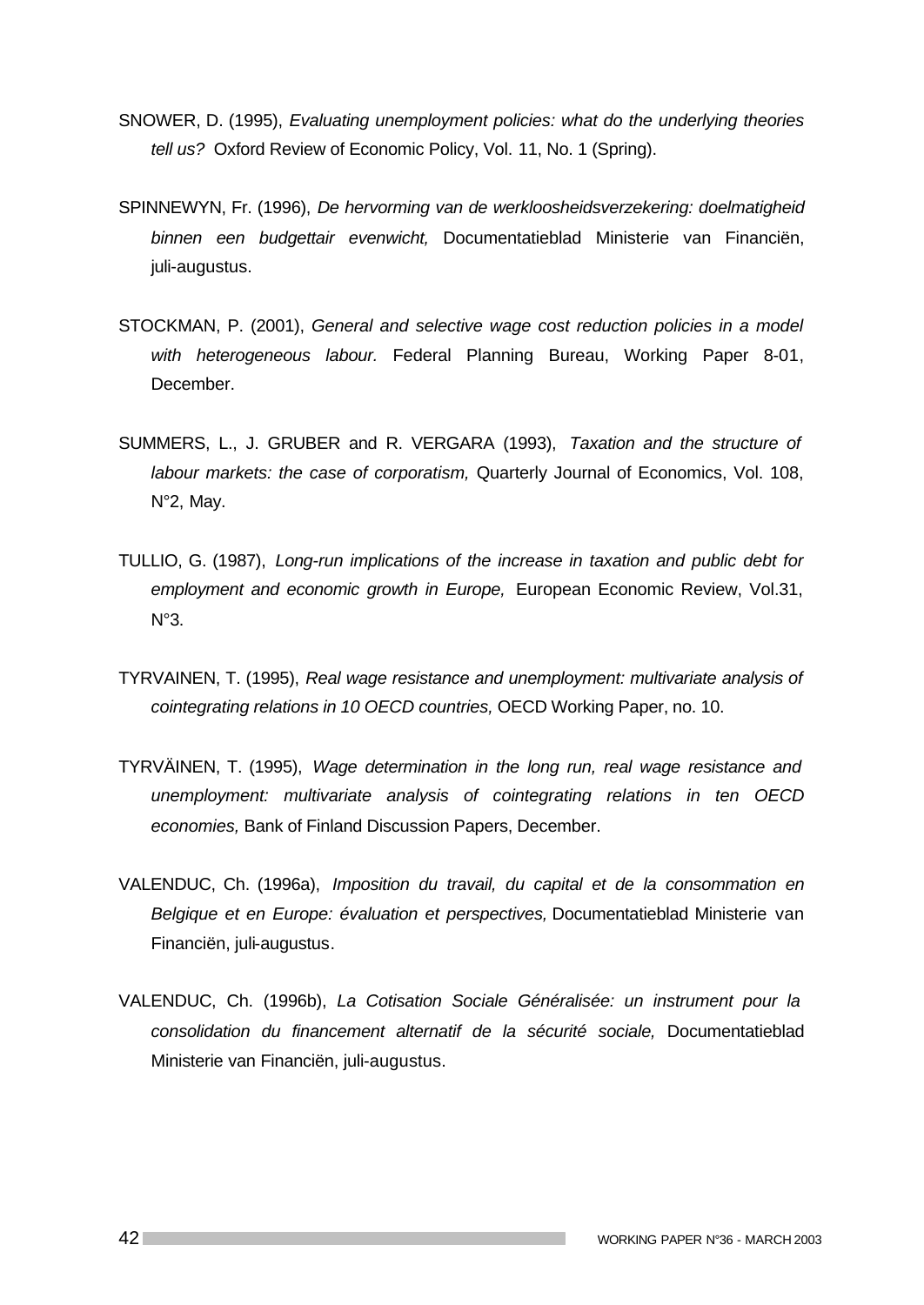- VANDERLINDEN, B. (1991), *Diminution des cotisations patronales à la Sécurité Sociale et création d'emplois en Belgique,* Recherches Economiques de Louvain, 57(1), p. 33-60.
- VANDERLINDEN, B. (1996), *Indemnisation et fréquence de sortie du chômage: un essai d'évaluation pour la Belgique,* Documentatieblad Ministerie van Financiën, juli-augustus.
- VAN POECK, A., VANNESTE, J., DU CAJU, Ph. (1998a), *Leidt een vermindering van de bijdragen van sociale zekerheid tot meer werkgelegenheid in België?,* Cahiers Economiques de Bruxelles, N° 157, p. 35-63.
- VAN POECK, A., BRUGGEMAN, A., DU CAJU, Ph., HEYLEN, F., VAN DALEN, H. (1999), *Economische Politiek: principes en ervaringen,* Leuven, Garant.
- WASYLENKO, M (1997), *Taxation and economic development: the state of the economic literature,* New England Economic Review, March/April.
- WEBER, M. (1996), *Principales conclusions des avis du Conseil Supérieur des Finances consacrés aux interventions des pouvoirs publics sur le marché du travail,* Documentatieblad Ministerie van Financiën, juli-augustus.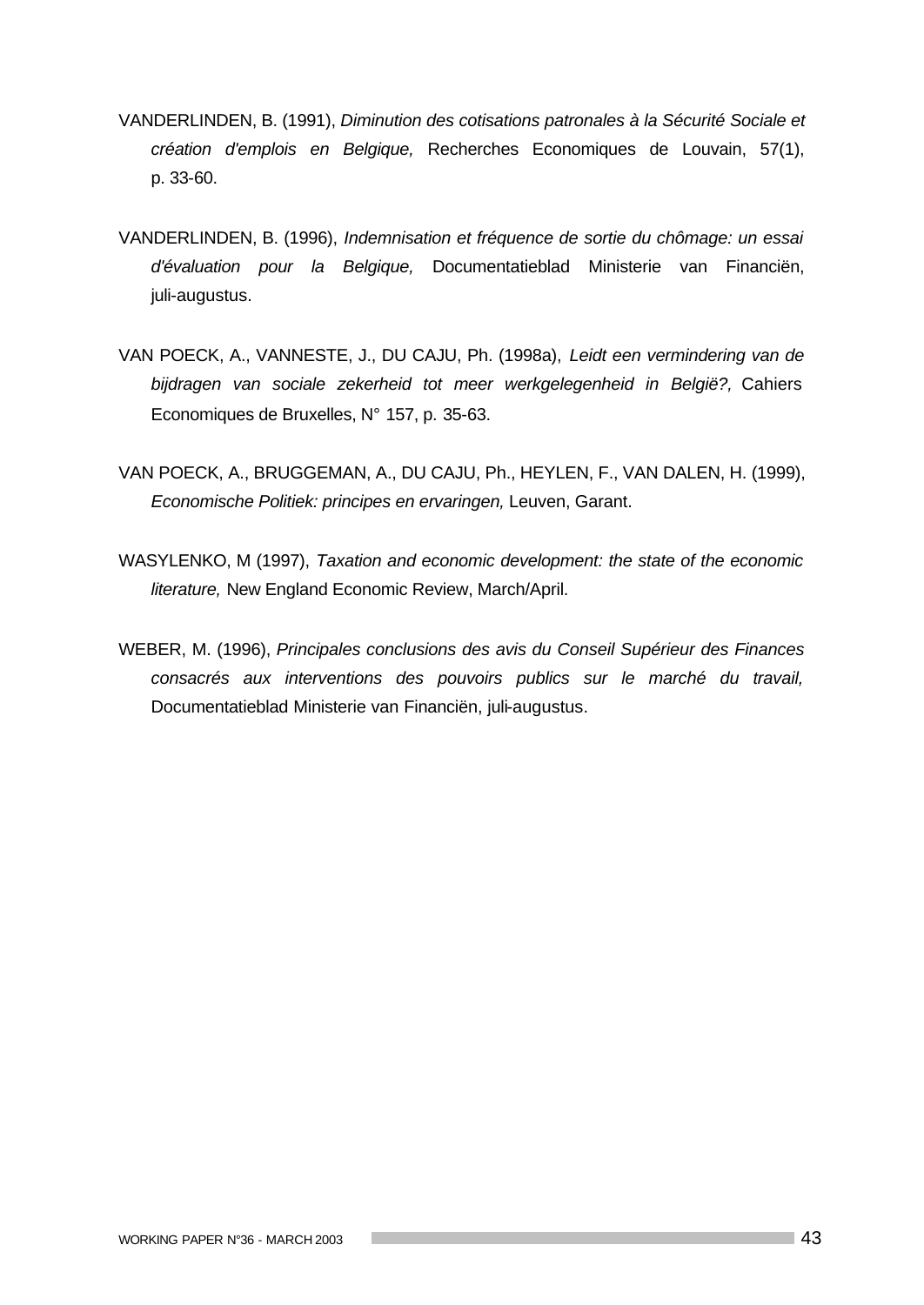# **NATIONAL BANK OF BELGIUM - WORKING PAPERS SERIES**

- 1. "Model-based inflation forecasts and monetary policy rules" by M. Dombrecht and R. Wouters, *Research Series*, March 2000.
- 2. "The use of robust estimators as measures of core inflation" by L. Aucremanne, *Research Series*, February 2000.
- 3. "Performances économiques des Etats-Unis dans les années nonante" by A. Nyssens, P. Butzen, P. Bisciari, *Document Series*, March 2000.
- 4. "A model with explicit expectations for Belgium" by P. Jeanfils, *Research Series*, March 2000.
- 5. "Growth in an open economy: some recent developments" by S. Turnovsky, *Research Series*, May 2000.
- 6. "Knowledge, technology and economic growth: an OECD perspective" by I. Visco, A. Bassanini, S. Scarpetta, *Research Series*, May 2000.
- 7. "Fiscal policy and growth in the context of European integration" by P. Masson, *Research Series*, May 2000.
- 8. "Economic growth and the labour market: Europe's challenge" by C. Wyplosz, *Research Series*, May 2000.
- 9. "The role of the exchange rate in economic growth: a euro-zone perspective" by R. MacDonald, *Research Series*, May 2000.
- 10. "Monetary union and economic growth" by J. Vickers, *Research Series*, May 2000.
- 11. "Politique monétaire et prix des actifs: le cas des Etats-Unis" by Q.Wibaut, *Document Series*, August 2000.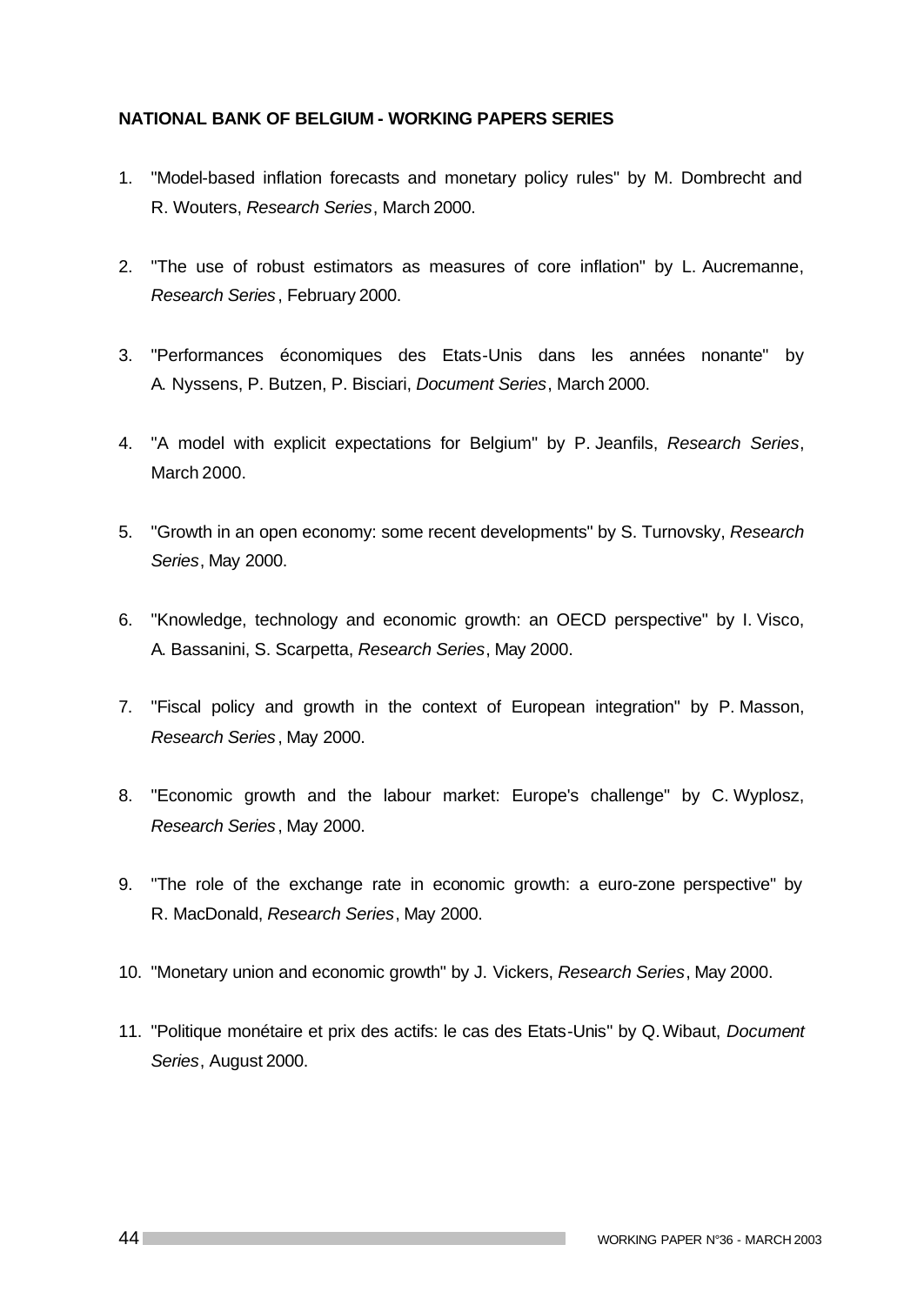- 12. "The Belgian industrial confidence indicator: leading indicator of economic activity in the euro area?" by J.-J. Vanhaelen, L. Dresse and J. De Mulder, *Document Series*, November 2000.
- 13. "Le financement des entreprises par capital-risque" by C. Rigo, *Document Series,* February 2001.
- 14. "La nouvelle économie" by P. Bisciari, *Document Series*, March 2001.
- 15. "De kostprijs van bankkredieten" by A. Bruggeman and R. Wouters, *Document Series*, April 2001.
- 16. "A guided tour of the world of rational expectations models and optimal policies" by Ph. Jeanfils, *Research Series*, May 2001.
- 17. "Attractive Prices and Euro Rounding effects on inflation" by L. Aucremanne and D. Cornille, *Documents Series*, November 2001.
- 18. "The interest rate and credit channels in Belgium: an investigation with micro-level firm data" by P. Butzen, C. Fuss and Ph. Vermeulen, *Research series*, December 2001.
- 19 "Openness, imperfect exchange rate pass-through and monetary policy" by F. Smets and R. Wouters, *Research series*, March 2002.
- 20. "Inflation, relative prices and nominal rigidities" by L. Aucremanne, G. Brys, M. Hubert, P. J. Rousseeuw and A. Struyf, *Research series*, May 2002.
- 21. "Lifting the burden: fundamental tax reform and U.S. economic growth" by D. W. Jorgenson and Kun-Young Yun *Research series*, May 2002.
- 22. "What do we know about investment under uncertainty?" by L. Trigeorgis, *Research series*, May 2002.
- 23. "Investment, uncertainty and irreversibility: evidence from Belgian accounting data" by D. Cassimon, P.-J. Engelen, H. Meersman and M. Van Wouwe, *Research series*, May 2002.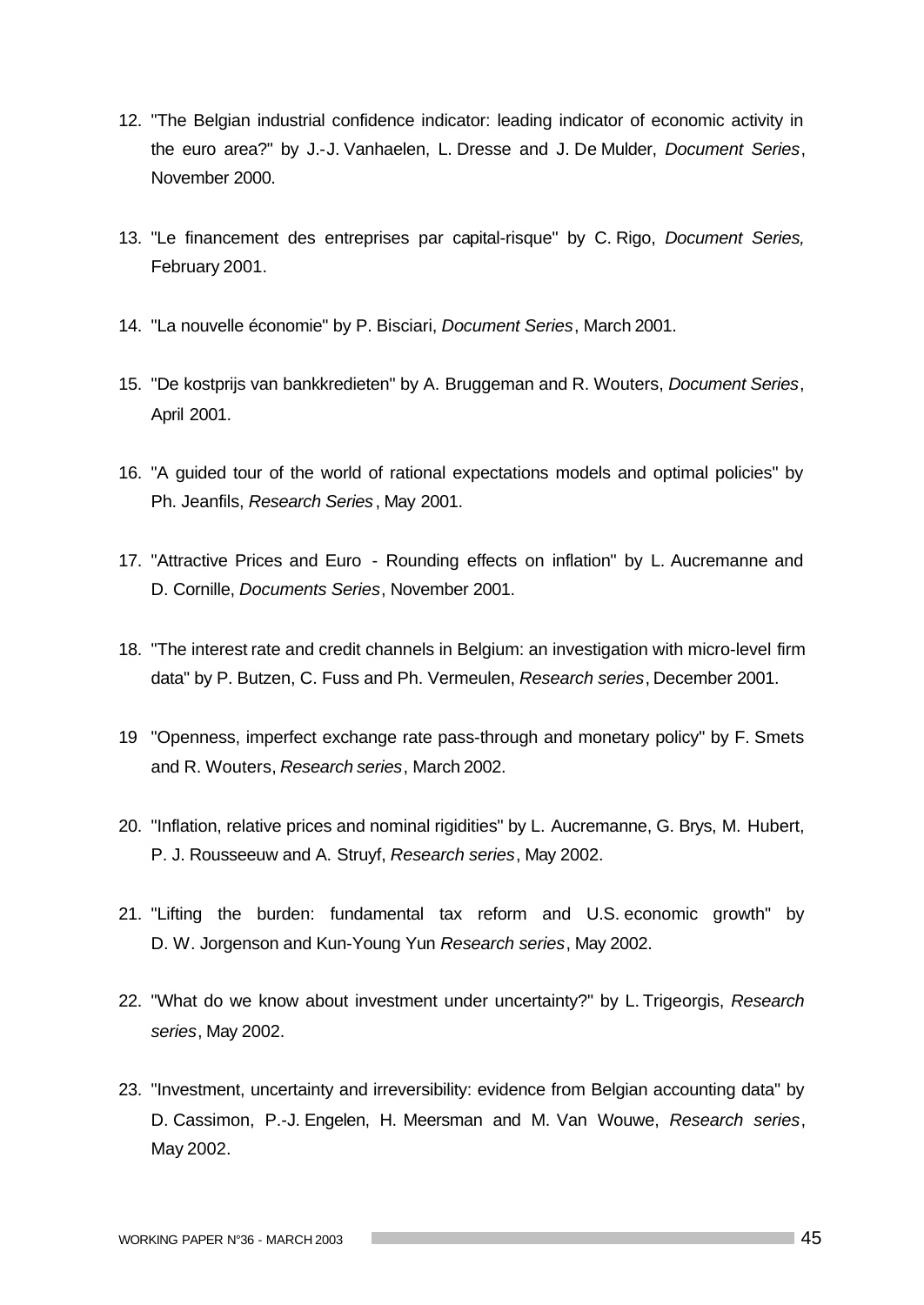- 24. "The impact of uncertainty on investment plans" by P. Butzen, C. Fuss and Ph. Vermeulen, *Research series*, May 2002.
- 25. "Investment, protection, ownership, and the cost of capital" by Ch. P. Himmelberg, R. G. Hubbard and I. Love, *Research series*, May 2002.
- 26. "Finance, uncertainty and investment: assessing the gains and losses of a generalized non-linear structural approach using Belgian panel data", by M. Gérard and F. Verschueren, *Research series*, May 2002.
- 27. "Capital structure, firm liquidity and growth" by R. Anderson, *Research series*, May 2002.
- 28. "Structural modelling of investment and financial constraints: where do we stand?" by J.-B. Chatelain, *Research series*, May 2002.
- 29. "Financing and investment interdependencies in unquoted Belgian companies: the role of venture capital" by S. Manigart, K. Baeyens and I. Verschueren, *Research series*, May 2002.
- 30. "Development path and capital structure of Belgian biotechnology firms" by V. Bastin, A. Corhay, G. Hübner and P.-A. Michel, *Research series*, May 2002.
- 31. "Governance as a source of managerial discipline" by J. Franks and C. Mayer, *Research series*, May 2002.
- 32. "Financing constraints, fixed capital and R&D investment decisions of Belgian firms" by M. Cincera, *Research series*, May 2002.
- 33. "Investment, R&D and liquidity constraints: a corporate governance approach to the Belgian evidence" by P. Van Cayseele, *Research series*, May 2002.
- 34. "On the Origins of the Franco-German EMU Controversies" by I. Maes, *Research series*, July 2002.